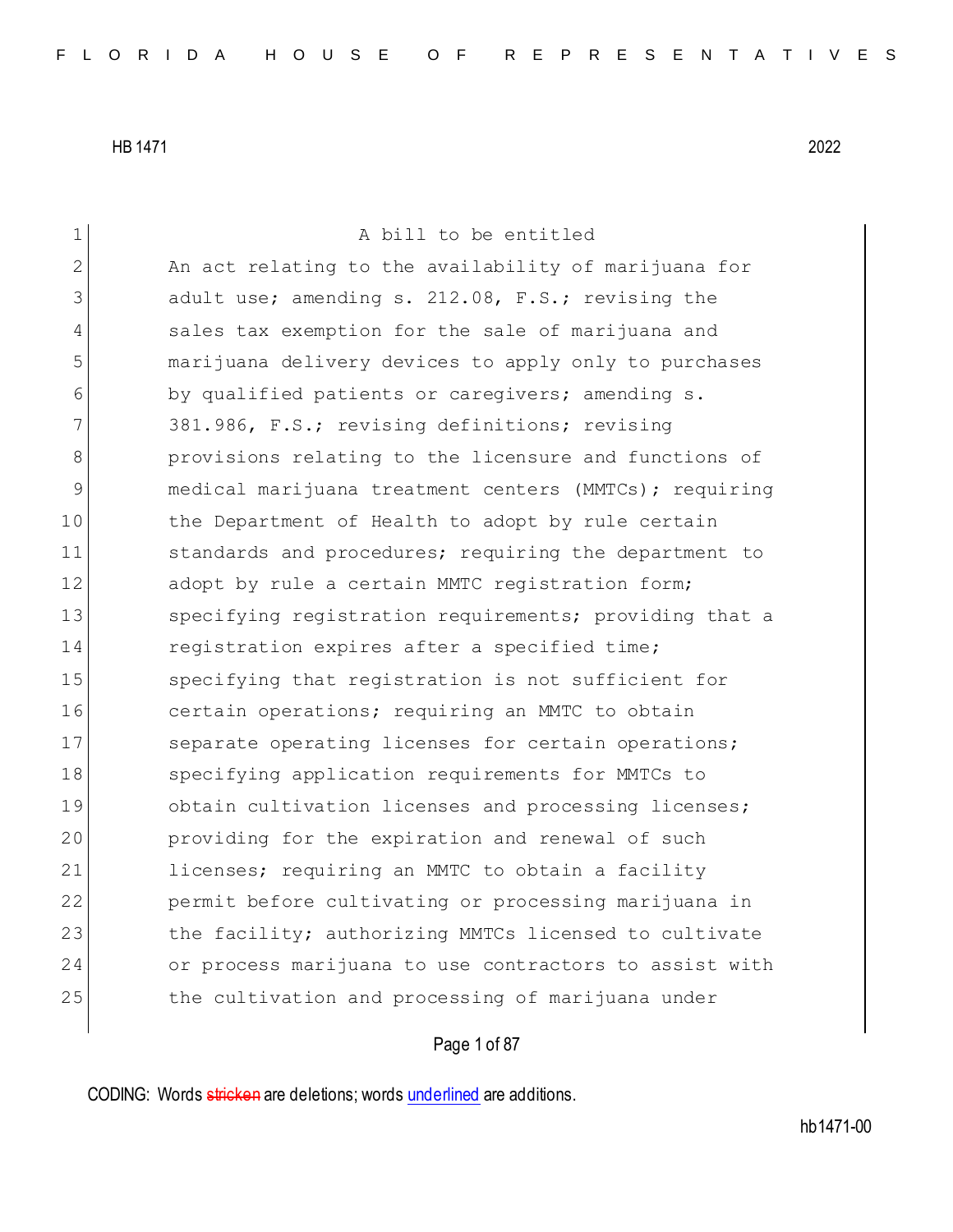26 certain conditions; requiring contractors to obtain 27 facility permits and register principals and 28 employees; providing for the destruction of certain 29 marijuana byproducts within a specified timeframe 30 after their production; authorizing MMTCs licensed to 31 cultivate and process marijuana to wholesale marijuana 32 to other registered MMTCs under certain circumstances; 33 prohibiting an MMTC from transporting or delivering 34 marijuana outside of its property without a 35 transportation license; providing requirements for the 36 36 cultivation and the processing of marijuana; deleting 37 a requirement that each MMTC produce and make 38 available for purchase at least one low-THC cannabis 39 product; deleting certain tetrahydrocannabinol limits 40 for edibles; requiring an MMTC that holds a license 41 for processing to test marijuana before it is sold in 42 addition to when it is dispensed; deleting obsolete 43 language; revising marijuana packaging requirements; 44 providing application requirements for an MMTC to 45 obtain a retail license; providing for the expiration 46 and renewal of such licenses; requiring an MMTC to 47 obtain a facility permit before selling, dispensing, 48 or storing marijuana in the facility; requiring the 49 facility to cease certain operations under certain 50 circumstances; prohibiting a dispensing facility from

## Page 2 of 87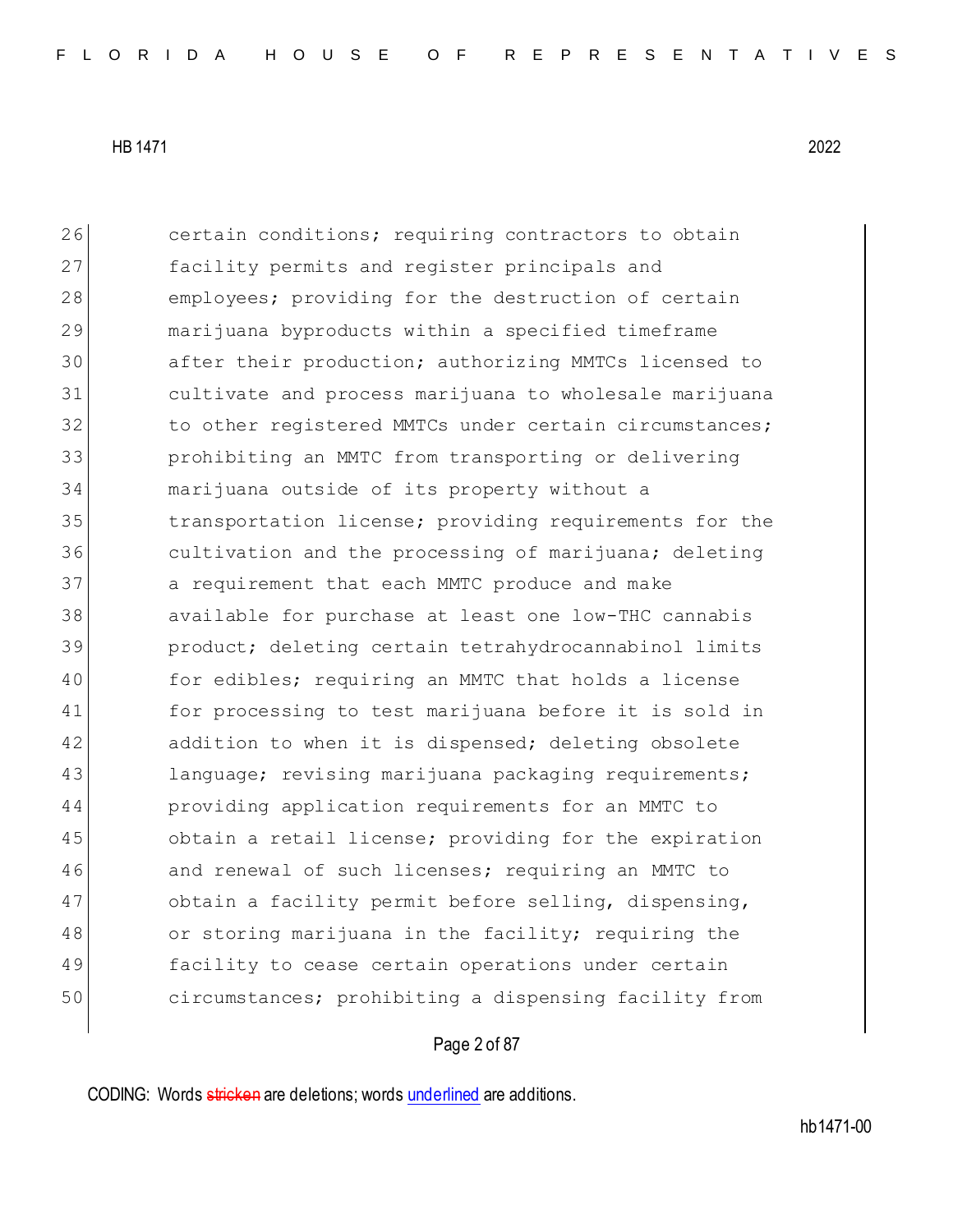51 repackaging or modifying marijuana that has already 52 been packaged for sale, with certain exceptions; 53 authorizing a retail licensee to contract with an MMTC 54 that has a transportation license to transport 55 marijuana for the retail licensee under certain 56 circumstances; prohibiting onsite consumption or 57 administration of marijuana at a dispensing facility; 58 revising requirements for the dispensing of marijuana; 59 requiring a licensed retail MMTC to include specified 60 information on a label for marijuana or a marijuana 61 delivery device dispensed to a qualified patient or 62 caregiver; authorizing an MMTC to sell marijuana to an 63 adult 21 years of age or older under certain 64 circumstances; requiring MMTC employees to verify the 65 age of such buyers using specified methods; 66 prohibiting an MMTC from requesting or storing any 67 personal information of a buyer other than that needed 68 to verify the buyer's age; deleting a provision 69 prohibiting an MMTC from dispensing or selling 70 specified products; providing application requirements 71 for an MMTC to obtain a transportation license; 72 providing marijuana transportation requirements; 73 prohibiting the transportation of marijuana on certain 74 properties; prohibiting the transportation of 75 marijuana in a vehicle that is not owned or leased by

Page 3 of 87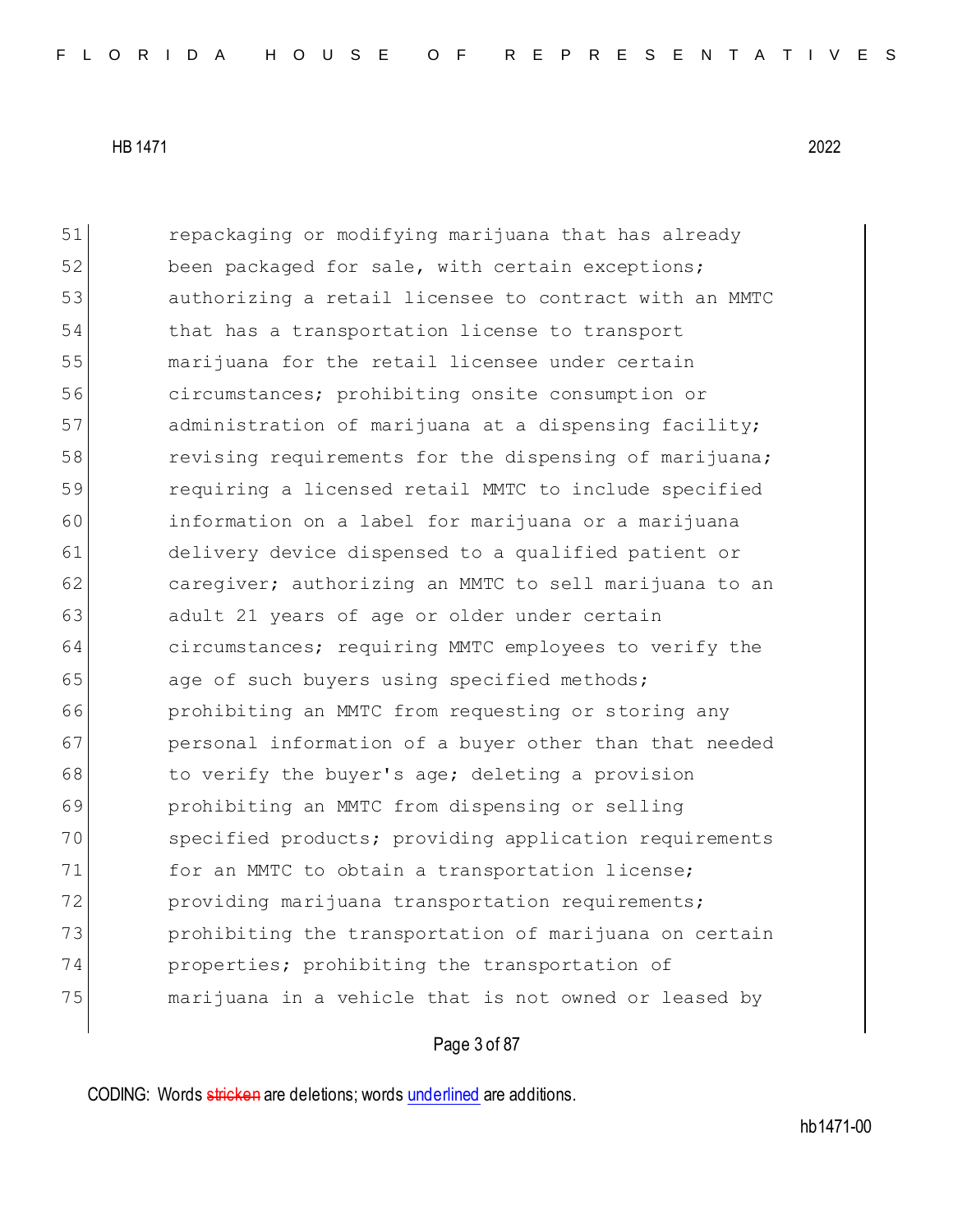76 a licensee or the licensee's contractor and not 77 appropriately permitted by the department; providing a 78 **process for the issuance and cancellation of vehicle** 79 permits; requiring that each permitted vehicle be GPS 80 monitored; specifying that a permitted vehicle 81 btransporting marijuana is subject to inspection and 82 search without a search warrant by specified persons; 83 authorizing an MMTC licensed to transport marijuana 84 and marijuana delivery devices to deliver or contract 85 **for the delivery of marijuana to other MMTCs, to** 86 qualified patients and caregivers within the state, 87 and to adults 21 years of age or older within the 88 state; prohibiting a county or municipality from 89 preventing deliveries of marijuana and marijuana 90 delivery devices to qualified patients and caregivers 91 within the county or municipality; requiring an MMTC 92 delivering marijuana or a marijuana delivery device to 93 a qualified patient or his or her caregiver to verify 94 bhe identity of the qualified patient; requiring an 95 MMTC delivering marijuana to an adult 21 years of age 96 or older to verify his or her age; requiring the 97 department to adopt certain rules for the delivery of 98 marijuana; authorizing MMTCs to use contractors to 99 assist with the transportation of marijuana; providing 100 100 that an MMTC is responsible for the actions and

### Page 4 of 87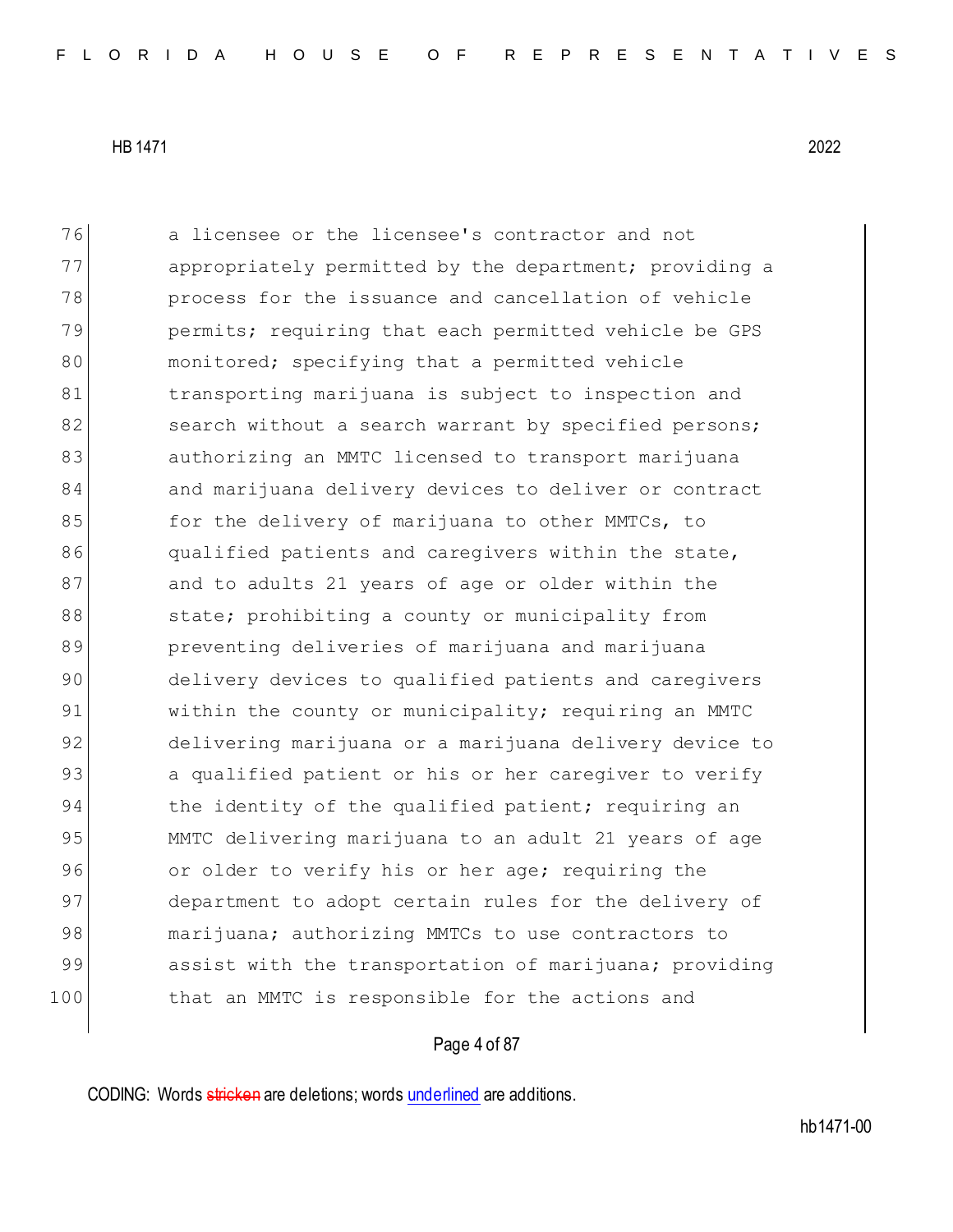101 operations of the contractor relating to the 102 transportation of marijuana; requiring an MMTC to know 103 the location of all of its marijuana products at all 104 times; requiring principals and employees of a 105 contractor to register with the department and receive 106 an MMTC employee identification card before 107 participating in the operations of the MMTC; providing 108 for the permitting of cultivation, processing, 109 dispensing, and storage facilities; requiring the 110 department to adopt by rule a facility permit 111 application form; requiring the department to inspect 112 a facility before issuing a permit; requiring the 113 department to issue or deny a facility permit within a 114 specified timeframe; providing for the expiration of 115 **facility permits;** requiring the department to inspect 116 a facility for compliance before the renewal of a 117 **facility permit;** requiring an MMTC to cease applicable 118 operations if a facility's permit expires or is 119 Suspended or revoked; requiring cultivation facilities 120 and processing facilities to be insured with specified 121 hazard and liability insurance; providing cultivation 122 facility and processing facility requirements; 123 preempting to the state all matters regarding the 124 permitting and regulation of cultivation facilities 125 and processing facilities; requiring dispensing

## Page 5 of 87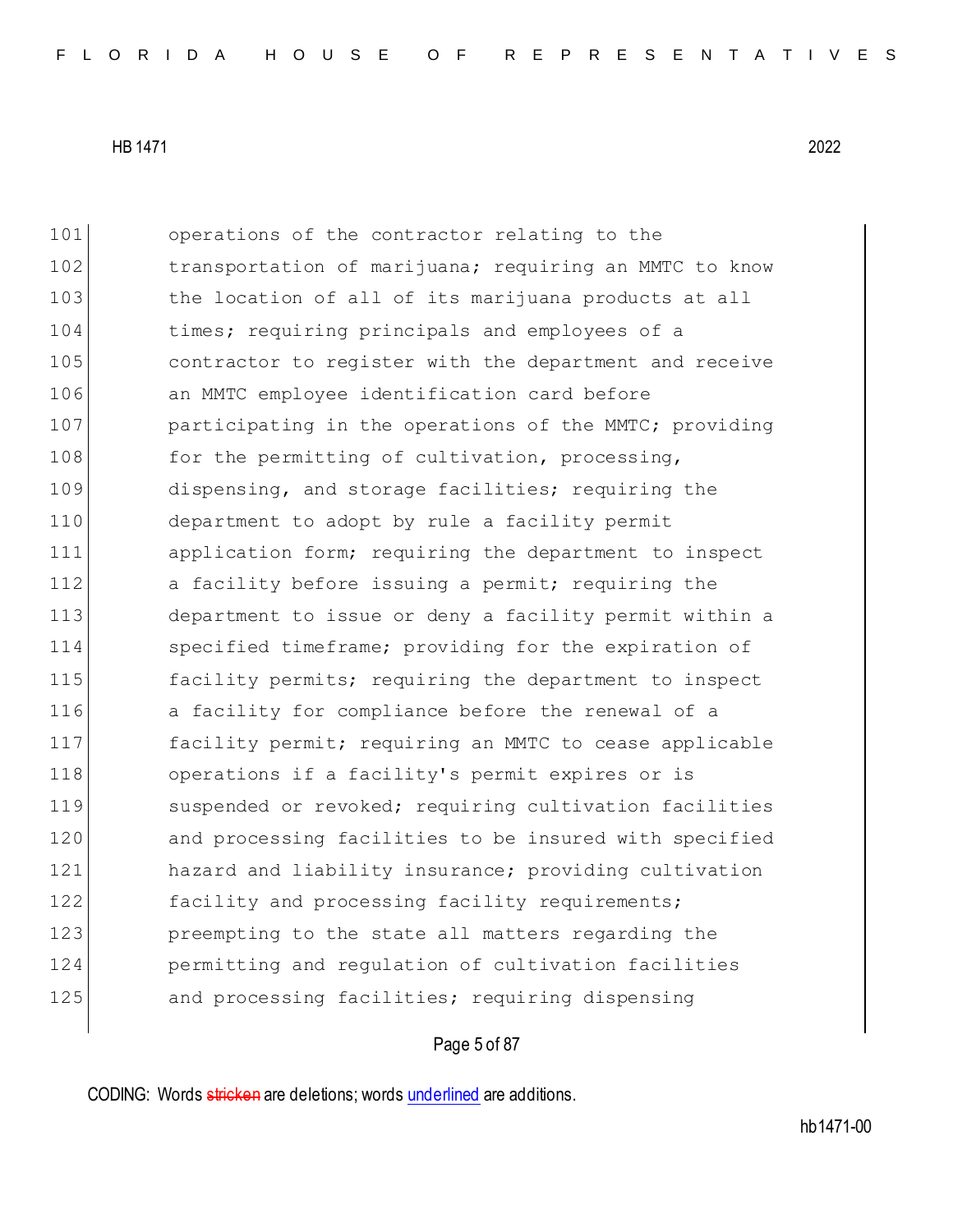126 facilities and storage facilities to be insured with 127 specified hazard and liability insurance; providing 128 dispensing facility and storage facility requirements; 129 specifying that the governing body of a county or a 130 municipality may prohibit a dispensing facility from 131 being located in its jurisdiction or limit the number 132 of such facilities but may not prohibit a licensed 133 **retail MMTC** or its permitted storage facility from 134 being located in such county's or municipality's 135 **jurisdiction if the MMTC is delivering marijuana to** 136 qualified patients in that jurisdiction; prohibiting 137 the department from issuing a facility permit for a 138 dispensing facility in a county or municipality that 139 adopts a specified ordinance; authorizing a county or 140 municipality to levy a local tax on a dispensing 141 facility; providing that local ordinances may not 142 result in or provide for certain outcomes; authorizing 143 the department to adopt specified requirements by 144 rule; requiring the department to adopt rules to 145 administer the registration of certain MMTC 146 **principals, employees, and contractors; requiring an** 147 MMTC to apply to the department for the registration 148 of certain persons before hiring or contracting with 149 any such persons; requiring the department to adopt by 150 rule a registration form that includes specified

### Page 6 of 87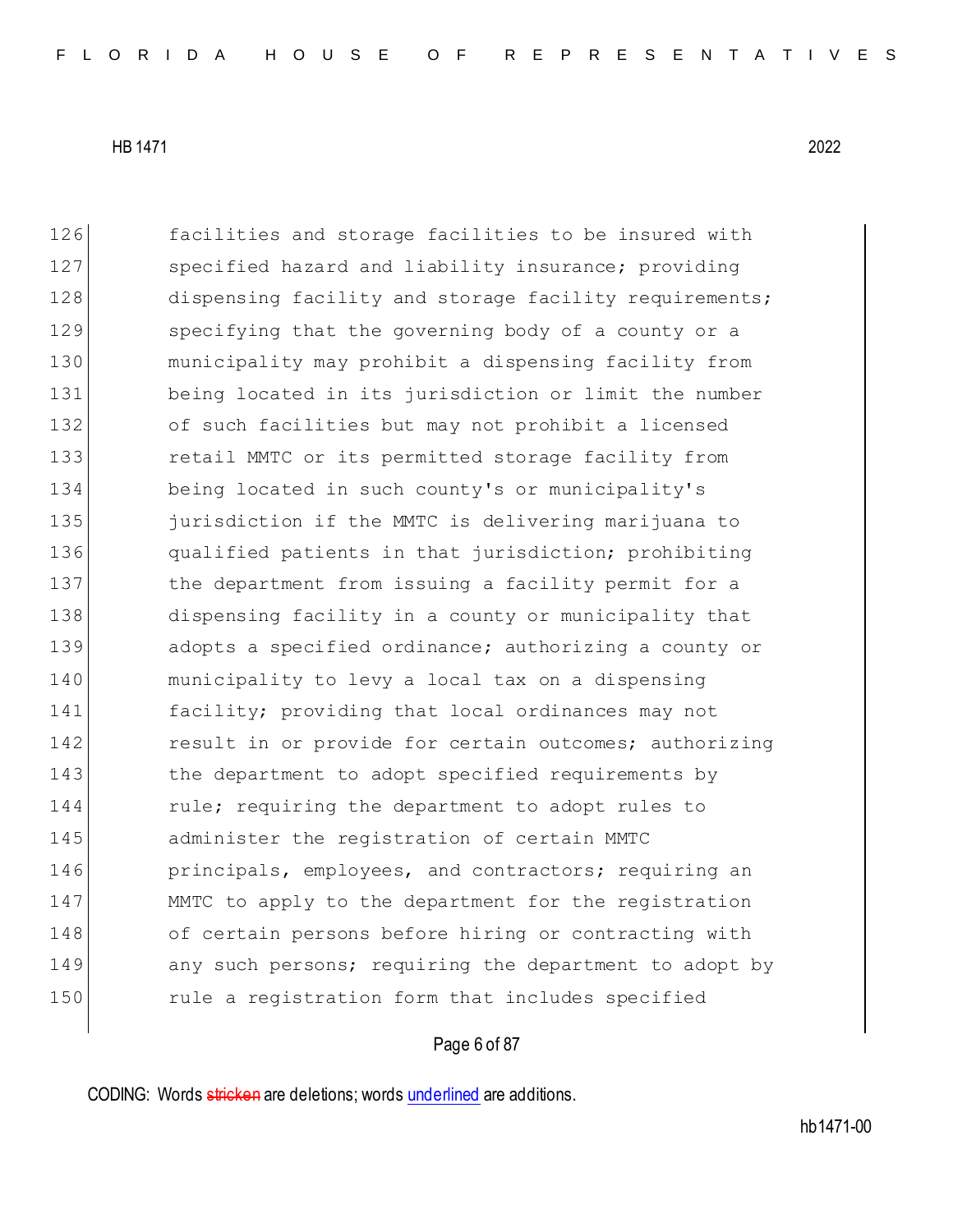151 information; requiring the department to register 152 persons who satisfy specified conditions and issue 153 them MMTC employee identification cards; requiring a 154 registered person and the MMTC to update the 155 department within a specified timeframe if certain 156 information or the person's employment status changes; 157 authorizing the department to contract with vendors to 158 issue MMTC employee identification cards; requiring 159 the department to inspect an MMTC and its facilities 160 upon receipt of a complaint and to inspect each 161 permitted facility at least biennially; authorizing 162 the department to conduct additional inspections of a 163 facility under certain circumstances; authorizing the 164 department to impose administrative penalties on an 165 MMTC for violating certain provisions; requiring the 166 department to refuse to renew an MMTC's cultivation, 167 **processing, retail, or transportation license under** 168 certain circumstances; revising provisions relating to 169 **penalties and fees to conform to changes made by the** 170 act; providing applicability; conforming provisions to 171 changes made by the act; creating s. 381.990, F.S.; 172 authorizing an adult 21 years of age or older to 173 purchase, possess, use, transport, or transfer to 174 another adult 21 years of age or older marijuana 175 **products, marijuana in a form for smoking, and** 

## Page 7 of 87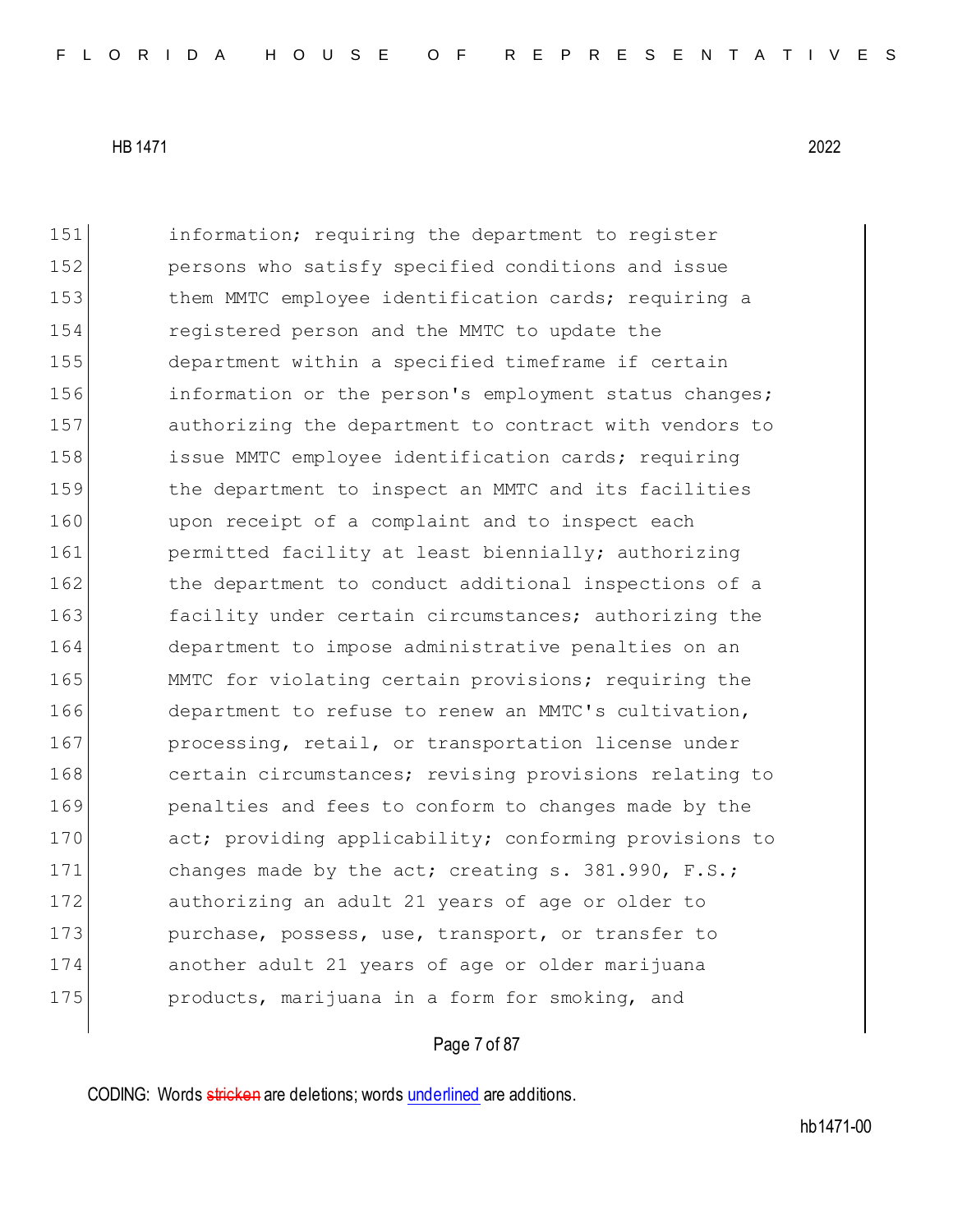176 marijuana delivery devices under certain 177 circumstances; providing that such marijuana products, 178 marijuana in a form for smoking, or marijuana delivery 179 devices must be purchased from an MMTC licensed by the 180 department for the retail sale of marijuana and 181 **registered with the Department of Business and** 182 Professional Requlation for sale of marijuana for 183 adult use; providing penalties; specifying that a 184 private property owner may restrict the smoking or 185 vaping of marijuana on his or her property but may not 186 prevent his or her tenants from possessing or using 187 marijuana by other means; providing construction; 188 requiring the Department of Agriculture and Consumer 189 Services to conduct a study on the harms and benefits 190 of allowing the cultivation of marijuana by members of 191 the public for private use, including use of a 192 specified model; requiring the department to report 193 the results of the study to the Governor and the 194 Legislature by a specified date; amending s. 893.13, 195 F.S.; authorizing a person 21 years of age or older to 196 **possess marijuana products in a specified amount and** 197 to deliver marijuana products to another person 21 198 years of age or older under certain circumstances; 199 providing criminal penalties for the delivery or 200 **possession of marijuana products by a person younger** 

### Page 8 of 87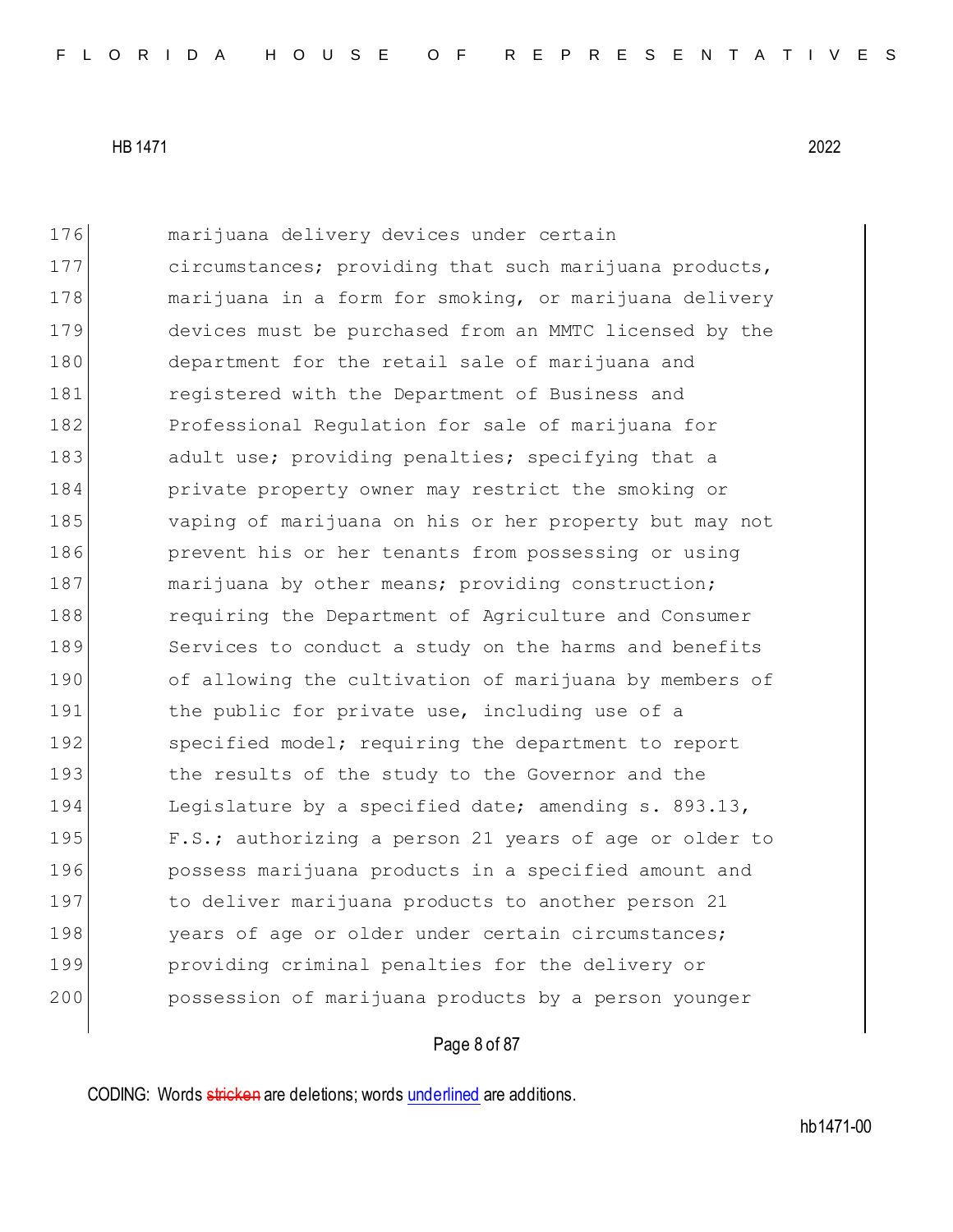201 than 21 years of age under certain circumstances; 202 creating s. 893.1352, F.S.; providing legislative 203 intent; providing for the retroactive applicability of 204 s. 893.13, F.S.; requiring certain sentences for 205 Specified offenses; requiring sentence review hearings 206 for individuals serving certain sentences for 207 specified crimes; providing resentencing procedures; 208 requiring the waiver of certain conviction-related 209 fines, fees, and costs under certain circumstances; 210 amending s. 893.147, F.S.; authorizing a person 21 211 years of age or older to possess, use, transport, or 212 deliver, without consideration, a marijuana delivery 213 device to a person 21 years of age or older; providing 214 criminal penalties for a person younger than 21 years 215 of age who possesses, uses, transports, or delivers, 216 without consideration, a marijuana delivery device to 217 a person 21 years of age or older; creating s. 218 943.0586, F.S.; defining terms; authorizing an 219 individual convicted of certain crimes to petition the 220 court for expunction of his or her criminal history 221 record under certain circumstances; requiring the 222 individual to first obtain a certificate of 223 eligibility from the Department of Law Enforcement; 224 requiring the department to adopt rules establishing 225 the procedures for applying for and issuing such

## Page 9 of 87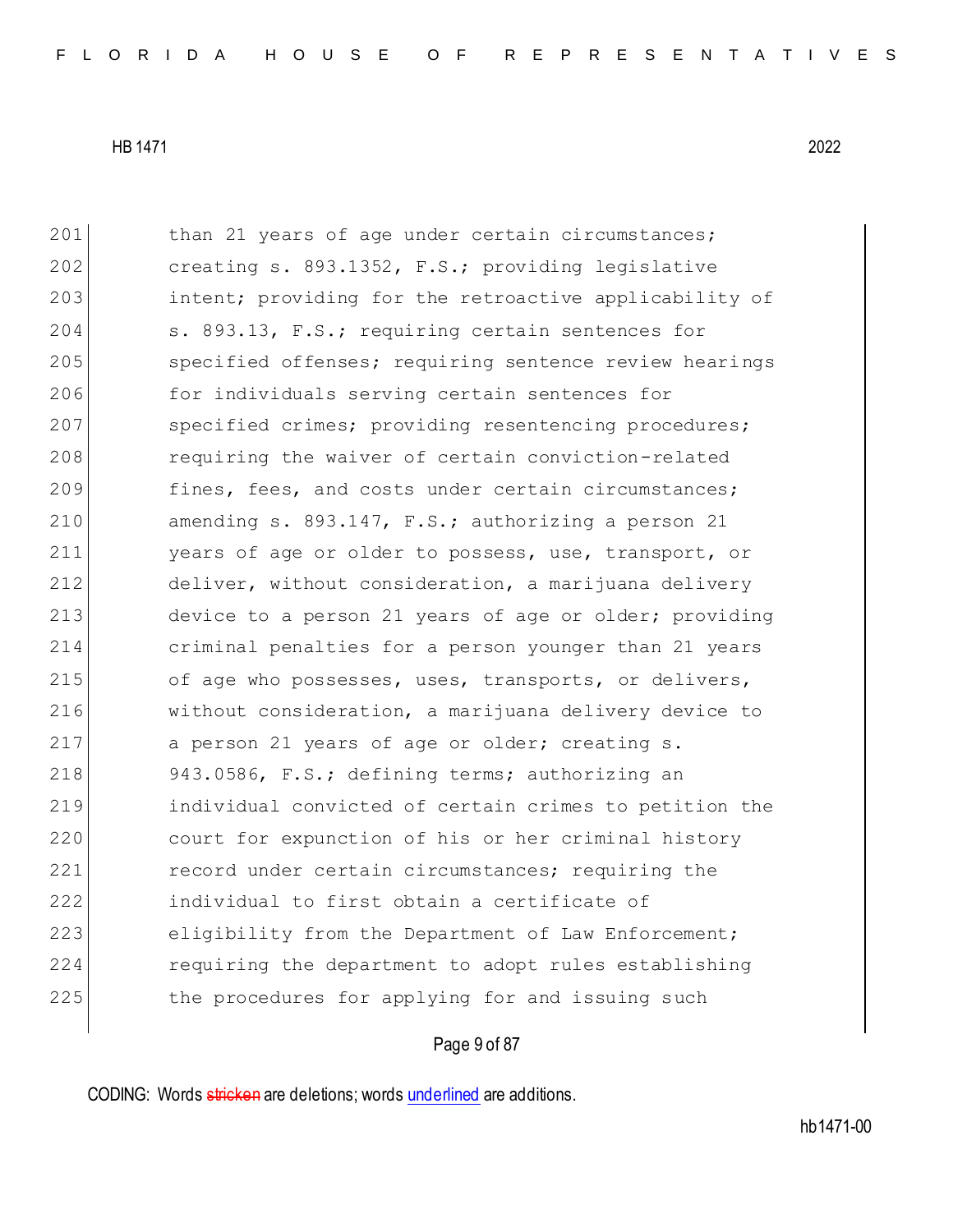226 certificates; requiring the department to issue a 227 certificate under certain circumstances; providing for 228 the expiration of and reapplication for the 229 certificate; providing requirements for the petition 230 for expunction; providing criminal penalties; 231 providing for the court's authority over its own 232 procedures, with an exception; requiring the court to 233 order the expunction of a criminal history record 234 under certain circumstances; clarifying that 235 expunction of certain criminal history records does 236 not affect eligibility for expunction of other 237 criminal history records; providing procedures for 238 processing expunction petitions and orders; providing 239 that a person granted an expunction may lawfully deny 240 or fail to acknowledge the underlying arrest or 241 conviction, with exceptions; providing that a person 242 may not be deemed to have committed perjury or 243 otherwise held liable for giving a false statement if 244 he or she fails to recite or acknowledge an expunged 245 criminal history record; amending s. 893.15, F.S.; 246 conforming a provision to changes made by the act; 247 providing effective dates. 248 249 Be It Enacted by the Legislature of the State of Florida: 250

# Page 10 of 87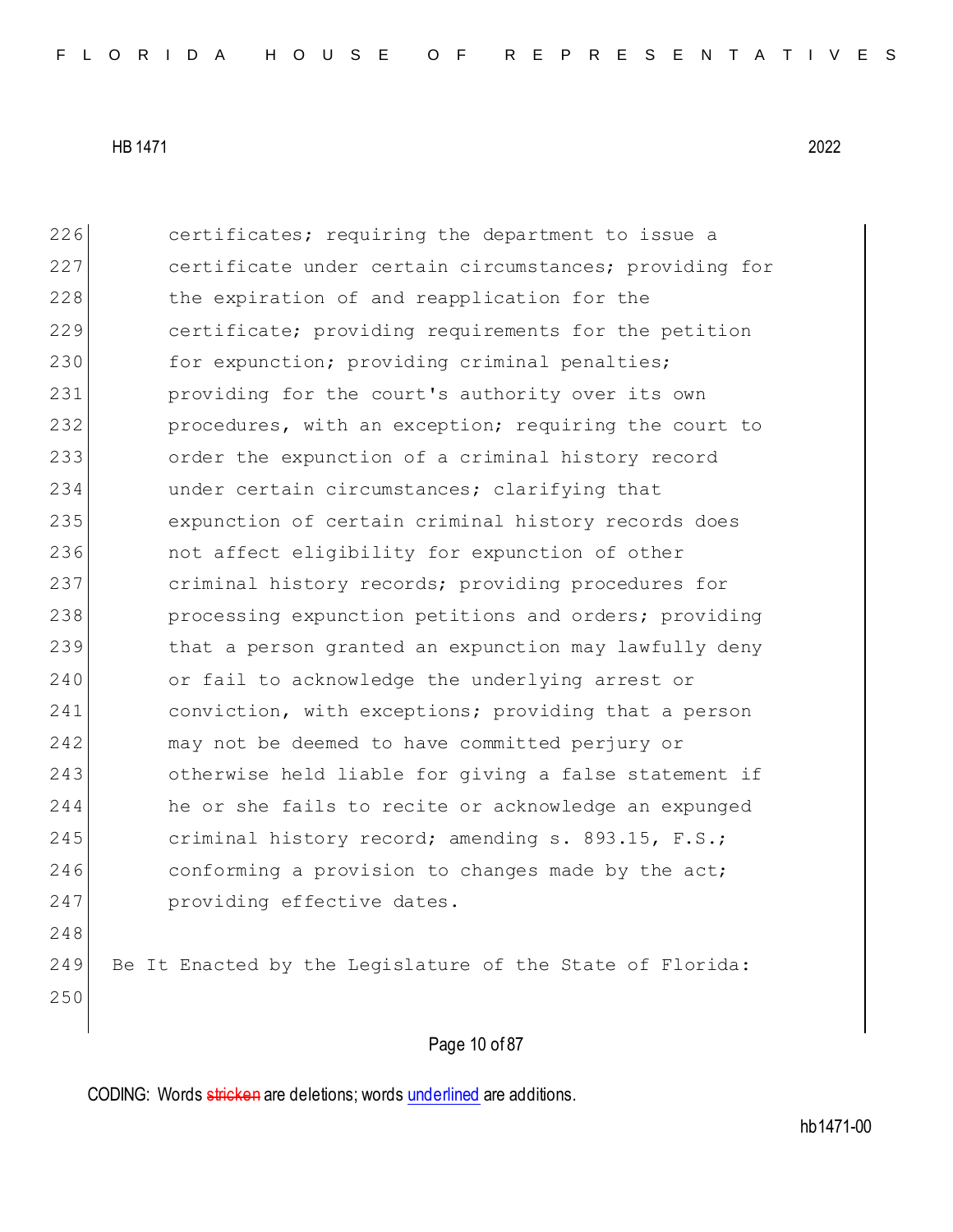Page 11 of 87 251 Section 1. Paragraph (l) of subsection (2) of section 252 212.08, Florida Statutes, is amended to read: 253 212.08 Sales, rental, use, consumption, distribution, and 254 storage tax; specified exemptions.—The sale at retail, the 255 rental, the use, the consumption, the distribution, and the 256 storage to be used or consumed in this state of the following 257 are hereby specifically exempt from the tax imposed by this 258 chapter. 259 (2) EXEMPTIONS; MEDICAL. 260 (l) Marijuana and marijuana delivery devices, as defined 261 in s. 381.986, are exempt from the taxes imposed under this 262 chapter when the devices are purchased by a qualified patient or 263 a caregiver, as those terms are defined in s.  $381.986(1)$ . 264 Section 2. Paragraphs (d) through (h), (j), and (k) of 265 subsection  $(1)$ , paragraph  $(b)$  of subsection  $(3)$ , paragraph  $(f)$ 266 of subsection (4), paragraphs (a) and (f) of subsection  $(5)$ , 267 paragraph (b) of subsection  $(6)$ , subsections  $(8)$  through  $(12)$ , 268 paragraphs (a), (b), (c), and (e) of subsection  $(14)$ , and 269 subsection (17) of section 381.986, Florida Statutes, are 270 amended to read: 271 381.986 Medical use of marijuana.-272 (1) DEFINITIONS. - As used in this section, the term: 273 (d) "Edibles" means commercially produced food items made 274 with marijuana oil, but no other form of marijuana, which that 275 are produced and dispensed by a medical marijuana treatment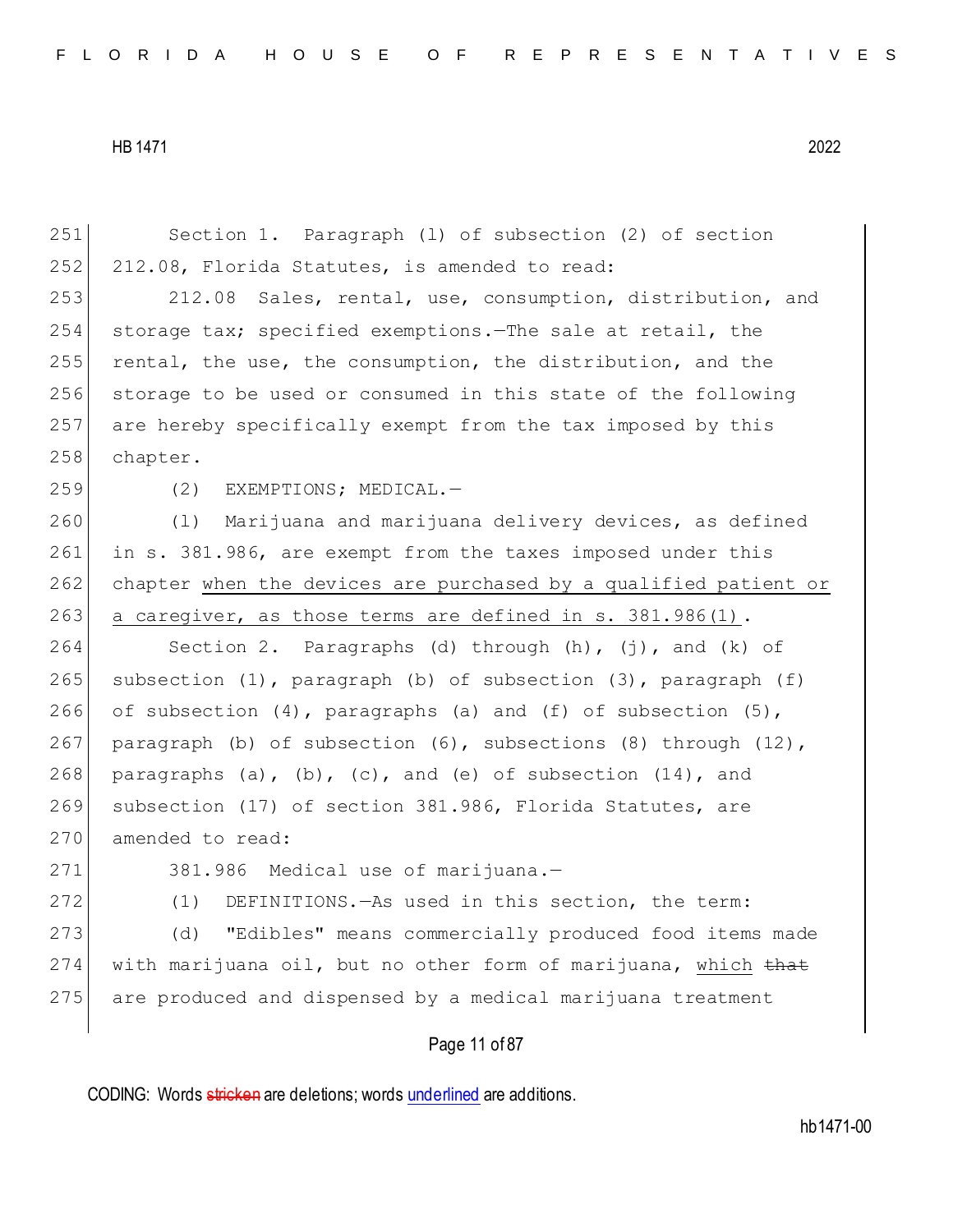276 center (MMTC).

277 (e) "Low-THC cannabis" means a plant of the genus 278 *Cannabis*, the dried flowers of which contain 0.8 percent or less 279 of tetrahydrocannabinol and more than 10 percent of cannabidiol 280 weight for weight; the seeds thereof; the resin extracted from 281 any part of such plant; or any compound, manufacture, salt, 282 derivative, mixture, or preparation of such plant or its seeds 283 or resin which that is dispensed from an MMTC a medical 284 marijuana treatment center.

285 (f) "Marijuana" means all parts of any plant of the genus 286 *Cannabis*, whether growing or not; the seeds thereof; the resin 287 extracted from any part of the plant; and every compound, 288 manufacture, salt, derivative, mixture, or preparation of the 289 plant or its seeds or resin, including low-THC cannabis, which 290 is are dispensed from an MMTC a medical marijuana treatment 291 center for medical use by a qualified patient.

292 (g) "Marijuana delivery device" means an object used, 293 intended for use, or designed for use in preparing, storing, 294 ingesting, inhaling, or otherwise introducing marijuana into the 295 human body, and which object is dispensed from an MMTC  $a$  medical 296 marijuana treatment center for medical use by a qualified 297 patient; however, such objects except that delivery devices that 298 are intended solely for the medical use of marijuana by smoking 299 need not be dispensed from an MMTC and a medical marijuana 300 treatment center in order to qualify as marijuana delivery

### Page 12 of 87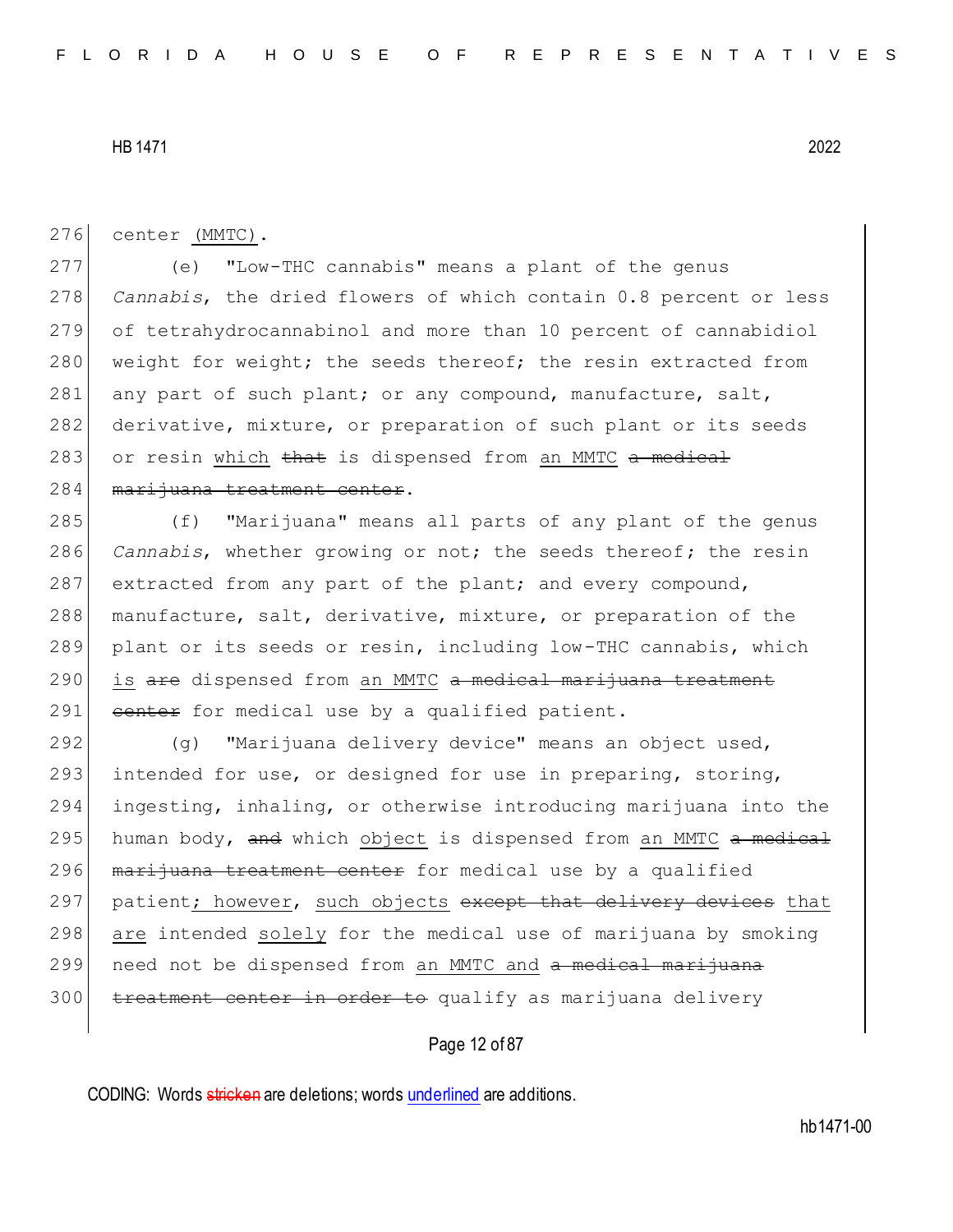301 devices.

302 (h) "Marijuana testing laboratory" means a facility 303 certified by the department pursuant to s. 381.988 which that 304 collects and analyzes marijuana samples from an MMTC a medical 305 marijuana treatment center and has been certified by the 306 department pursuant to s. 381.988.

307 (j) "Medical use" means the acquisition, possession, use, 308 delivery, transfer, or administration of marijuana authorized by 309 a physician certification. The term does not include:

310 1. Possession, use, or administration of marijuana that 311 was not purchased or acquired from an MMTC a medical marijuana 312 treatment center.

313 2. Possession, use, or administration of marijuana in the 314 form of commercially produced food items other than edibles or 315 of marijuana seeds.

316 3. Use or administration of any form or amount of 317 marijuana in a manner that is inconsistent with the qualified 318 physician's directions or physician certification.

319 4. Transfer of marijuana to a person other than the 320 qualified patient for whom it was authorized or the qualified 321 patient's caregiver on behalf of the qualified patient.

322 5. Use or administration of marijuana in the following 323 locations:

324 a. On any form of public transportation, except for low-325 THC cannabis not in a form for smoking.

## Page 13 of 87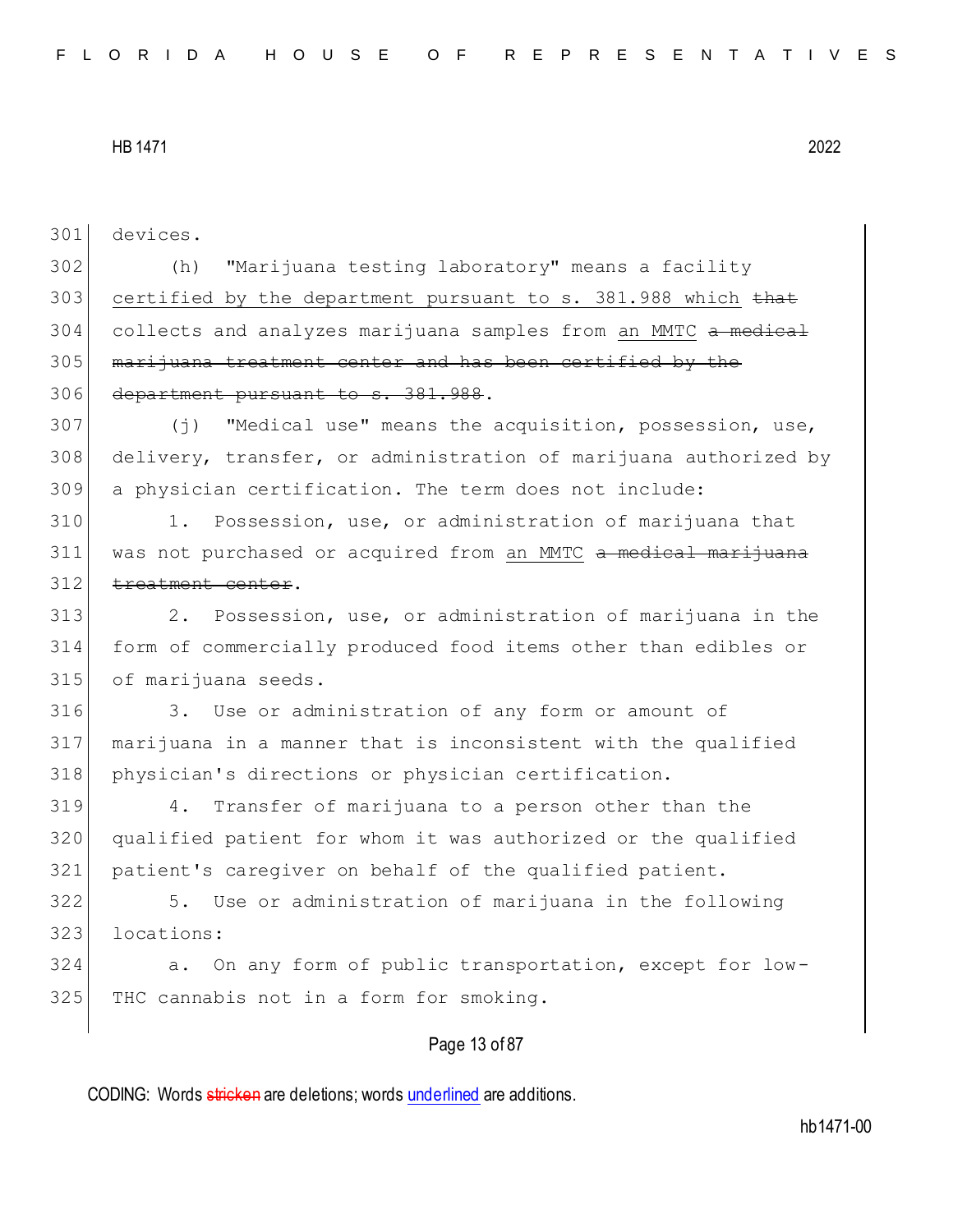b. In any public place, except for low-THC cannabis not in a form for smoking. c. In a qualified patient's place of employment, except when permitted by his or her employer. 330 d. In a state correctional institution, as defined in s. 944.02, or a correctional institution, as defined in s. 944.241. e. On the grounds of a preschool, primary school, or secondary school, except as provided in s. 1006.062. f. On  $\text{Im}$  a school bus, a vehicle, an aircraft, or a motorboat, except for low-THC cannabis not in a form for smoking. 6. The smoking of marijuana in an enclosed indoor workplace as defined in s.  $386.203(5)$ . (k) "Physician certification" means a qualified physician's authorization for a qualified patient to receive 341 marijuana and a marijuana delivery device from an MMTC a medical 342 | marijuana treatment center. (3) QUALIFIED PHYSICIANS AND MEDICAL DIRECTORS.— (b) A qualified physician may not be employed by, or have 345 any direct or indirect economic interest in, an MMTC a medical 346 marijuana treatment center or marijuana testing laboratory. (4) PHYSICIAN CERTIFICATION.— (f) A qualified physician may not issue a physician certification for more than three 70-day supply limits of marijuana or more than six 35-day supply limits of marijuana in

Page 14 of 87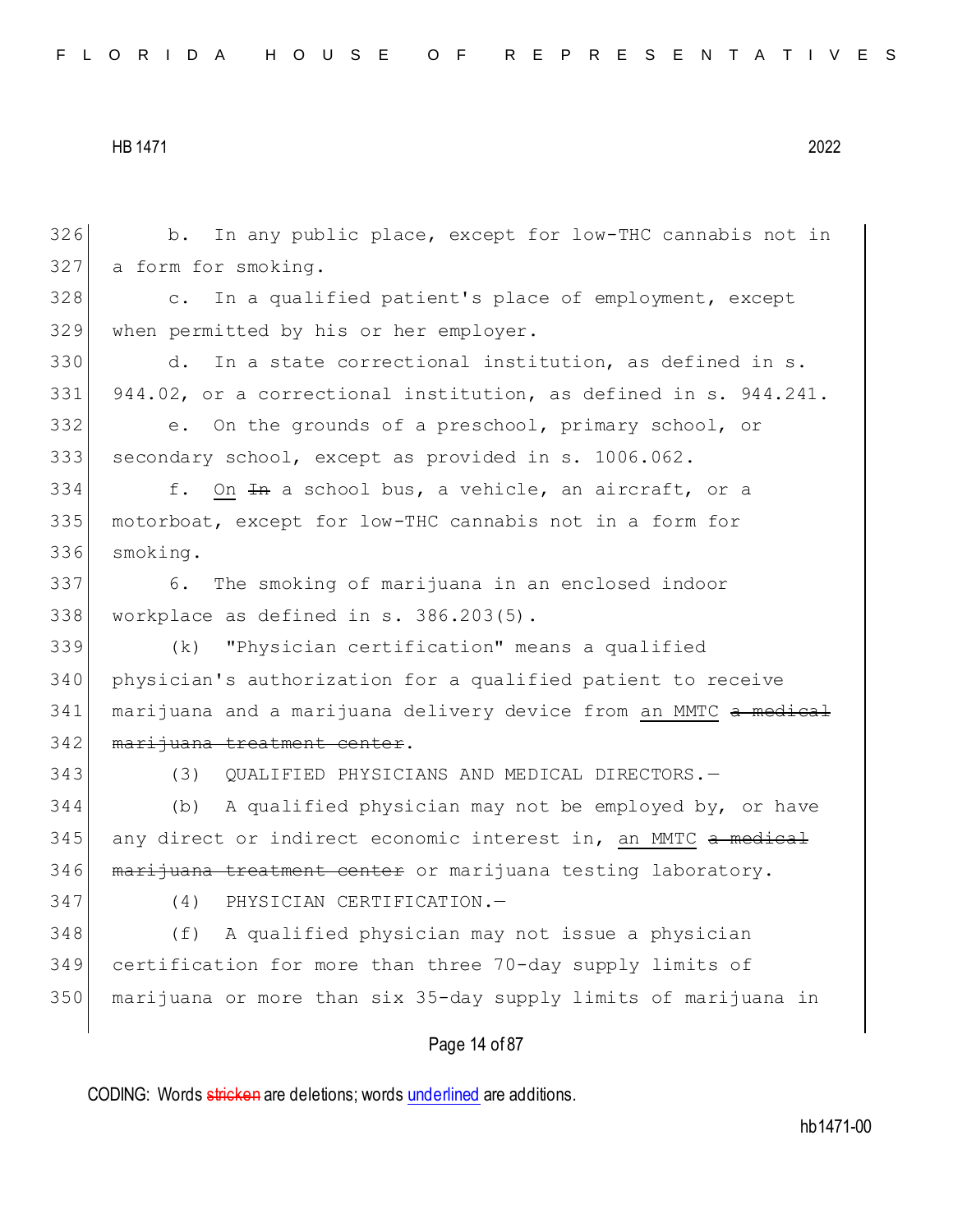a form for smoking. The department shall quantify by rule a daily dose amount with equivalent dose amounts for each 353 allowable form of marijuana dispensed by an MMTC a medical marijuana treatment center. The department shall use the daily dose amount to calculate a 70-day supply. 1. A qualified physician may request an exception to the daily dose amount limit, the 35-day supply limit of marijuana in a form for smoking, and the 4-ounce possession limit of marijuana in a form for smoking established in paragraph (14)(a). The request shall be made electronically on a form 361 adopted by the department in rule and must include, at a 362 minimum:

363 a. The qualified patient's qualifying medical condition.

364 b. The dosage and route of administration that was 365 insufficient to provide relief to the qualified patient.

366 c. A description of how the patient will benefit from an 367 increased amount.

368 d. The minimum daily dose amount of marijuana that would 369 be sufficient for the treatment of the qualified patient's 370 qualifying medical condition.

371 2. A qualified physician must provide the qualified 372 patient's records upon the request of the department.

373 3. The department shall approve or disapprove the request 374 within 14 days after receipt of the complete documentation 375 required by this paragraph. The request shall be deemed approved

## Page 15 of 87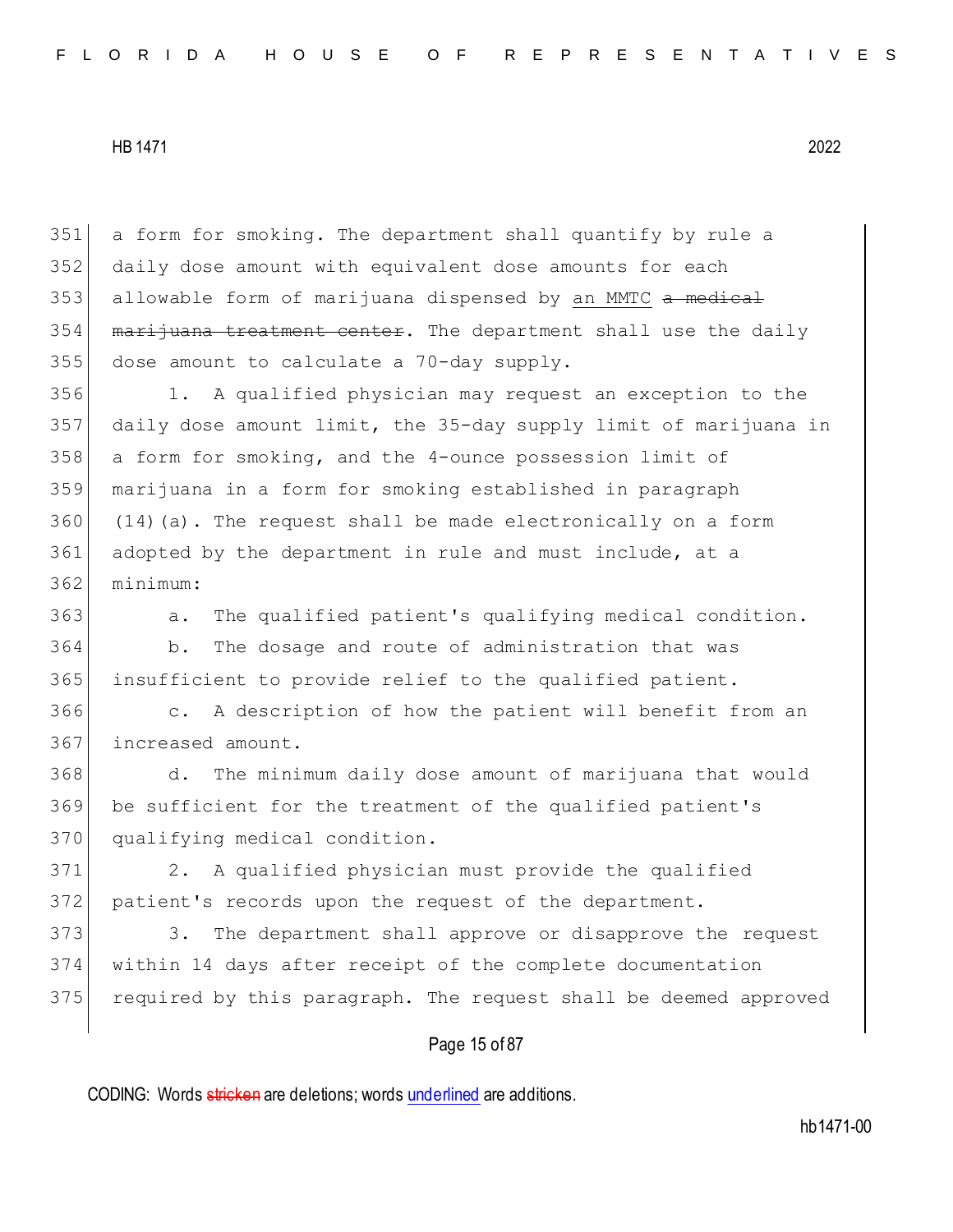if the department fails to act within this time period. 377 (5) MEDICAL MARIJUANA USE REGISTRY. 378 (a) The department shall create and maintain a secure, electronic, and online medical marijuana use registry for physicians, patients, and caregivers as provided under this section. The medical marijuana use registry must be accessible 382 to law enforcement agencies, qualified physicians, and MMTCs 383 medical marijuana treatment centers to verify the authorization of a qualified patient or a caregiver to possess marijuana or a marijuana delivery device and record the marijuana or marijuana delivery device dispensed. The medical marijuana use registry must also be accessible to practitioners licensed to prescribe prescription drugs to ensure proper care for patients before medications that may interact with the medical use of marijuana are prescribed. The medical marijuana use registry must prevent an active registration of a qualified patient by multiple physicians.

 (f) The department may revoke the registration of a qualified patient or caregiver who cultivates marijuana or who acquires, possesses, or delivers marijuana from any person or 396 entity other than an MMTC a medical marijuana treatment center.

397 (6) CAREGIVERS.—

398 (b) A caregiver must:

399 1. Not be a qualified physician and not be employed by or 400 have an economic interest in an MMTC a medical marijuana

Page 16 of 87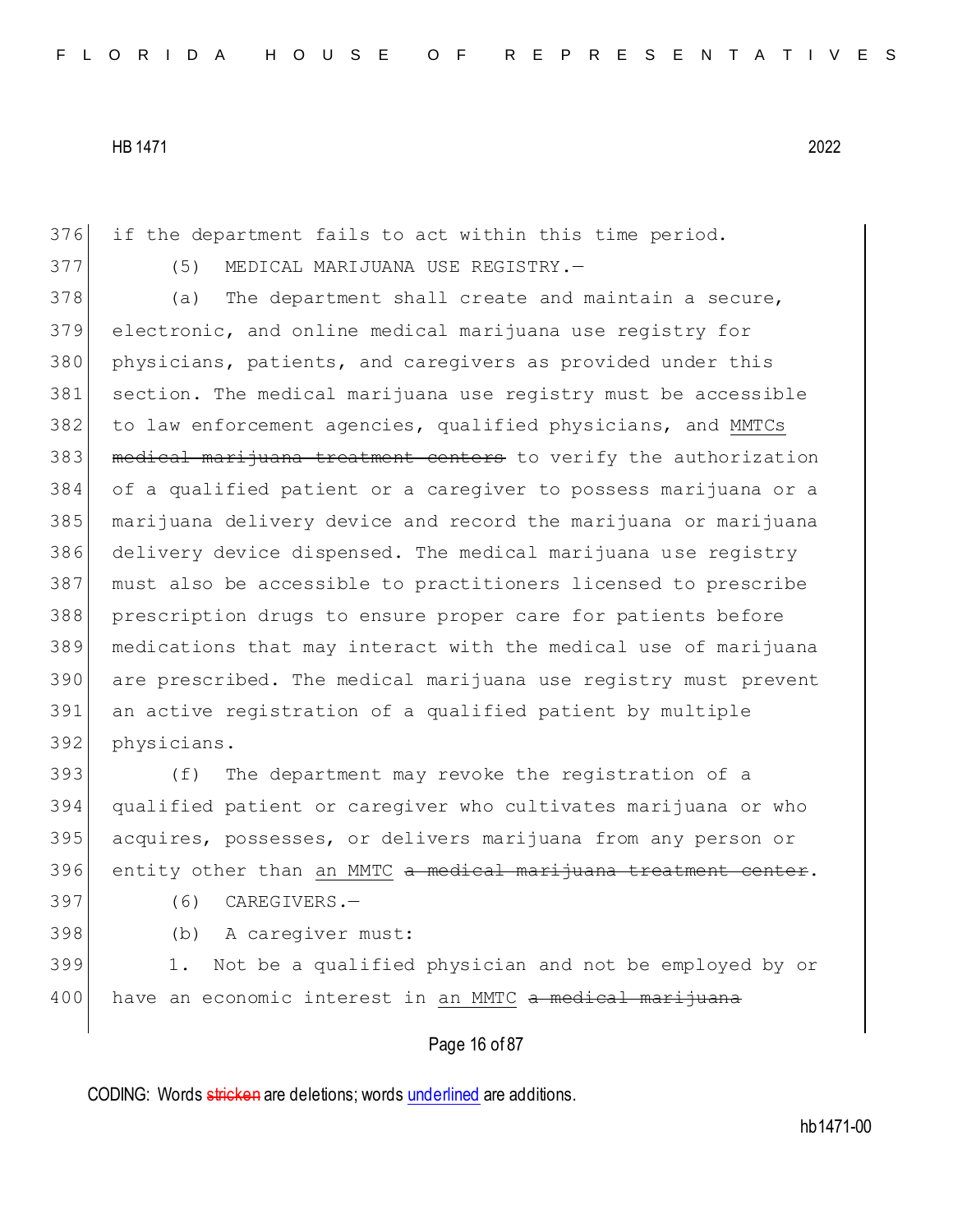```
HB 1471 2022
```
401 treatment center or a marijuana testing laboratory. 402 2. Be 21 years of age or older and a resident of this 403 state. 404 3. Agree in writing to assist with the qualified patient's 405 medical use of marijuana. 406 4. Be registered in the medical marijuana use registry as 407 a caregiver for no more than one qualified patient, except as 408 provided in this paragraph. 409 5. Successfully complete a caregiver certification course 410 developed and administered by the department or its designee, 411 which must be renewed biennially. The price of the course may 412 not exceed \$100. 413 6. Pass a level 2 background screening pursuant to chapter 414 435 subsection (9), unless the patient is a close relative of 415 | the caregiver. In addition to the disqualifying offenses 416 specified in s. 435.04(2) and  $(3)$ , a person may not serve as a 417 caregiver if he or she has an arrest awaiting final disposition 418 for; has been found guilty of, regardless of adjudication; or 419 has entered a plea of nolo contendere or guilty to an offense 420 under chapter 837, chapter 895, or chapter 896 or a similar law 421 of another jurisdiction. 422 (8) MEDICAL MARIJUANA TREATMENT CENTERS.— 423 (a) The department shall license medical marijuana 424 treatment centers to ensure reasonable statewide accessibility 425 and availability as necessary for qualified patients registered

Page 17 of 87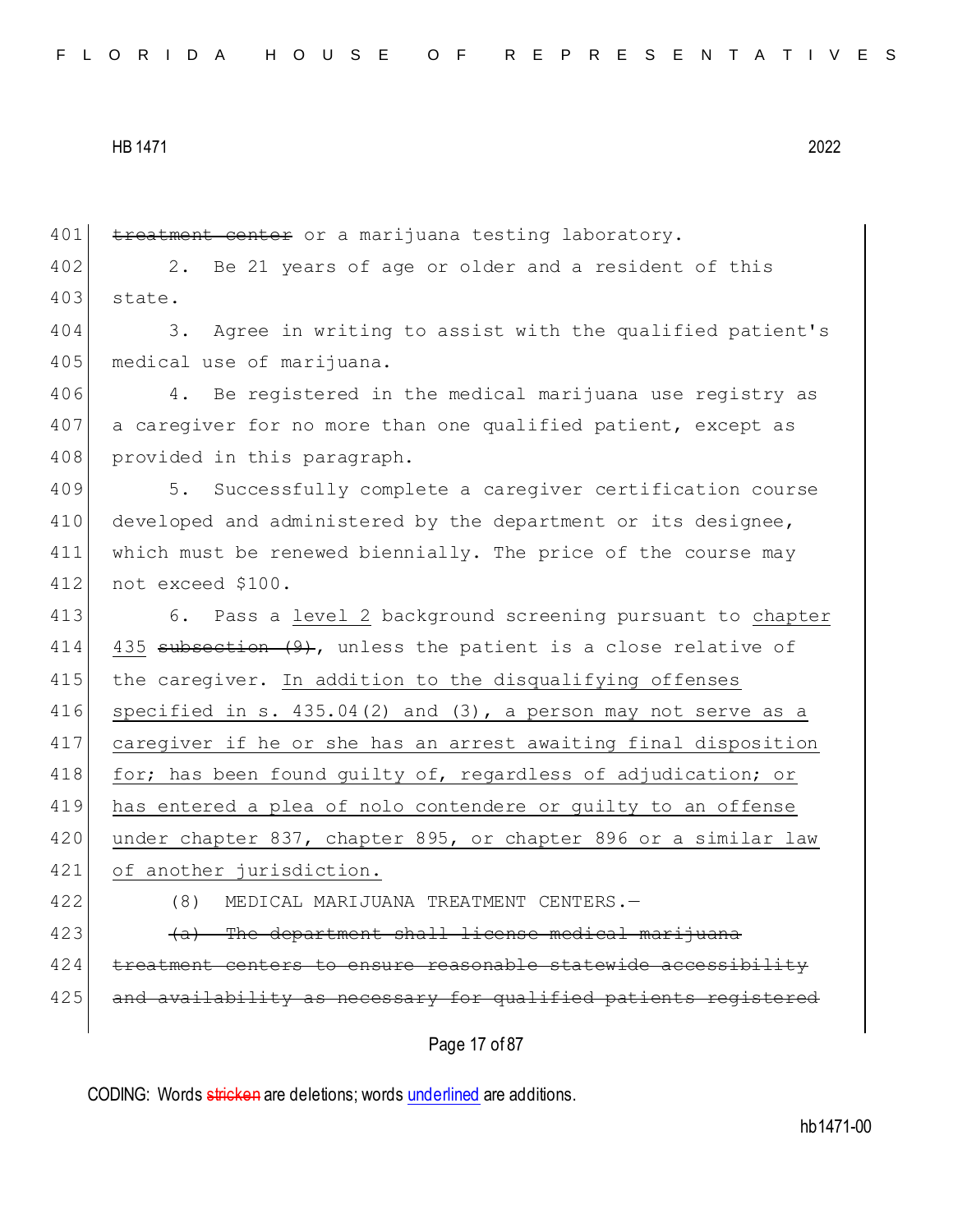426 in the medical marijuana use registry and who are issued a 427 physician certification under this section.  $428$  1. As soon as practicable, but no later than July 3, 2017, 429 the department shall license as a medical marijuana treatment 430 center any entity that holds an active, unrestricted license to 431 cultivate, process, transport, and dispense low-THC cannabis, 432 medical cannabis, and cannabis delivery devices, under former s. 433 381.986, Florida Statutes 2016, before July 1, 2017, and which 434 meets the requirements of this section. In addition to the 435 authority granted under this section, these entities are 436 authorized to dispense low-THC cannabis, medical cannabis, and 437 cannabis delivery devices ordered pursuant to former s. 381.986, 438 Florida Statutes 2016, which were entered into the compassionate 439 use registry before July 1, 2017, and are authorized to begin 440 dispensing marijuana under this section on July 3, 2017. The 441 department may grant variances from the representations made in 442 such an entity's original application for approval under former  $443$  s. 381.986, Florida Statutes 2014, pursuant to paragraph (e).  $444$   $2.$  The department shall license as medi 445 treatment centers 10 applicants that meet the requirements of 446 this section, under the following parameters:  $447$  a. As soon as practicable, but no later than August 1, 448 2017, the department shall license any applicant whose 449 application was reviewed, evaluated, and scored by the 450 department and which was denied a dispensing organization

Page 18 of 87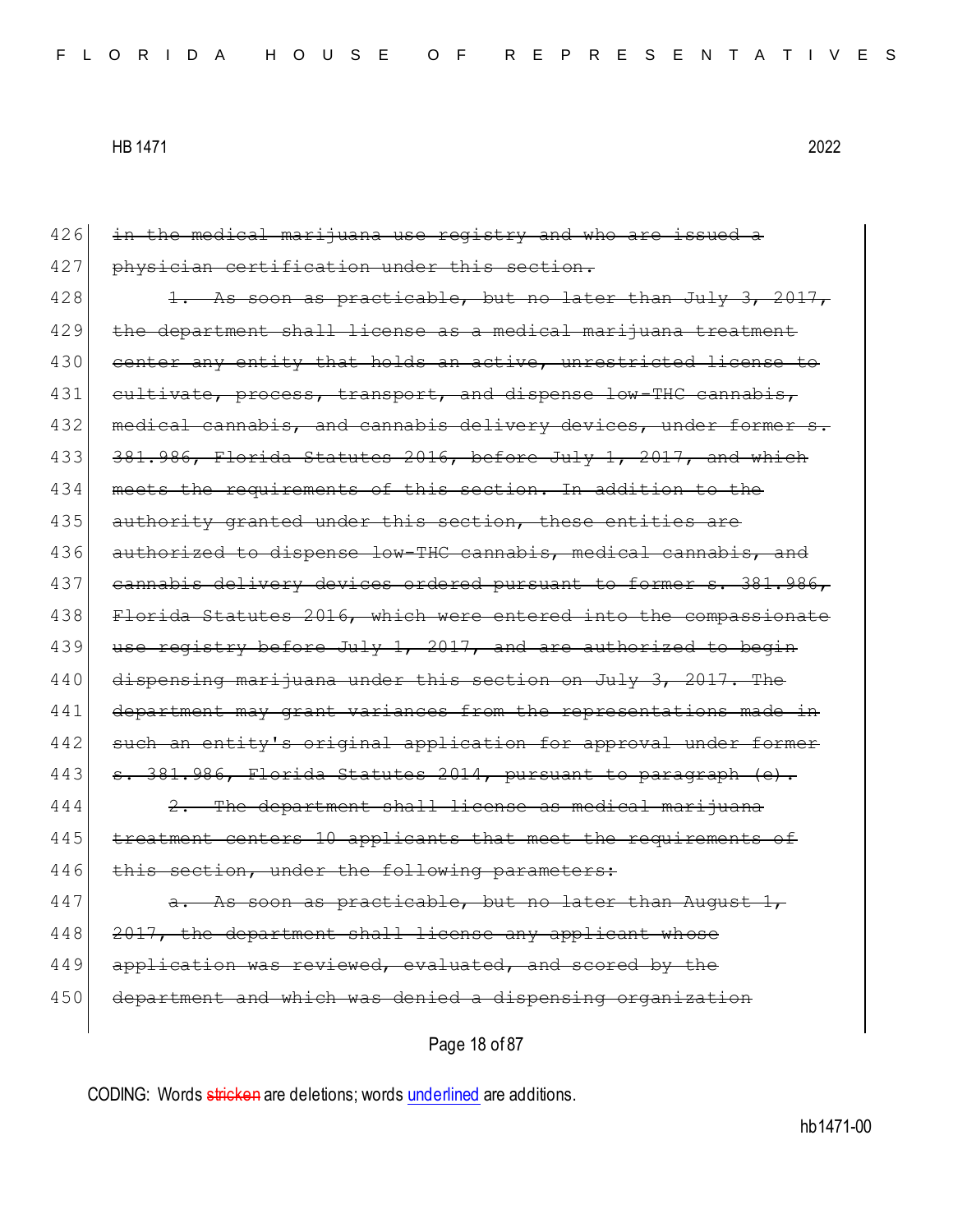Page 19 of 87 451 <del>license by the department under former s. 381.986, Florida</del> 452 Statutes 2014; which had one or more administrative or judicial 453 challenges pending as of January 1, 2017, or had a final ranking 454 within one point of the highest final ranking in its region 455 under former s. 381.986, Florida Statutes 2014; which meets the 456 requirements of this section; and which provides documentation 457 to the department that it has the existing infrastructure and 458 technical and technological ability to begin cultivating 459 | marijuana within 30 days after registration as a medical 460 marijuana treatment center.  $461$  b. As soon as practicable, the department shall license 462 one applicant that is a recognized class member of *Pigford v.*  463 *Glickman*, 185 F.R.D. 82 (D.D.C. 1999), or *In Re Black Farmers*  464 *Litig.*, 856 F. Supp. 2d 1 (D.D.C. 2011). An applicant licensed 465 under this sub-subparagraph is exempt from the requirement of 466 subparagraph (b) 2. 467 e. As soon as practicable, but no later than October 3, 468 20<del>17, the department shall license applicants that meet the</del> 469 requirements of this section 470 10 total licenses issued under this subparagraph, while 471 accounting for the number of licenses issued under sub-472 subparagraphs a. and b. 473 3. For up to two of the licenses issued under subparagraph  $474$   $2.,$  the department shall give preference to applicants that 475 demonstrate in their applications that they own one or more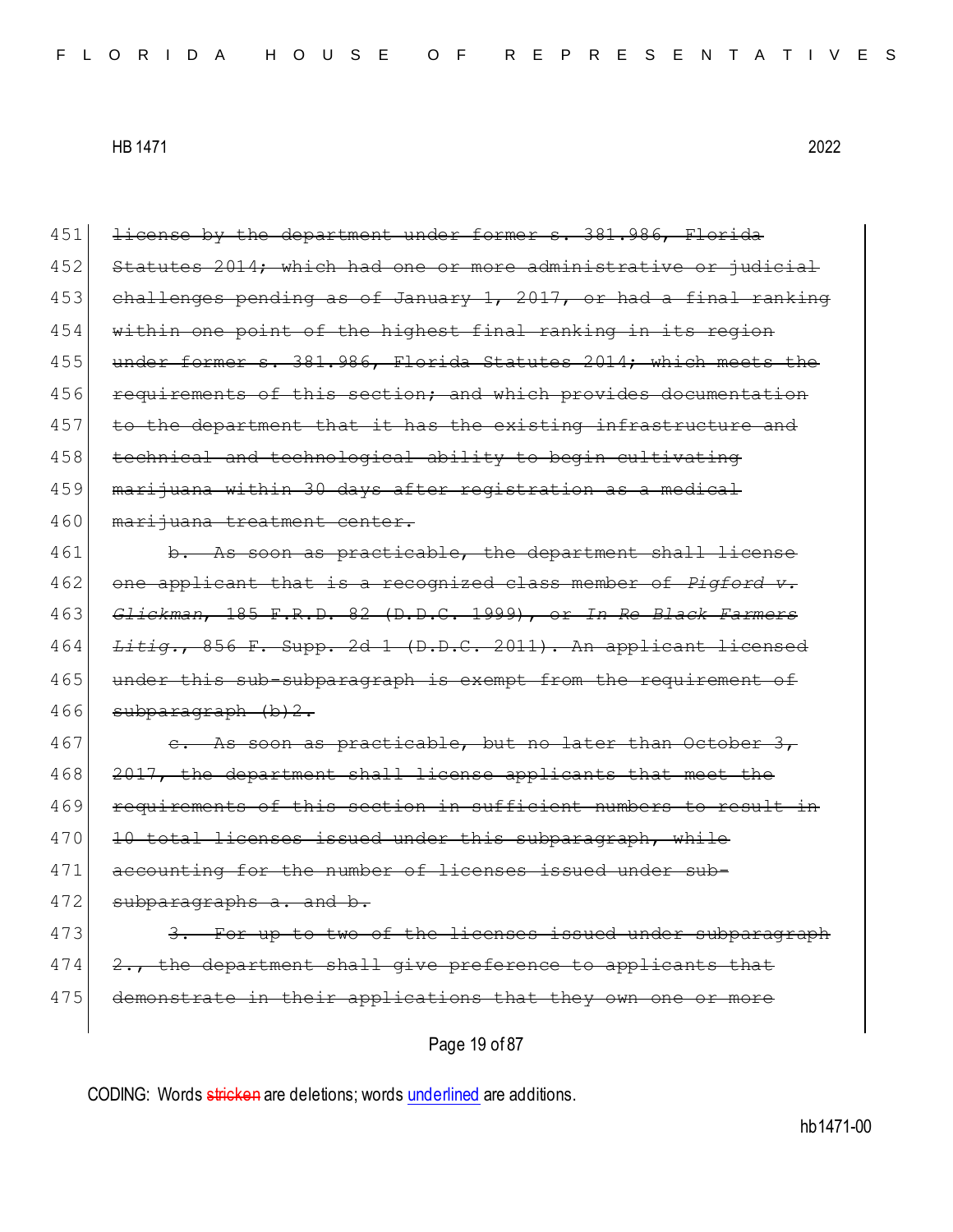476 facilities that are, or were, used for the canning, 477 concentrating, or otherwise processing of citrus fruit or 478 molasses and will use or convert the facility or facilities 479 the processing of marijuana. 480 4. Within 6 months after the registration of 100,000 481 active qualified patients in the medical marijuana use registry, 482 the department shall license four additional medical marijuana 483 treatment centers that meet the requirements of this section. 484 Thereafter, the department shall license four medical marijuana 485 treatment centers within 6 months after the registration of each 486 additional 100,000 active qualified patients in the medical 487 marijuana use registry that meet the requirements of this  $488$  section. 489 **(b)** An applicant for licensure as a medical marijuana 490 treatment center shall apply to the department on a form 491 prescribed by the department and adopted in rule. The department  $492$  shall adopt rules pursuant to ss.  $120.536(1)$  and  $120.54$ 493 establishing a procedure for the issuance and biennial renewal 494 of licenses, including initial applicat 495 fees sufficient to cover the costs of implementing and 496 administering this section, and establishing supplemental 497 <del>licensure fees for payment beginning May 1, 2018, sufficient to</del> 498 cover the costs of administering ss. 381.989 and 1004.4351. The 499 department shall identify applicants with strong diversity plans 500 reflecting this state's commitment to diversity and implement

Page 20 of 87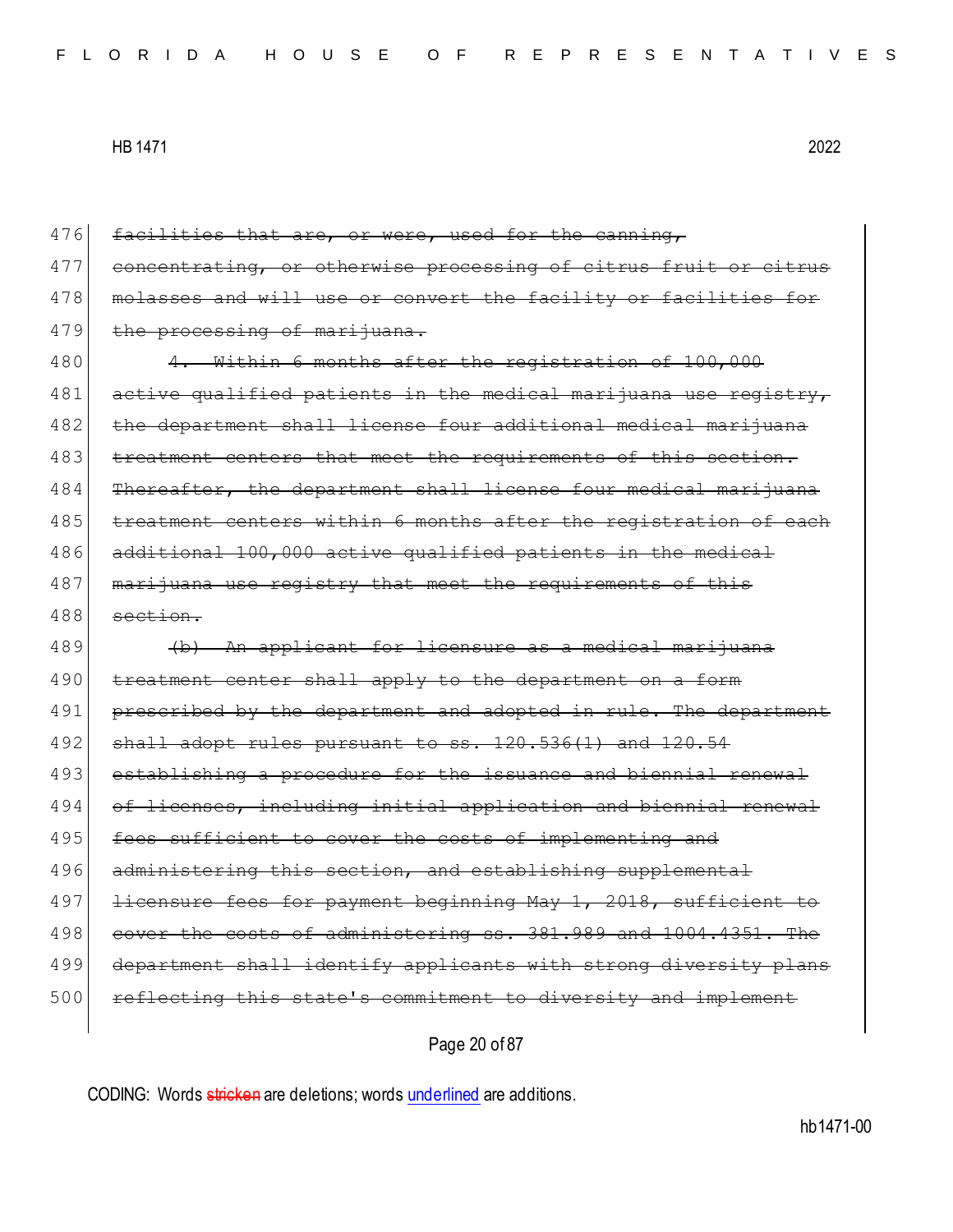501 training programs and other educational programs to enable 502 minority persons and minority business enterprises, as defined 503 in s. 288.703, and veteran business enterprises, as defined in  $504$  s. 295.187, to compete for medical marijuana treatment center 505 licensure and contracts. Subject to the requirements in 506 subparagraphs  $(a)$  2.-4., the department shall issue a license to 507 an applicant if the applicant meets the requirements of this 508 section and pays the initial application fee. The department 509 shall renew the licensure of a medical marijuana treatment 510 center biennially if the licensee meets the requirements of this 511 section and pays the biennial renewal fee. An individual may not 512 be an applicant, owner, officer, board member, or manager on 513 more than one application for licensure as a medical marijuana 514 treatment center. An individual or entity may not be awarded 515 more than one license as a medical marijuana treatment center. 516 An applicant for licensure as a medical marijuana treatment 517 center must demonstrate:  $518$  1. That, for the 5 consecutive years before submitting 519 application, the applicant has been registe  $520$  the state. 521 2. Possession of a valid certificate of registration 522 issued by the Department of Agriculture and Consumer Services 523 pursuant to s. 581.131. 524 3. The technical and technological ability to cultivate  $525$  and produce marijuana, including, but not limited to, low-THC

Page 21 of 87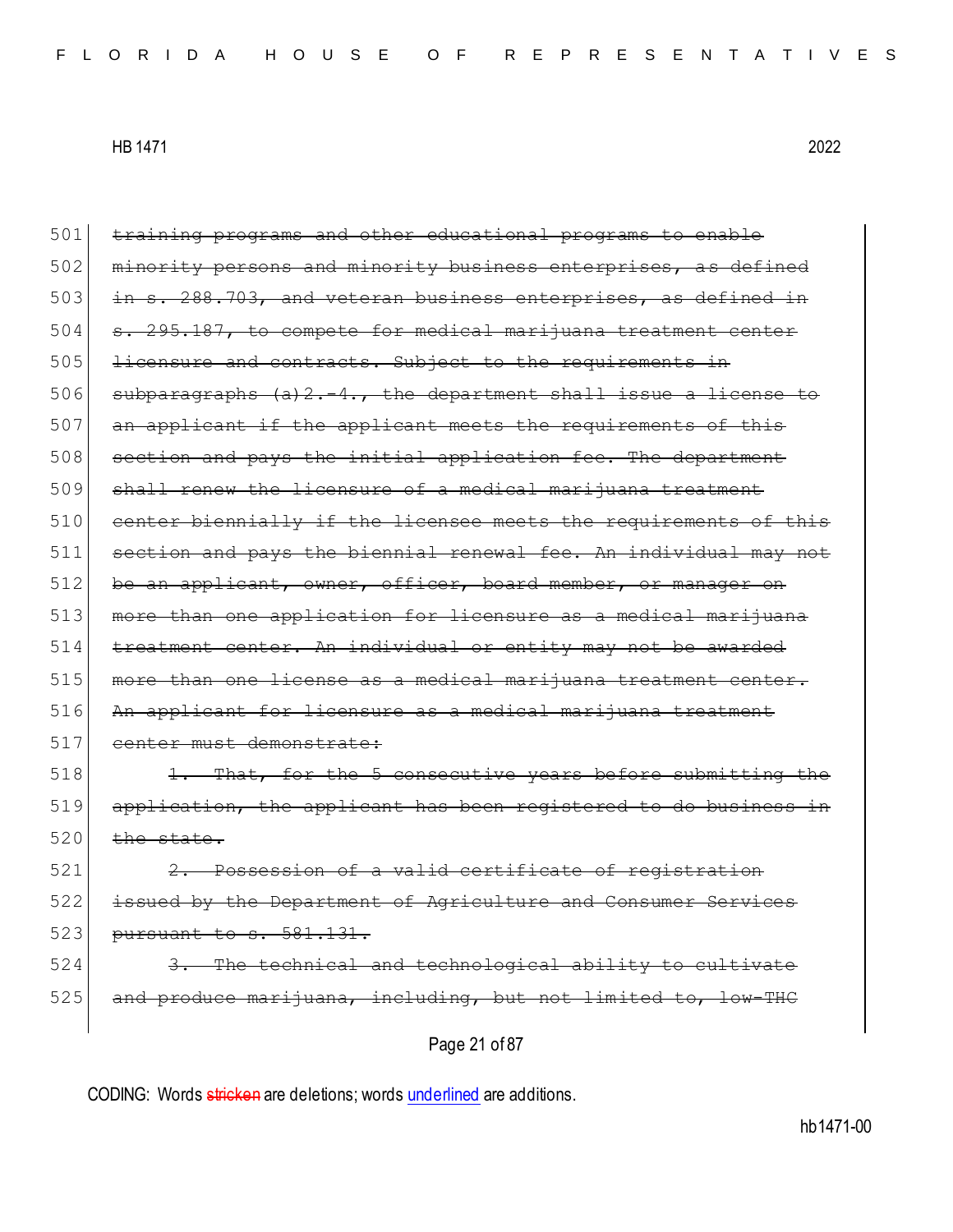| 526 | <del>cannabis.</del>                                                  |
|-----|-----------------------------------------------------------------------|
| 527 | 4. The ability to secure the premises, resources, and                 |
| 528 | personnel necessary to operate as a medical marijuana treatment       |
| 529 | center.                                                               |
| 530 | 5. The ability to maintain accountability of all raw                  |
| 531 | materials, finished products, and any byproducts to prevent           |
| 532 | diversion or unlawful access to or possession of these                |
| 533 | <del>substances.</del>                                                |
| 534 | 6. An infrastructure reasonably located to dispense                   |
| 535 | marijuana to registered qualified patients statewide or               |
| 536 | regionally as determined by the department.                           |
| 537 | 7. The financial ability to maintain operations for the               |
| 538 | duration of the 2-year approval cycle, including the provision        |
| 539 | of certified financial statements to the department.                  |
| 540 | Upon approval, the applicant must post a \$5 million<br><del>a.</del> |
| 541 | performance bond issued by an authorized surety insurance             |
| 542 | company rated in one of the three highest rating categories by a      |
| 543 | nationally recognized rating service. However, a medical              |
| 544 | marijuana treatment center serving at least 1,000 qualified           |
| 545 | patients is only required to maintain a \$2 million performance       |
| 546 | bond.                                                                 |
| 547 | In lieu of the performance bond required under sub-<br>b.             |
| 548 | subparagraph a., the applicant may provide an irrevocable letter      |
| 549 | of credit payable to the department or provide cash to the            |
| 550 | department. If provided with cash under this sub-subparagraph,        |
|     | Page 22 of 87                                                         |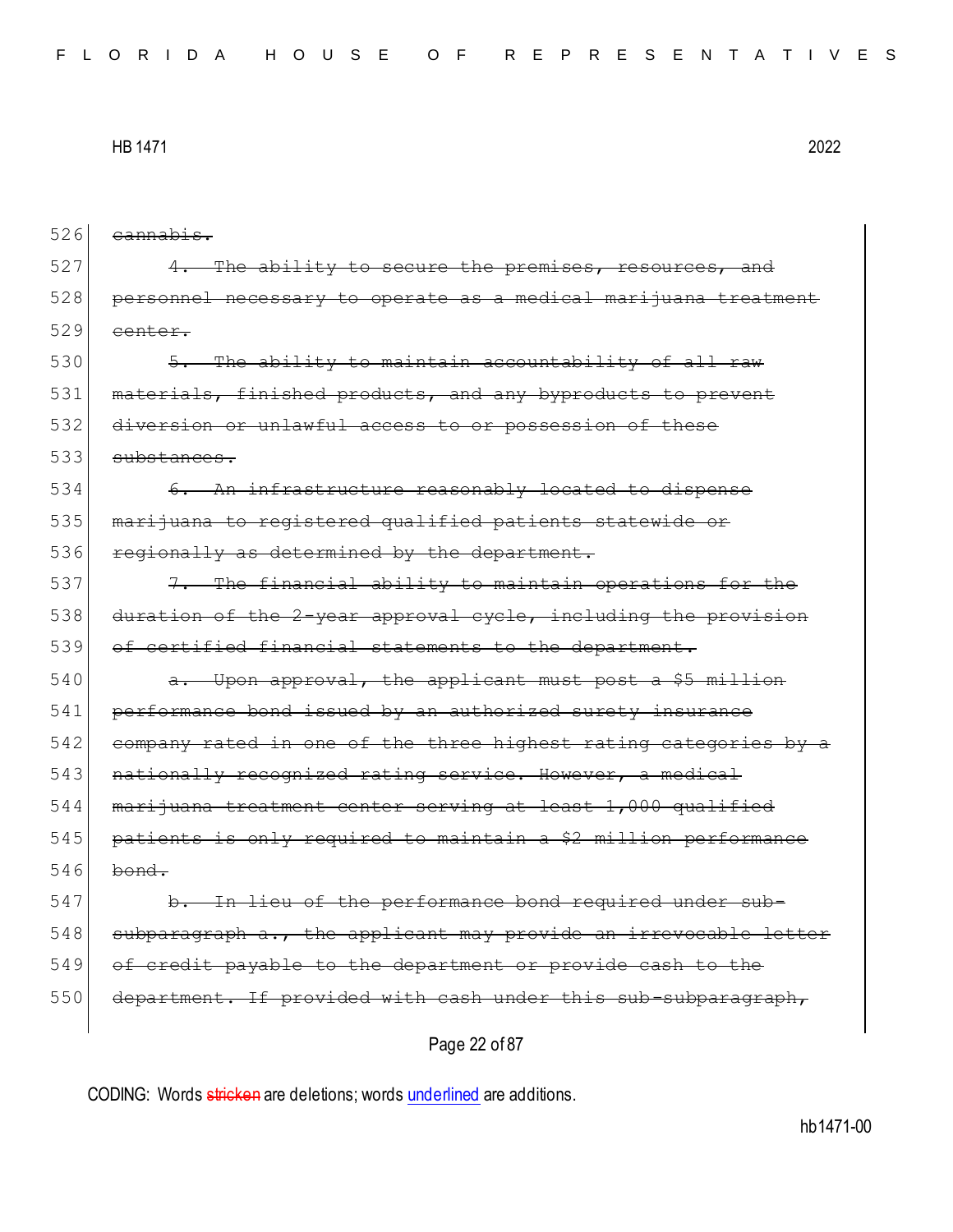| 551 | the department shall deposit the cash in the Grants and          |
|-----|------------------------------------------------------------------|
| 552 | Donations Trust Fund within the Department of Health, subject to |
| 553 | the same conditions as the bond regarding requirements for the   |
| 554 | applicant to forfeit ownership of the funds. If the funds        |
| 555 | deposited under this sub-subparagraph generate interest, the     |
| 556 | amount of that interest shall be used by the department for the  |
| 557 | administration of this section.                                  |
| 558 | 8. That all owners, officers, board members, and managers        |
| 559 | have passed a background screening pursuant to subsection (9).   |
| 560 | 9. The employment of a medical director to supervise the         |
| 561 | activities of the medical marijuana treatment center.            |
| 562 | 10. A diversity plan that promotes and ensures the               |
| 563 | involvement of minority persons and minority business            |
| 564 | enterprises, as defined in s. 288.703, or veteran business       |
| 565 | enterprises, as defined in s. 295.187, in ownership, management, |
| 566 | and employment. An applicant for licensure renewal must show the |
| 567 | effectiveness of the diversity plan by including the following   |
| 568 | with his or her application for renewal:                         |
| 569 | a. Representation of minority persons and veterans in the        |
| 570 | medical marijuana treatment center's workforce;                  |
| 571 | b. Efforts to recruit minority persons and veterans for          |
| 572 | employment; and                                                  |
| 573 | A record of contracts for services with minority                 |
| 574 | business enterprises and veteran business enterprises.           |
| 575 | (c) A medical marijuana treatment center may not make a          |
|     | Page 23 of 87                                                    |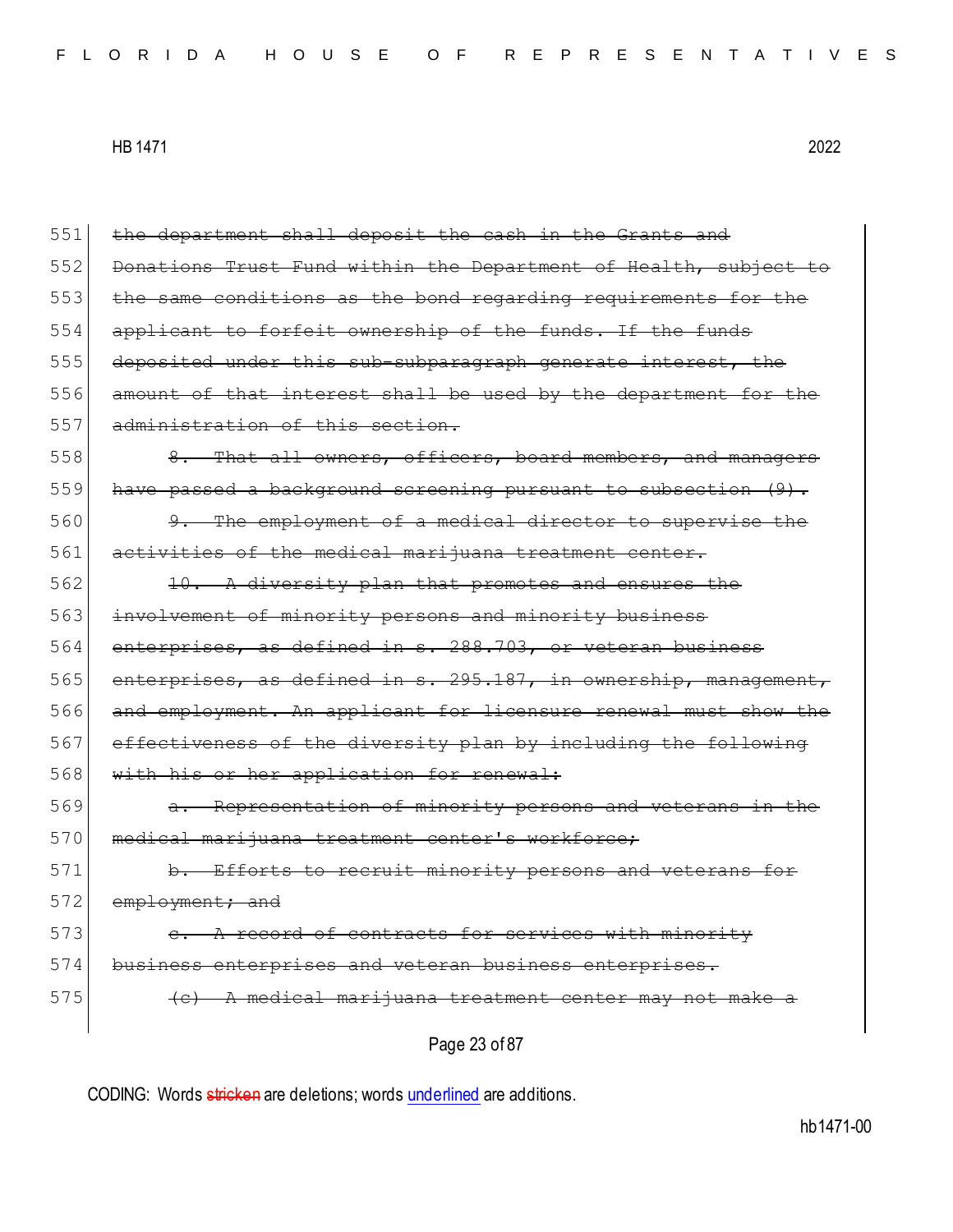| wholesale purchase of marijuana from, or a distribution of         |
|--------------------------------------------------------------------|
| marijuana to, another medical marijuana treatment center, unless   |
| the medical marijuana treatment center seeking to make a           |
| wholesale purchase of marijuana submits proof of harvest failure   |
| to the department.                                                 |
| $(a)$ $(d)$ Department responsibilities. The department shall      |
| do all of the following:                                           |
| 1. Adopt by rule all of the following:                             |
| Operating standards for the cultivation, processing,<br>a.         |
| packaging, and labeling of marijuana.                              |
| Standards for the sale of marijuana.<br>b.                         |
| Procedures and requirements for all of the following:<br>$\circ$ . |
| The registration and registration renewal of medical<br>( I )      |
| marijuana treatment centers (MMTCs).                               |
| The issuance and renewal of cultivation, processing,<br>(II)       |
| retail, and transportation operating licenses.                     |
| (III)<br>The issuance and renewal of cultivation, processing,      |
| dispensing, and storage facility permits and of vehicle permits.   |
| The registration of all principals, employees, and<br>(TV)         |
| contractors of an MMTC who will participate in the operations of   |
| the MMTC.                                                          |
| The issuance of MMTC employee identification cards to<br>(V)       |
| registered principals, employees, and contractors of MMTCs.        |
| Establish, maintain, and control a computer software<br>2.         |
| tracking system that traces marijuana from seed to sale and        |
| Page 24 of 87                                                      |
|                                                                    |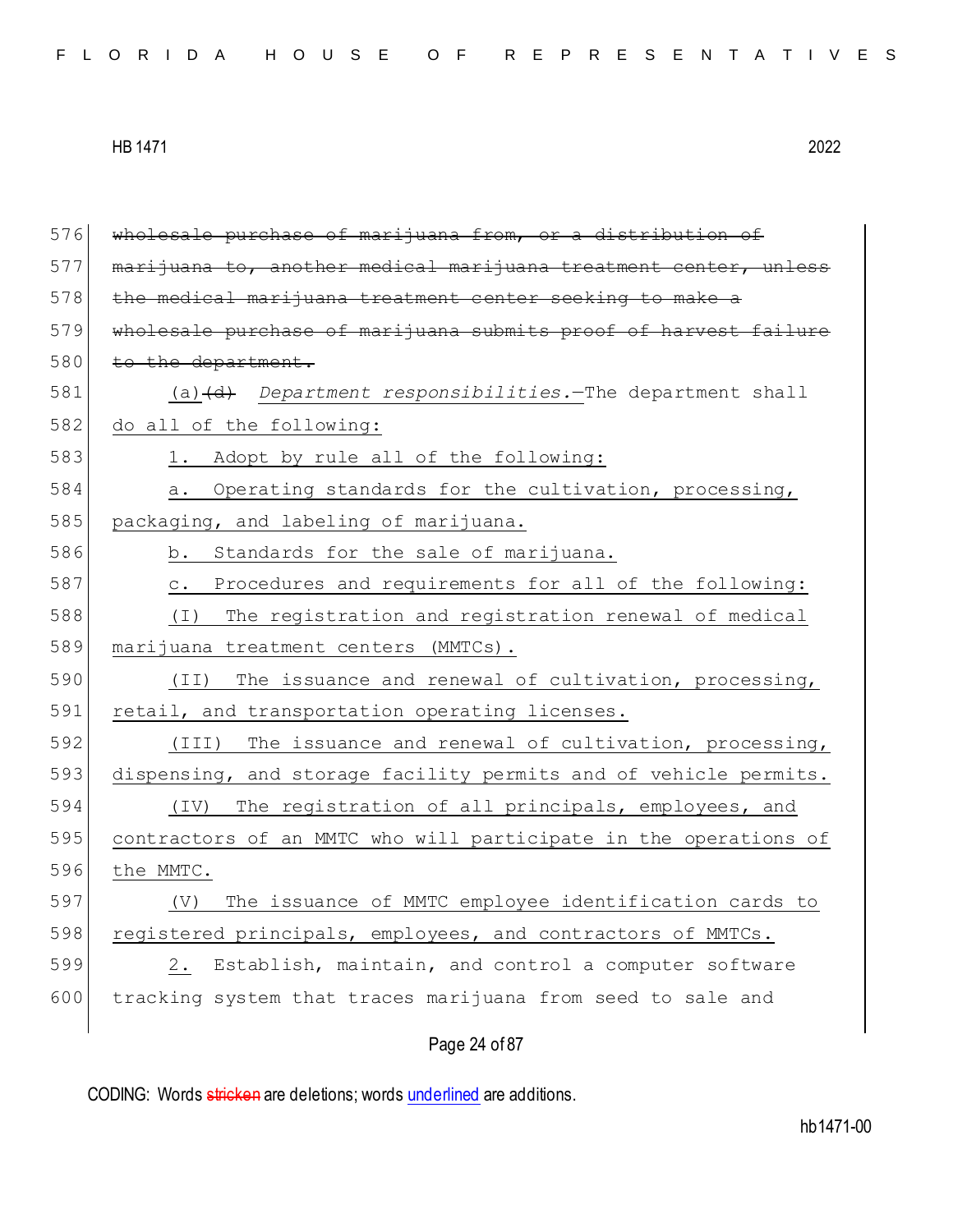601 allows real-time, 24-hour access by the department to data from 602 all MMTCs medical marijuana treatment centers and marijuana 603 testing laboratories. The tracking system must allow for 604 integration of other seed-to-sale systems and, at a minimum, 605 include notification of when marijuana seeds are planted, when 606 marijuana plants are harvested and destroyed, and when marijuana 607 is transported, sold, stolen, diverted, or lost. Each MMTC must  $608$  medical marijuana treatment center shall use the seed-to-sale 609 tracking system established by the department or integrate its 610 own seed-to-sale tracking system with the seed-to-sale tracking 611 system established by the department. Each MMTC medical  $612$  marijuana treatment center may use its own seed-to-sale system 613 until the department establishes a seed-to-sale tracking system. 614 The department may contract with a vendor to establish the seed-615 to-sale tracking system. The vendor selected by the department 616 may not have a contractual relationship with the department to 617 perform any services pursuant to this section other than the 618 seed-to-sale tracking system. The vendor may not have a direct 619 or indirect financial interest in an MMTC <del>a medical marijuana</del> 620 treatment center or a marijuana testing laboratory. 621 (b) *Registration.*— 622 1. The department shall adopt by rule an MMTC registration 623 form that requires, at a minimum, all of the following:

- 624 a. The applicant's full legal name.
- 625 b. The physical address of each location where the

Page 25 of 87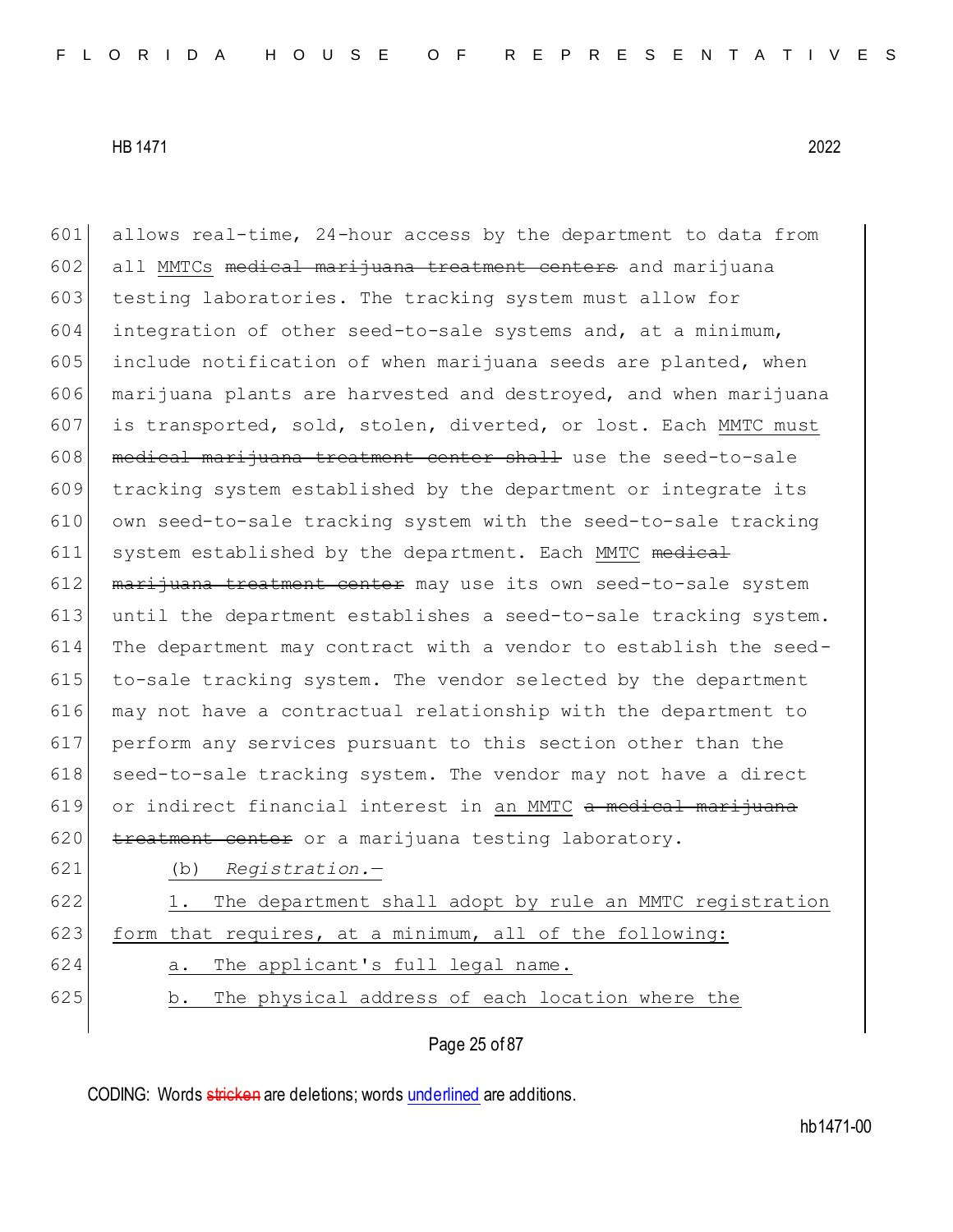applicant will apply for a facility permit to cultivate, 627 process, dispense, or store marijuana. 628 c. The name, address, and date of birth of the applicant's principals. 630 d. The name, address, and date of birth of the applicant's current employees and contractors who will participate in the 632 operations of the MMTC. e. The operation or operations in which the applicant intends to engage, which may include one or more of the following: (I) Cultivation. (II) Processing. (III) Retail sales. (IV) Transportation. 2. To be registered as an MMTC, an applicant must submit 641 all of the following to the department: 642 a. The applicant's completed registration form. b. Personnel registration forms, as described in 644 subsection (9), for all principals, employees, and contractors listed on the applicant's registration form who will participate 646 in the operations of the MMTC. The department may not register the applicant as an MMTC until all principals, employees, and 648 contractors listed on the applicant's registration form have registered with the department and are issued MMTC employee identification cards.

Page 26 of 87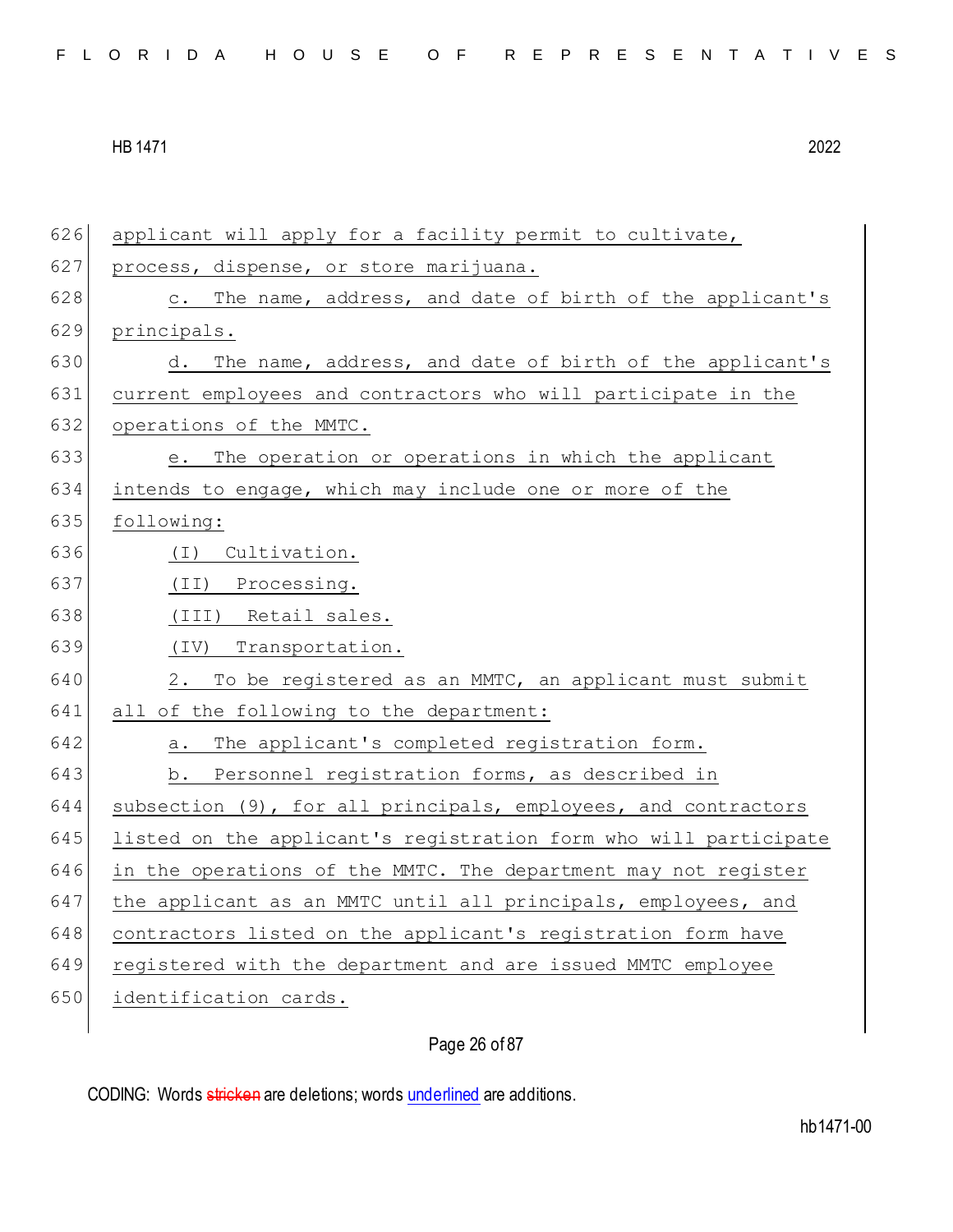| 651 | c. Proof that all principals listed on the applicant's           |
|-----|------------------------------------------------------------------|
| 652 | registration form who will not participate in the operations of  |
| 653 | the MMTC have passed a level 2 background screening pursuant to  |
| 654 | chapter 435 within the previous year.                            |
| 655 | d. Proof that the MMTC has the capability to comply with         |
| 656 | seed-to-sale tracking system requirements.                       |
| 657 | Proof of the applicant's financial ability to maintain<br>е.     |
| 658 | operations for the duration of the registration.                 |
| 659 | f. A \$500,000 performance and compliance bond, or a \$1         |
| 660 | million performance and compliance bond if the MMTC intends to   |
| 661 | cultivate or process marijuana, which will be forfeited if the   |
| 662 | MMTC fails to comply with:                                       |
| 663 | Registration requirements in this subsection during<br>( I )     |
| 664 | the registration period; or                                      |
| 665 | (II) Material requirements of this section which are             |
| 666 | applicable to the functions the applicant intends to perform, as |
| 667 | indicated on the registration form.                              |
| 668 | 3. A registration expires 2 years after the date it is           |
| 669 | issued.                                                          |
| 670 | In addition to obtaining registration pursuant to this<br>4.     |
| 671 | paragraph, an MMTC must obtain an operating license for each     |
| 672 | operation it will perform as provided in paragraph (c),          |
| 673 | paragraph (d), or paragraph (f), as applicable.                  |
| 674 | Cultivation licenses and processing licenses.-<br>(C)            |
| 675 | A registered MMTC may apply for a cultivation license<br>1.      |
|     | Page 27 of 87                                                    |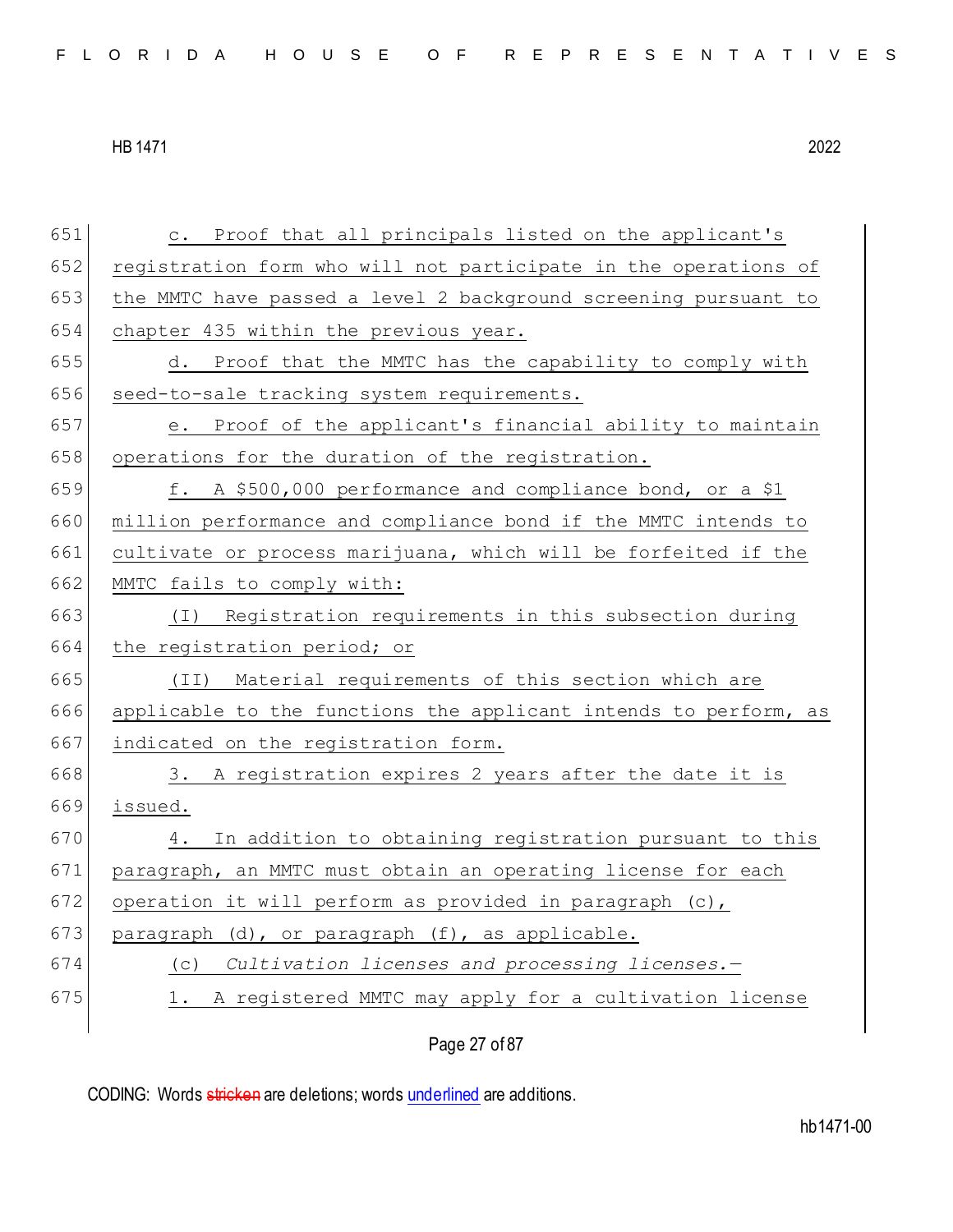676 or a processing license. When applying, the MMTC shall provide  $677$  the department with, at a minimum, all of the following: 678 a. A completed cultivation license or processing license 679 application form. 680 b. The physical address of each location where marijuana 681 will be cultivated, processed, or stored. 682 c. As applicable to the requested license or licenses: 683 (I) Proof of an established infrastructure, or the ability  $684$  to establish an infrastructure in a reasonable amount of time, 685 which is designed for cultivation, processing, testing, 686 packaging, and labeling marijuana; maintaining the 687 infrastructure's security; and preventing the theft or diversion 688 of any marijuana. 689 (II) Proof that the applicant has the technical and 690 technological ability to cultivate and test or process and test 691 marijuana. 692 d. Proof of operating procedures designed to secure and 693 maintain accountability for all marijuana and marijuana-related 694 byproducts that come into the applicant's possession and to 695 comply with the required seed-to-sale tracking system. 696 2. Cultivation licenses and processing licenses expire 2 697 years after the date they are issued. To renew a license, the 698 licensee must meet all of the requirements for initial 699 licensure; must provide all of the documentation required under 700 subparagraph 1.; and must not have any uncorrected substantial

Page 28 of 87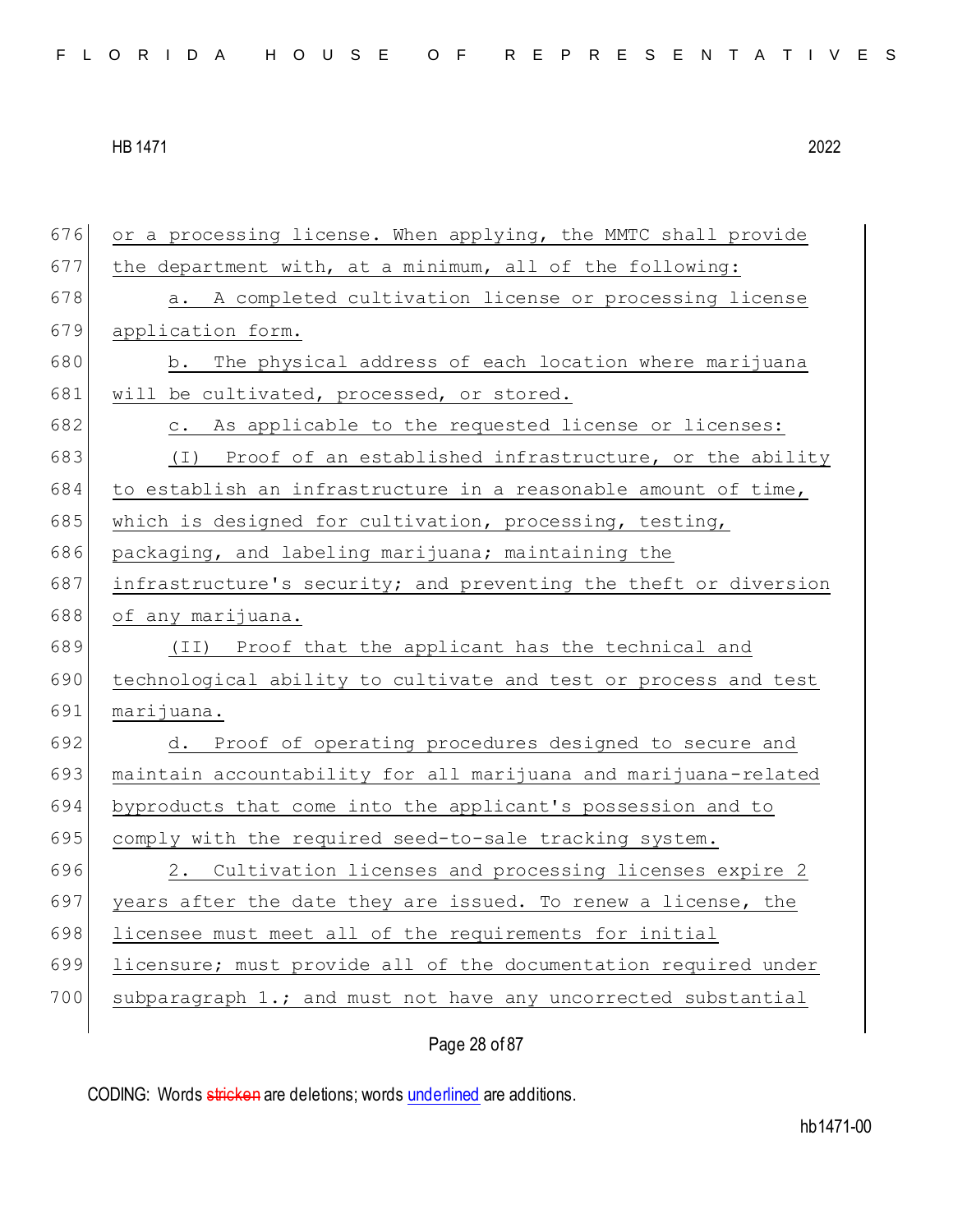violations of the standards adopted by department rule for the 702 cultivation, processing, testing, packaging, and labeling of marijuana. 704 3. Before beginning cultivation or processing at any location, the licensee must obtain a facility permit from the 706 department for that location pursuant to paragraph  $(q)$ . 4. A licensee under this subsection may use contractors to 708 assist with the cultivation or processing of marijuana, as applicable, but the licensee is ultimately responsible for all of the operations performed by each contractor relating to the cultivation or processing of marijuana and is responsible for maintaining physical possession of the marijuana at all times. All work done by a contractor must be performed at a location that has a facility permit issued by the department. A licensee using a contractor must register any principal or employee of a 716 contractor who will be participating in the operations of the licensee as provided in subsection (9). The principal or employee may not begin participating in the operations of the licensee until he or she has received an MMTC employee 720 identification card from the department. 5. All marijuana byproducts that cannot be processed or reprocessed must be destroyed by the cultivation licensee or the 723 processing licensee or their respective contractors within 30 724 days after the production of the byproducts. 6. A licensee under this subsection may sell marijuana at

Page 29 of 87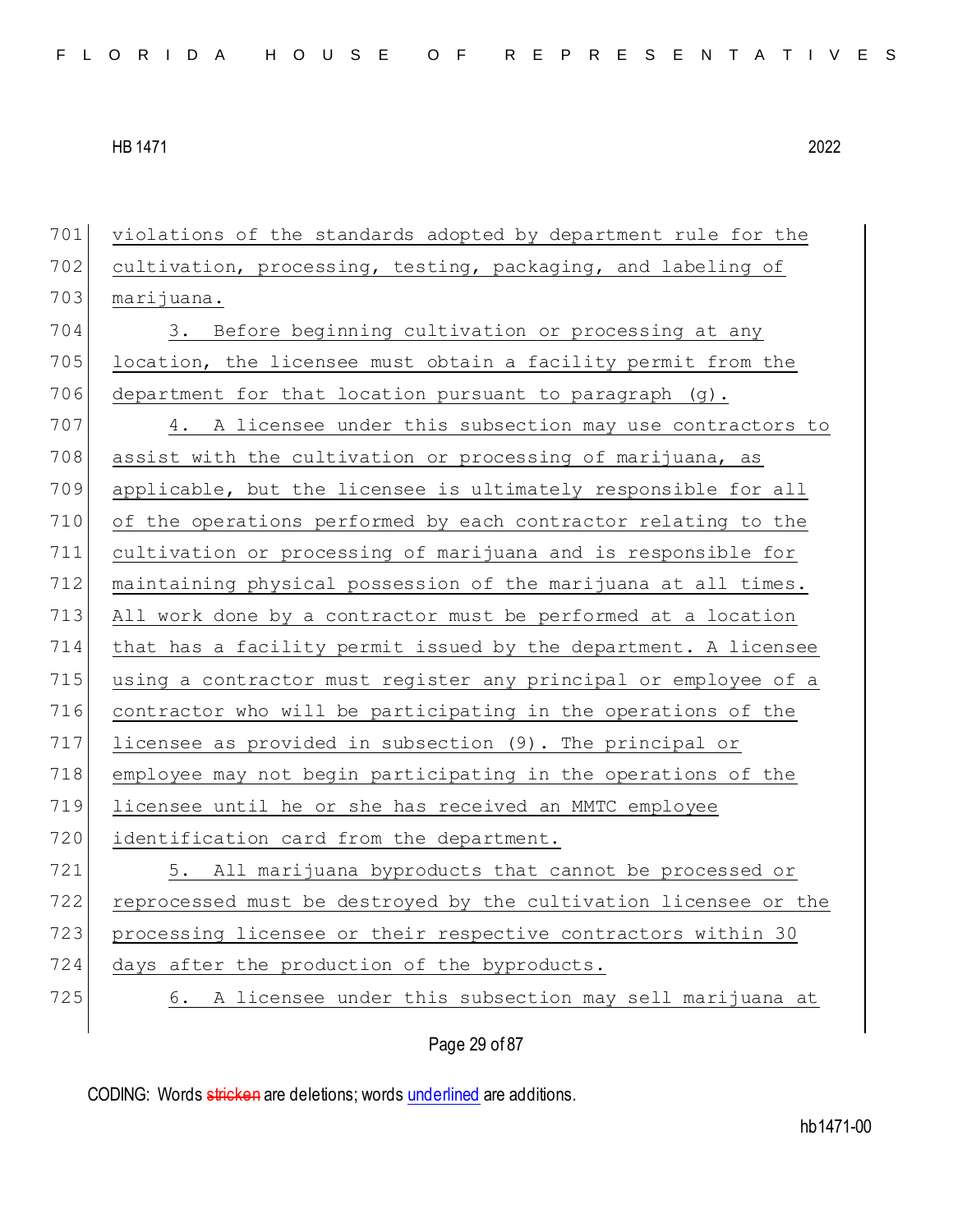wholesale only to other registered MMTCs. Before such a sale of marijuana, the wholesaling MMTC shall provide the purchasing MMTC with documentation showing that the marijuana meets the testing, packaging, and labeling requirements of this section. The purchasing MMTC shall review such documentation to determine that the marijuana is in compliance with this section before 732 taking possession of the marijuana. 7. Transportation or delivery of marijuana outside of the property owned by a licensee under this subsection may be performed only by an MMTC that holds a transportation license 736 issued pursuant to paragraph (f). (e) A licensed medical marijuana treatment center shall 738 cultivate, process, transport, and dispense marijuana for medical use. A licensed medical marijuana treatment center may 740 not contract for services directly related to the cultivation, processing, and dispensing of marijuana or marijuana delivery 742 devices, except that a medical marijuana treatment center 743 <del>licensed pursuant to subparagraph (a)1. may contract with a</del> 744 single entity for the cultivation, processing, transporting, 745 dispensing of marijuana and marijuana delivery devices. licensed medical marijuana treatment center must, at all times, maintain compliance with the criteria demonstrated and representations made in the initial application and the criteria 749 established in this subsection. Upon request, the department may grant a medical marijuana treatment center a variance from the

Page 30 of 87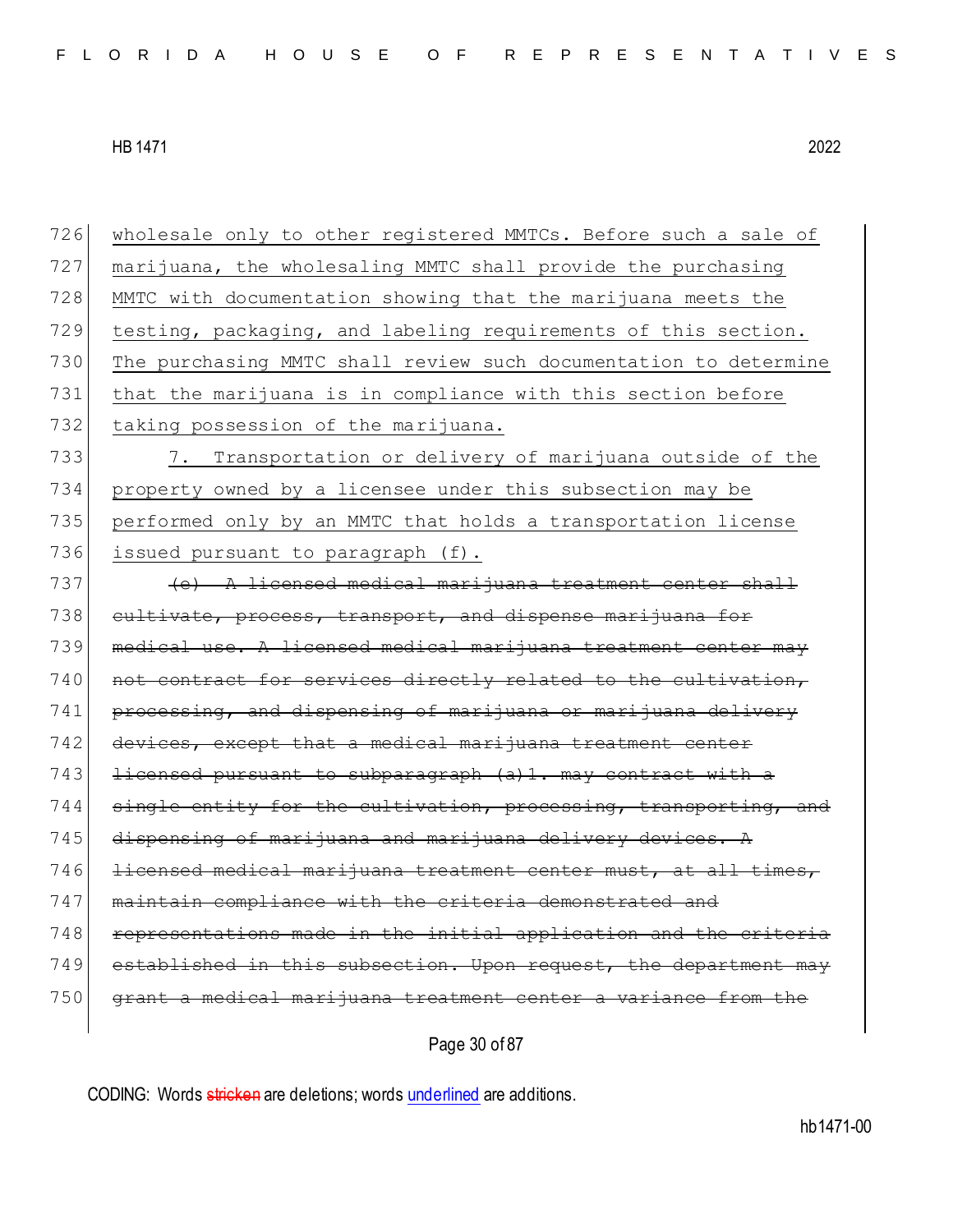| 751 | representations made in the initial application. Consideration   |
|-----|------------------------------------------------------------------|
| 752 | of such a request shall be based upon the individual facts and   |
| 753 | eircumstances surrounding the request. A variance may not be     |
| 754 | granted unless the requesting medical marijuana treatment center |
| 755 | can demonstrate to the department that it has a proposed         |
| 756 | alternative to the specific representation made in its           |
| 757 | application which fulfills the same or a similar purpose as the  |
| 758 | specific representation in a way that the department can         |
| 759 | reasonably determine will not be a lower standard than the       |
| 760 | specific representation in the application. A variance may not   |
| 761 | be granted from the requirements in subparagraph 2. and          |
| 762 | subparagraphs (b) 1. and 2.                                      |
| 763 | 1. A licensed medical marijuana treatment center may             |
| 764 | transfer ownership to an individual or entity who meets the      |
| 765 | requirements of this section. A publicly traded corporation or   |
| 766 | publicly traded company that meets the requirements of this      |
| 767 | section is not precluded from ownership of a medical marijuana   |
| 768 | treatment center. To accommodate a change in ownership:          |
| 769 | a. The licensed medical marijuana treatment center shall         |
| 770 | notify the department in writing at least 60 days before the     |
| 771 | anticipated date of the change of ownership.                     |
| 772 | b. The individual or entity applying for initial licensure       |
| 773 | due to a change of ownership must submit an application that     |
| 774 | must be received by the department at least 60 days before the   |
| 775 | date of change of ownership.                                     |
|     |                                                                  |

Page 31 of 87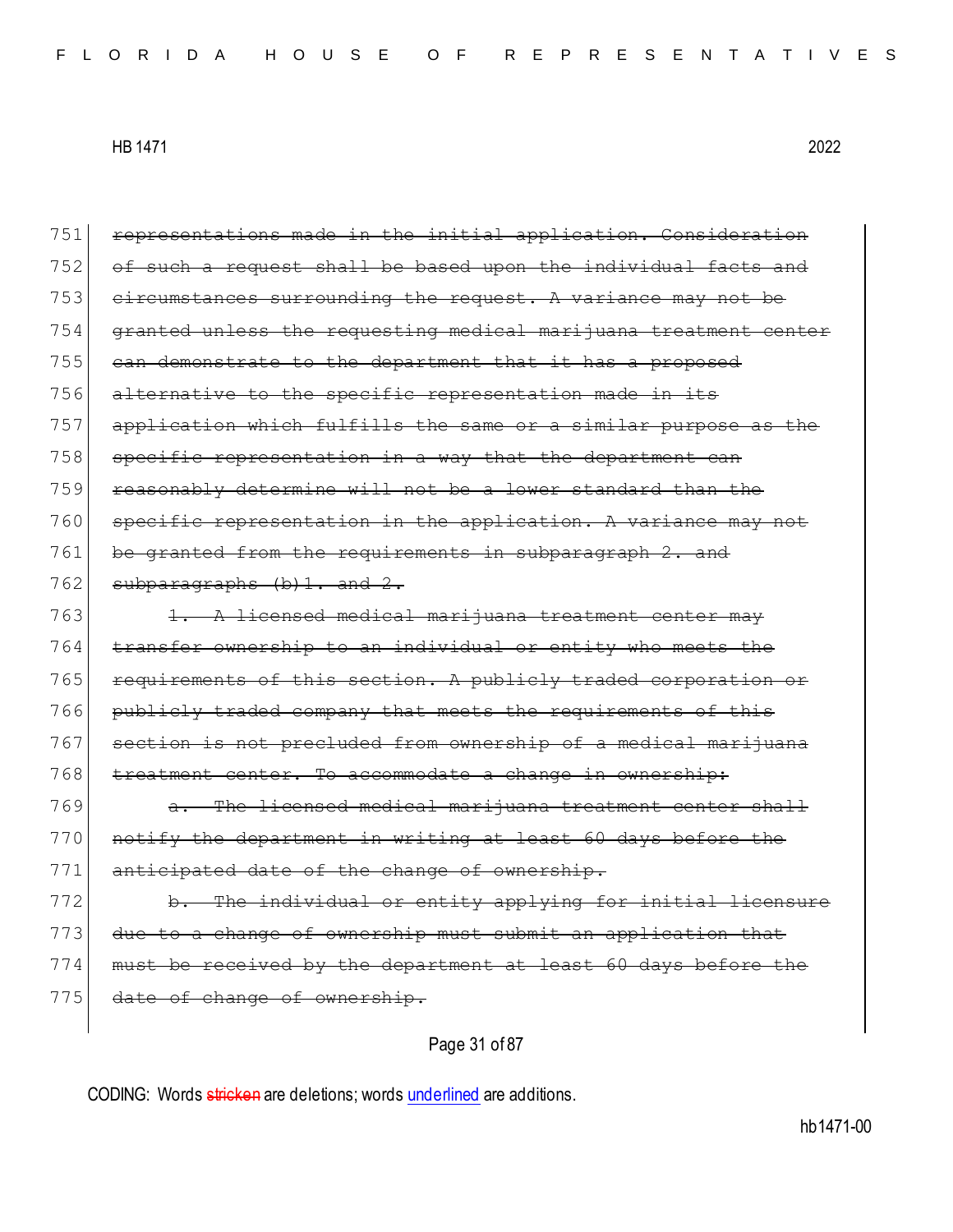| 776 | Upon receipt of an application for a license, the<br>$e_{\bullet}$             |
|-----|--------------------------------------------------------------------------------|
| 777 | department shall examine the application and, within 30<br><del>da vs</del>    |
| 778 | after receipt, notify the applicant in writing of any apparent                 |
| 779 | errors or omissions and request any additional information                     |
| 780 | required.                                                                      |
| 781 | Requested information omitted from an application for<br><del>d.</del>         |
| 782 | licensure must be filed with the department within 21 days after               |
| 783 | department's request for omitted information or the<br><del>the</del>          |
| 784 | application shall be deemed incomplete and<br>-shall be withdrawn              |
| 785 | from further consideration and the fees shall be forfeited.                    |
| 786 |                                                                                |
| 787 | Within 30 days after the receipt of a complete application, the                |
| 788 | department shall approve or deny the application.                              |
| 789 | 2. A medical marijuana treatment center, and any                               |
| 790 | individual or entity who directly or indirectly owns, controls,                |
| 791 | or holds with power to vote 5 percent or more of the voting                    |
| 792 | shares of a medical marijuana treatment center, may not acquire                |
| 793 | direct or indirect ownership or control<br>of any voting shares                |
| 794 | other form of ownership of any other medical marijuana<br><del>treatment</del> |
| 795 | center.                                                                        |
| 796 | A medical marijuana treatment center may not enter into<br>3.                  |
| 797 | any form of profit-sharing arrangement with the property owner                 |
| 798 | or lessor of any of its facilities where cultivation,                          |
| 799 | processing, storing, or dispensing of marijuana and marijuana                  |
| 800 | delivery devices occurs.                                                       |
|     | Page 32 of 87                                                                  |
|     |                                                                                |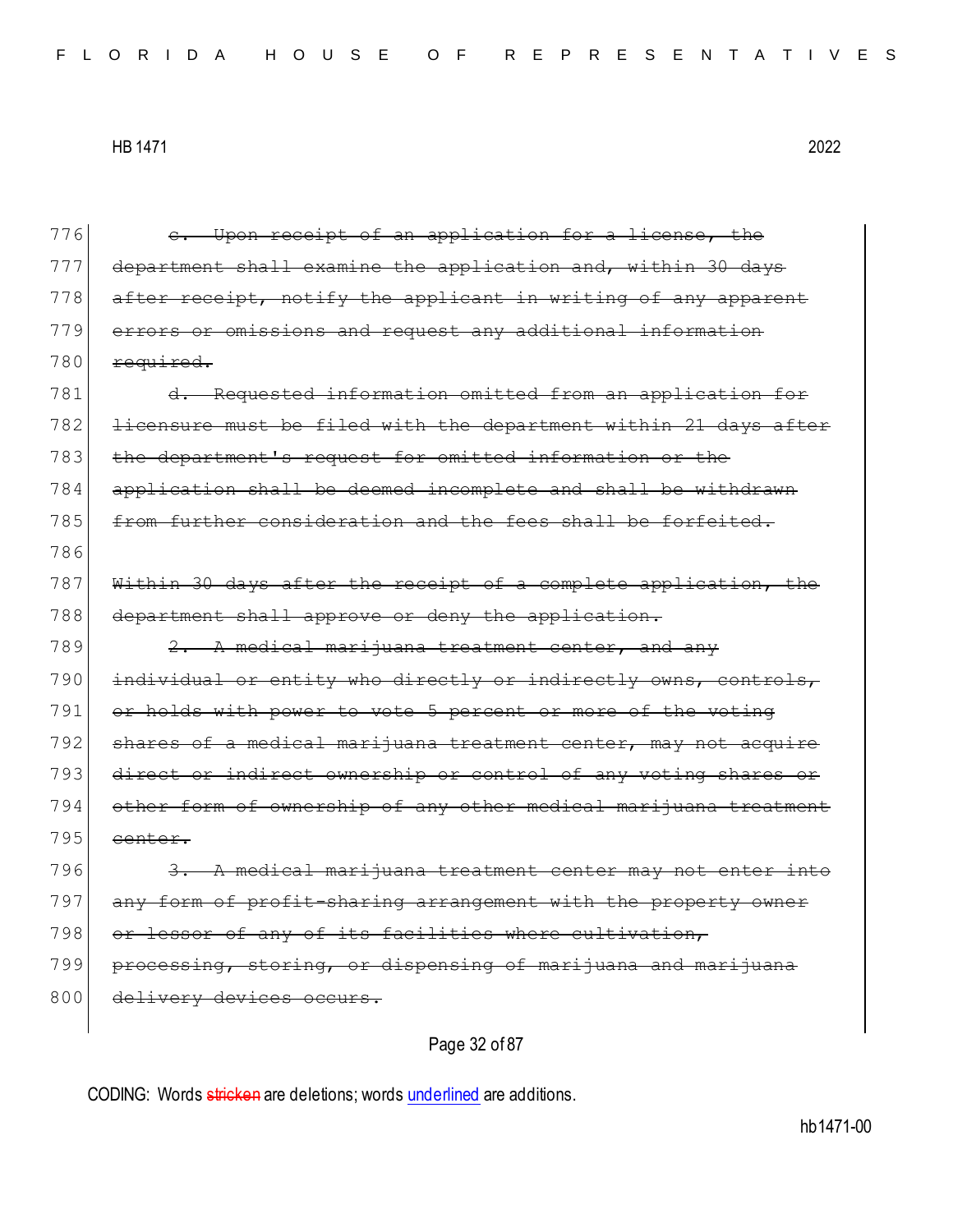| 801 | 4. All employees of a medical marijuana treatment center           |
|-----|--------------------------------------------------------------------|
| 802 | must be 21 years of age or older and have passed a background      |
| 803 | screening pursuant to subsection (9).                              |
| 804 | 5. Each medical marijuana treatment center must adopt and          |
| 805 | enforce policies and procedures to ensure employees and            |
| 806 | volunteers receive training on the legal requirements to           |
| 807 | dispense marijuana to qualified patients.                          |
| 808 | 8. <del>6.</del> When growing marijuana, an MMTC licensed for      |
| 809 | cultivation a medical marijuana treatment center:                  |
| 810 | May use pesticides determined by the department, after<br>a.       |
| 811 | consultation with the Department of Agriculture and Consumer       |
| 812 | Services, to be safely applied to plants intended for human        |
| 813 | consumption, but may not use pesticides designated as              |
| 814 | restricted-use pesticides pursuant to s. 487.042.                  |
| 815 | Shall Must grow marijuana within an enclosed permitted<br>b.       |
| 816 | cultivation facility structure and in a room separate from any     |
| 817 | other plant.                                                       |
| 818 | Shall Must inspect seeds and growing plants for plant<br>$\circ$ . |
| 819 | pests that endanger or threaten the horticultural and              |
| 820 | agricultural interests of the state in accordance with chapter     |
| 821 | 581 and any rules adopted thereunder.                              |
| 822 | d. Shall Must perform fumigation or treatment of plants,           |
| 823 | or remove and destroy infested or infected plants, in accordance   |
| 824 | with chapter 581 and any rules adopted thereunder.                 |
| 825 | 7. Each medical marijuana treatment center must produce            |
|     | Page 33 of 87                                                      |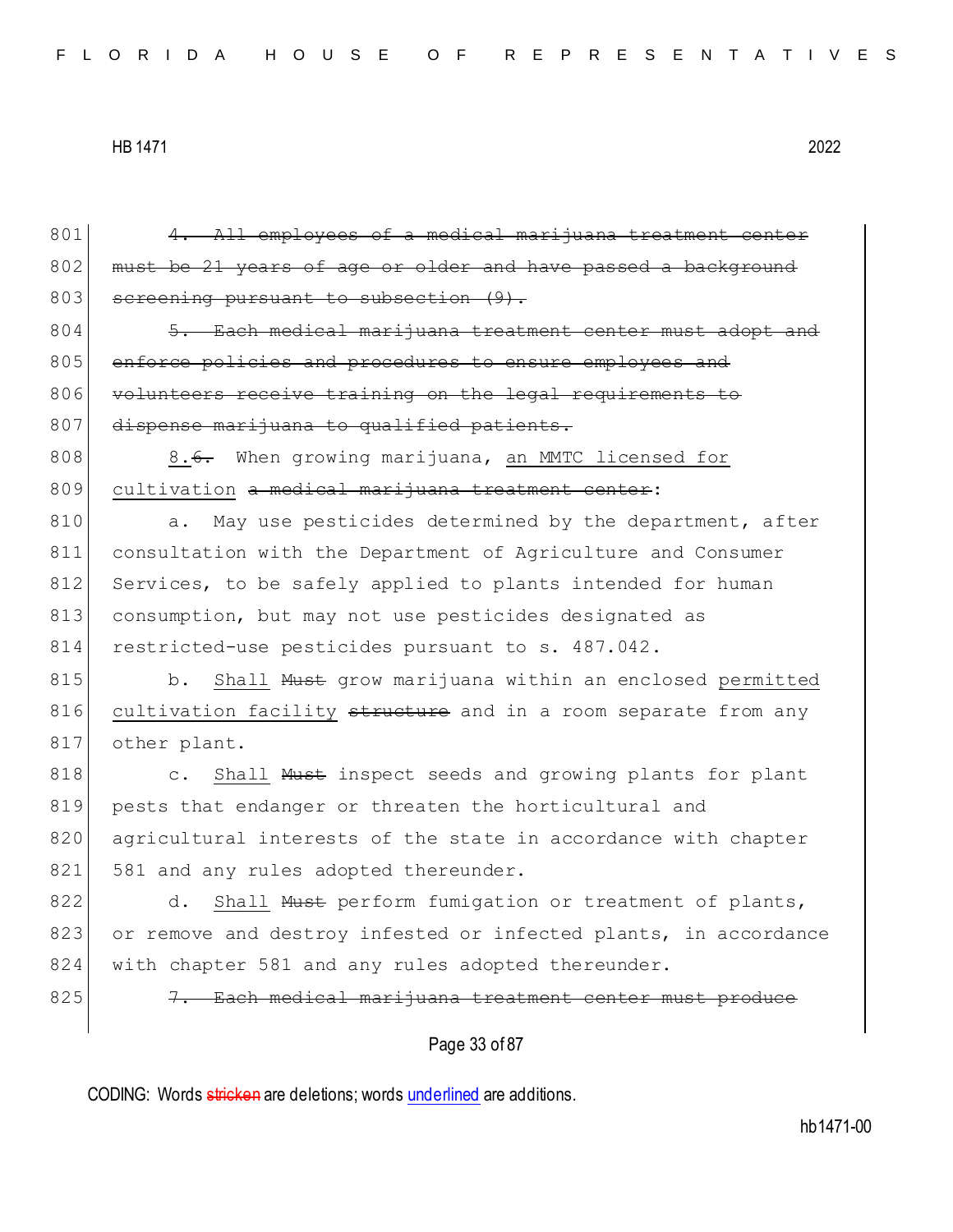826 and make available for purchase at least one low-THC cannabis  $827$  product.

828 9.8. An MMTC A medical marijuana treatment center that 829 produces edibles must hold a permit to operate as a food 830 establishment pursuant to chapter 500, the Florida Food Safety 831 Act, and must comply with all the requirements for food 832 establishments pursuant to chapter 500 and any rules adopted 833 thereunder. Edibles may not contain more than 200 milligrams of 834 tetrahydrocannabinol, and a single serving portion of an edible 835 may not exceed 10 milligrams of tetrahydrocannabinol. Edibles 836 may have a tetrahydrocannabinol potency variance of no greater 837 than 15 percent. Edibles may not be attractive to children; be 838 manufactured in the shape of humans, cartoons, or animals; be 839 manufactured in a form that bears any reasonable resemblance to 840 products available for consumption as commercially available 841 candy; or contain any color additives. To discourage consumption 842 of edibles by children, the department shall determine by rule 843 any shapes, forms, and ingredients allowed and prohibited for 844 edibles. MMTCs <del>Medical marijuana treatment centers</del> may not begin 845 | processing or dispensing edibles until after the effective date 846 of the rule. The department shall also adopt sanitation rules 847 providing the standards and requirements for the storage, 848 display, or dispensing of edibles.

849 9. Within 12 months after licensure, a medical marijuana 850 treatment center must demonstrate to the department that all of

Page 34 of 87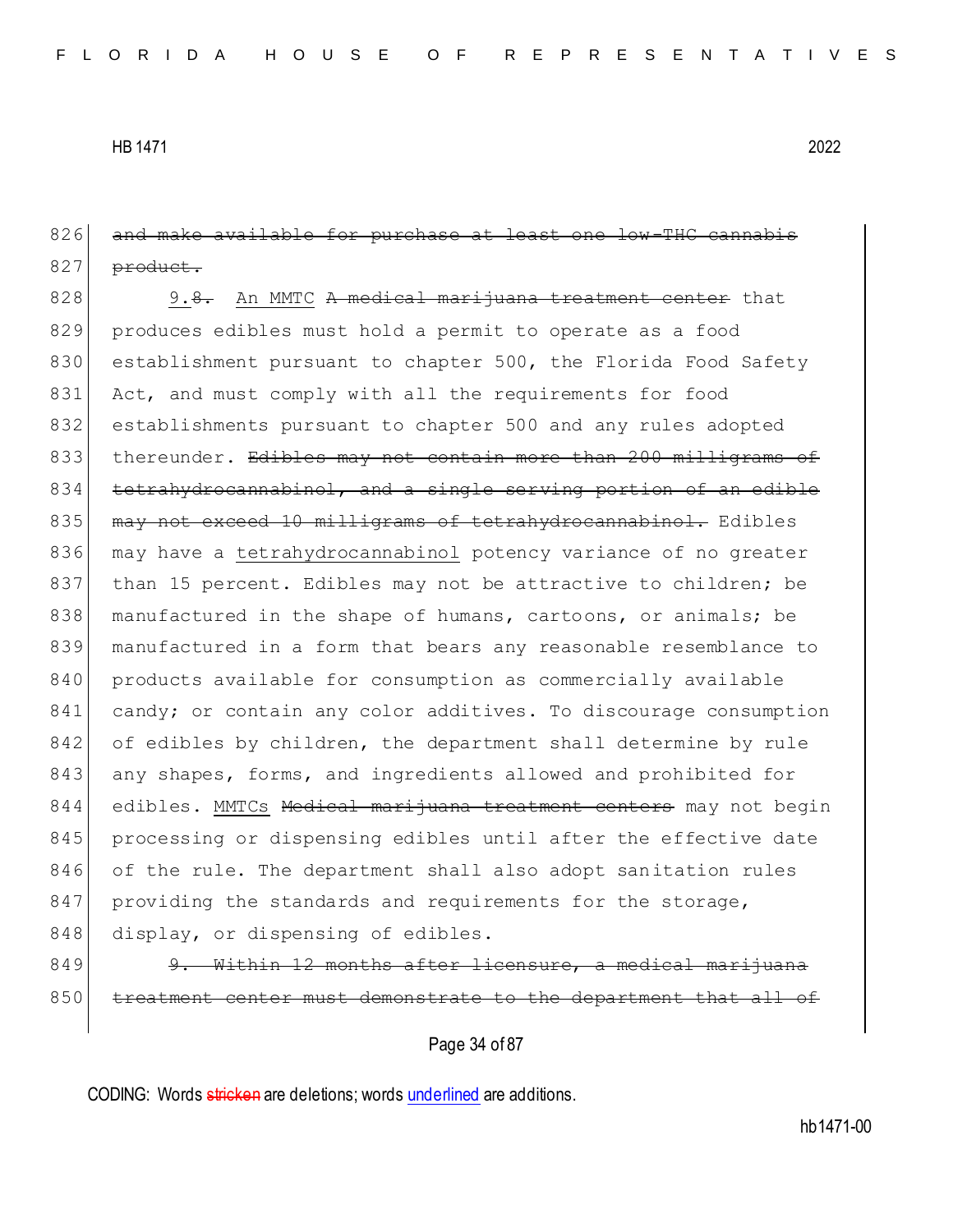851 its processing facilities have passed a Food Safety Good 852 Manufacturing Practices, such as Global Food Safety Initiative 853 or equivalent, inspection by a nationally accredited certifying 854 body. A medical marijuana treatment center must immediately stop 855 processing at any facility which fails to pass this inspection 856 until it demonstrates to the department that such facility has 857 met this requirement.  $858$  10. A medical marijuana treatment center that produces 859 prerolled marijuana cigarettes may not use wrapping paper made 860 with tobacco or hemp. 861 10.11. When processing marijuana, an MMTC licensed for 862 processing shall a medical marijuana treatment center must: 863 a. Process the marijuana within an enclosed permitted 864 processing facility structure and in a room separate from other 865 plants or products. 866 b. Comply with department rules when processing marijuana 867 with hydrocarbon solvents or other solvents or gases exhibiting 868 potential toxicity to humans. The department shall determine by 869 rule the requirements for the medical marijuana treatment 870 centers to use of such solvents or gases by MMTCs exhibiting 871 potential toxicity to humans. 872 c. Comply with federal and state laws and regulations and 873 department rules for solid and liquid wastes. The department 874 shall determine by rule procedures for the storage, handling, 875 transportation, management, and disposal of solid and liquid

# Page 35 of 87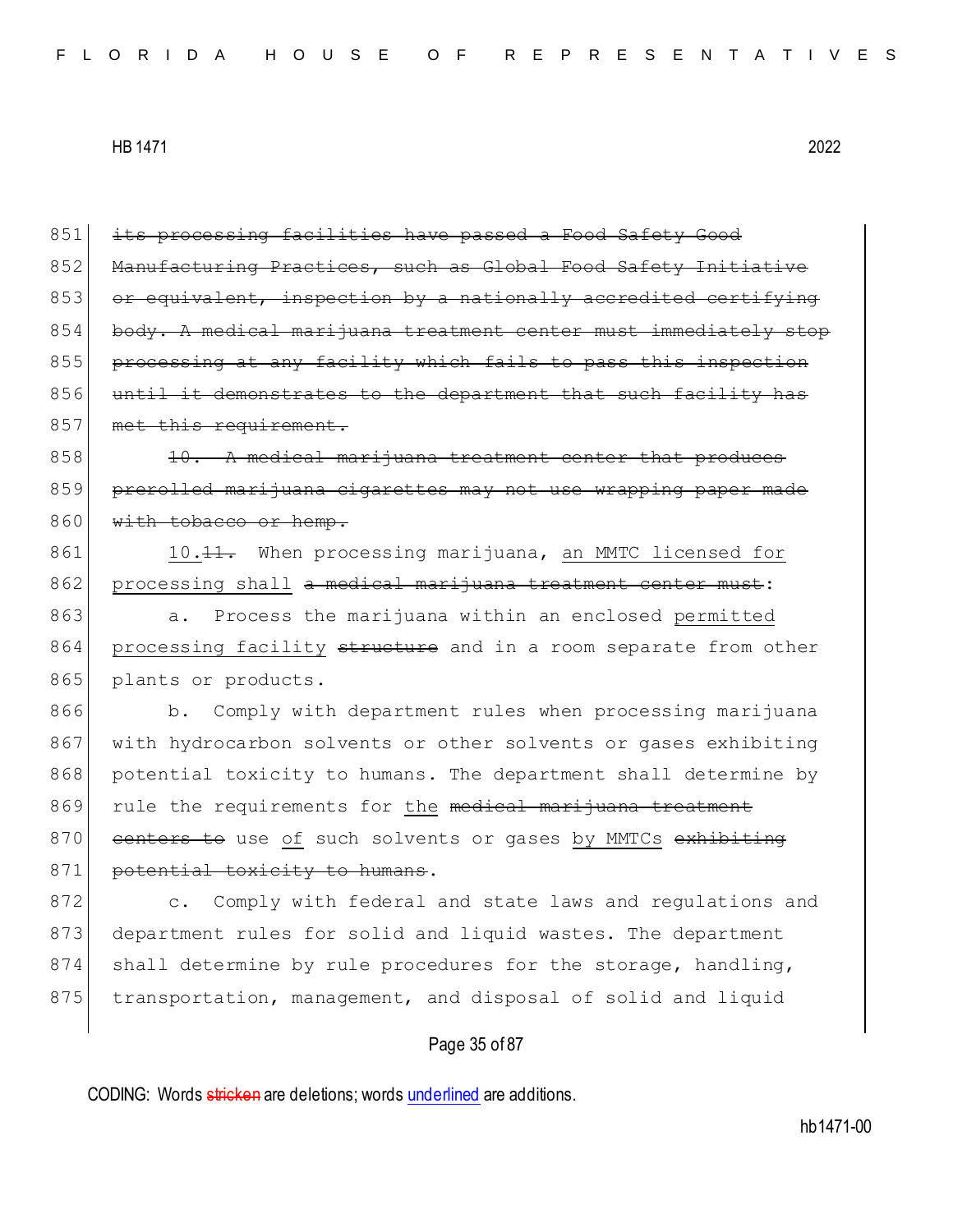876 waste generated during marijuana production and processing. The 877 Department of Environmental Protection shall assist the 878 department in developing such rules.

879 d. Test the processed marijuana using a medical marijuana 880 testing laboratory before it is sold or dispensed. Results must 881 be verified and signed by two MMTC medical marijuana treatment 882 center employees. Before selling, wholesaling, or dispensing, 883 the MMTC shall medical marijuana treatment center must determine 884 that the test results indicate that low-THC cannabis meets the 885 definition of low-THC cannabis, the concentration of 886 tetrahydrocannabinol meets the potency requirements of this 887 section, the labeling of the concentration of 888 tetrahydrocannabinol and cannabidiol is accurate, and all 889 marijuana is safe for human consumption and free from 890 contaminants that are unsafe for human consumption. The 891 department shall determine by rule which contaminants must be 892 tested for and the maximum levels of each contaminant which are 893 safe for human consumption. The Department of Agriculture and 894 Consumer Services shall assist the department in developing the 895 testing requirements for contaminants that are unsafe for human 896 consumption in edibles. The department shall also determine by 897 rule the procedures for the treatment of marijuana that fails to 898 meet the testing requirements of this section, s. 381.988, or 899 department rule. The department may select a random sample from 900 edibles available for purchase in a dispensing facility, which

### Page 36 of 87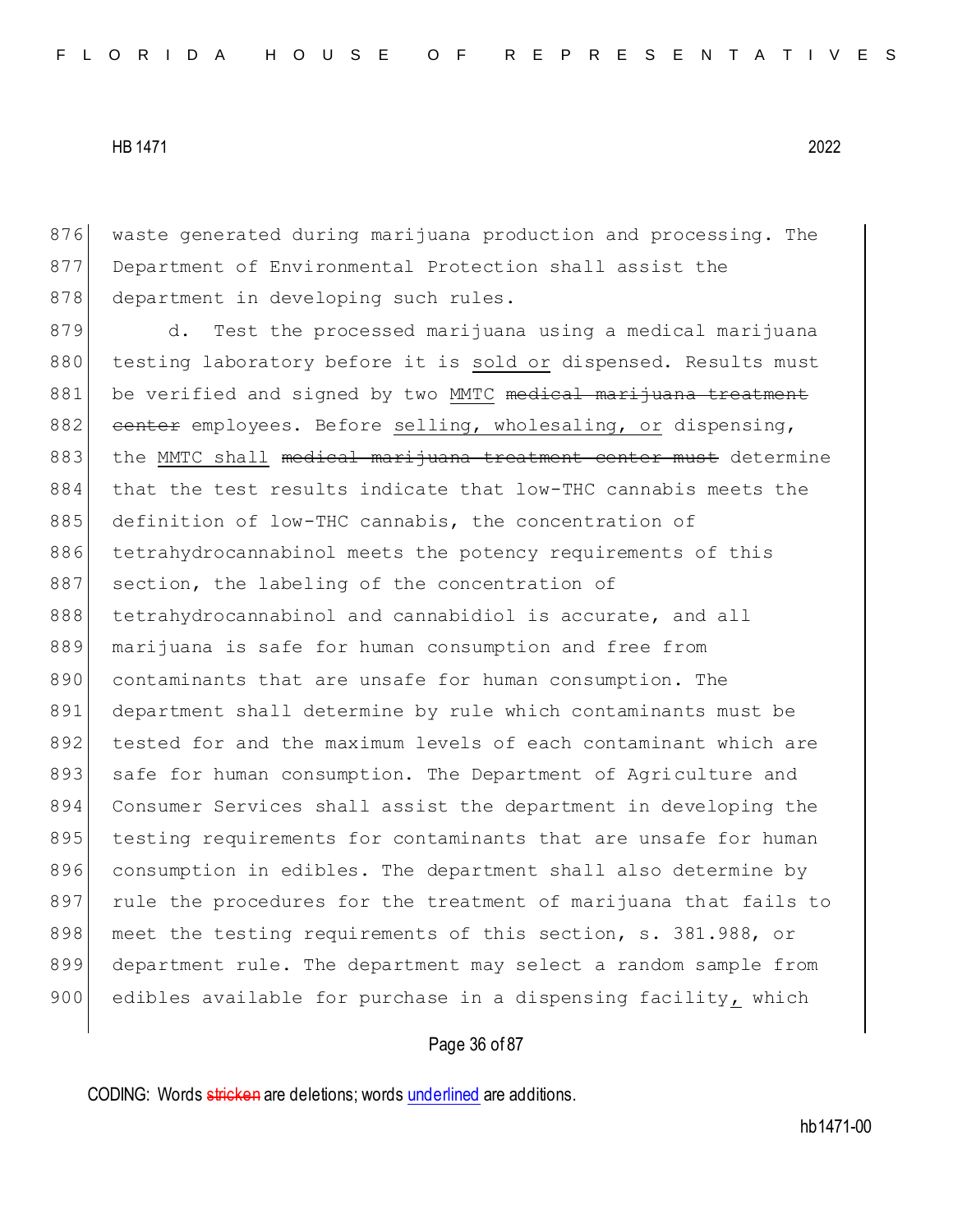901 must shall be tested by the department to determine that the 902 edible meets the potency requirements of this section and  $\tau$  is 903 safe for human consumption, and that the labeling of the 904 tetrahydrocannabinol and cannabidiol concentration is accurate. 905 An MMTC A medical marijuana treatment center may not require 906 payment from the department for the sample. An MMTC shall A 907 medical marijuana treatment center must recall edibles,  $908$  including all edibles made from the same batch of marijuana, 909 which fail to meet the potency requirements of this section, 910 which are unsafe for human consumption, or for which the 911 labeling of the tetrahydrocannabinol and cannabidiol 912 concentration is inaccurate. An MMTC shall <del>The medical marijuana</del> 913 treatment center must retain records of all testing and samples 914 of each homogenous batch of marijuana for at least 9 months. An 915 MMTC shall The medical marijuana treatment center must contract 916 with a marijuana testing laboratory to perform audits on the 917 MMTC's medical marijuana treatment center's standard operating 918 procedures, testing records, and samples and provide the results 919 to the department to confirm that the marijuana or low-THC 920 cannabis meets the requirements of this section and that the 921 marijuana or low-THC cannabis is safe for human consumption. An 922 MMTC <del>A medical marijuana treatment center</del> shall reserve two 923 processed samples from each batch and retain such samples for at 924 least 9 months for the purpose of such audits. An MMTC A medical 925 marijuana treatment center may use a laboratory that has not

## Page 37 of 87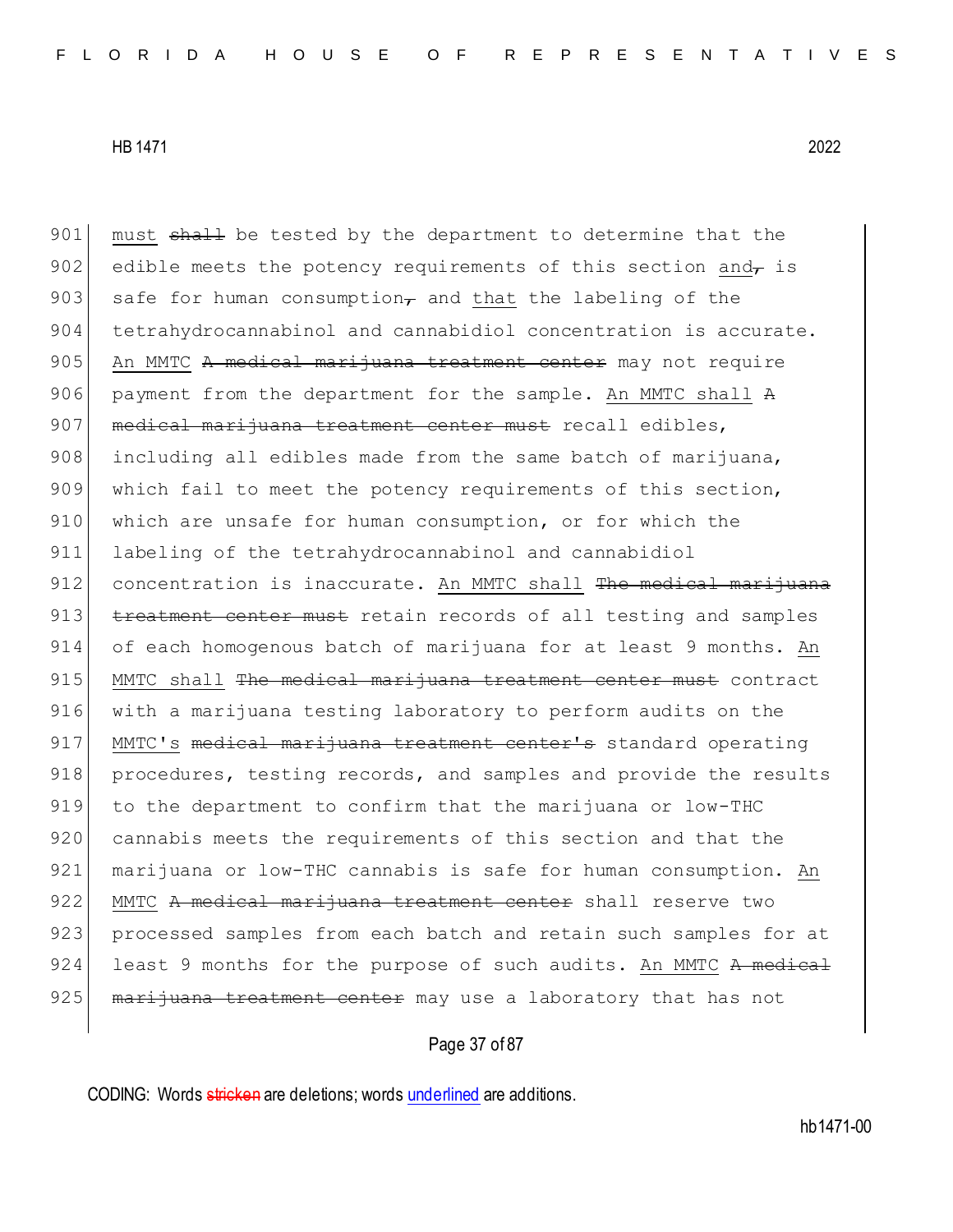|     | Page 38 of 87                                                                      |
|-----|------------------------------------------------------------------------------------|
| 950 | medical marijuana to a another person younger than 21 years of                     |
| 949 | (VI) (VIII) A warning that it is illegal to transfer                               |
| 948 | The recommended dose.<br>$(V) ++++$                                                |
| 947 | with products marketed by or to children.                                          |
| 946 | The product name may not contain wording commonly associated                       |
| 945 | including concentration of tetrahydrocannabinol and cannabidiol.                   |
| 944 | $(IV)$ $\overline{\overline{Y}}$ The product name, if applicable, and dosage form, |
| 943 | $(V)$ The name of the patient.                                                     |
| 942 | certification.                                                                     |
| 941 | (IV) The name of the physician who issued the physician                            |
| 940 | dispensed.                                                                         |
| 939 | marijuana originates and the date that the marijuana is sold or                    |
| 938 | The batch number and harvest number from which the<br>(III)                        |
| 937 | eenter from which the marijuana originates.                                        |
| 936 | The name of the MMTC medical marijuana treatment<br>(TI)                           |
| 935 | requirements of sub-subparagraph d.                                                |
| 934 | That the marijuana or low-THC cannabis meets the<br>$(\top)$                       |
| 933 | affixed and legible label stating the following information:                       |
| 932 | Package the marijuana in a receptacle that has a firmly<br>f.                      |
| 931 | 1471 et seq.                                                                       |
| 930 | States Poison Prevention Packaging Act of 1970, 15 U.S.C. ss.                      |
| 929 | Package the marijuana in compliance with the United<br>$e$ .                       |
| 928 | certification, but in no event later than July 1, 2018.                            |
| 927 | time as at least one laboratory holds the required                                 |
| 926 | been certified by the department under s. 381.988 until such                       |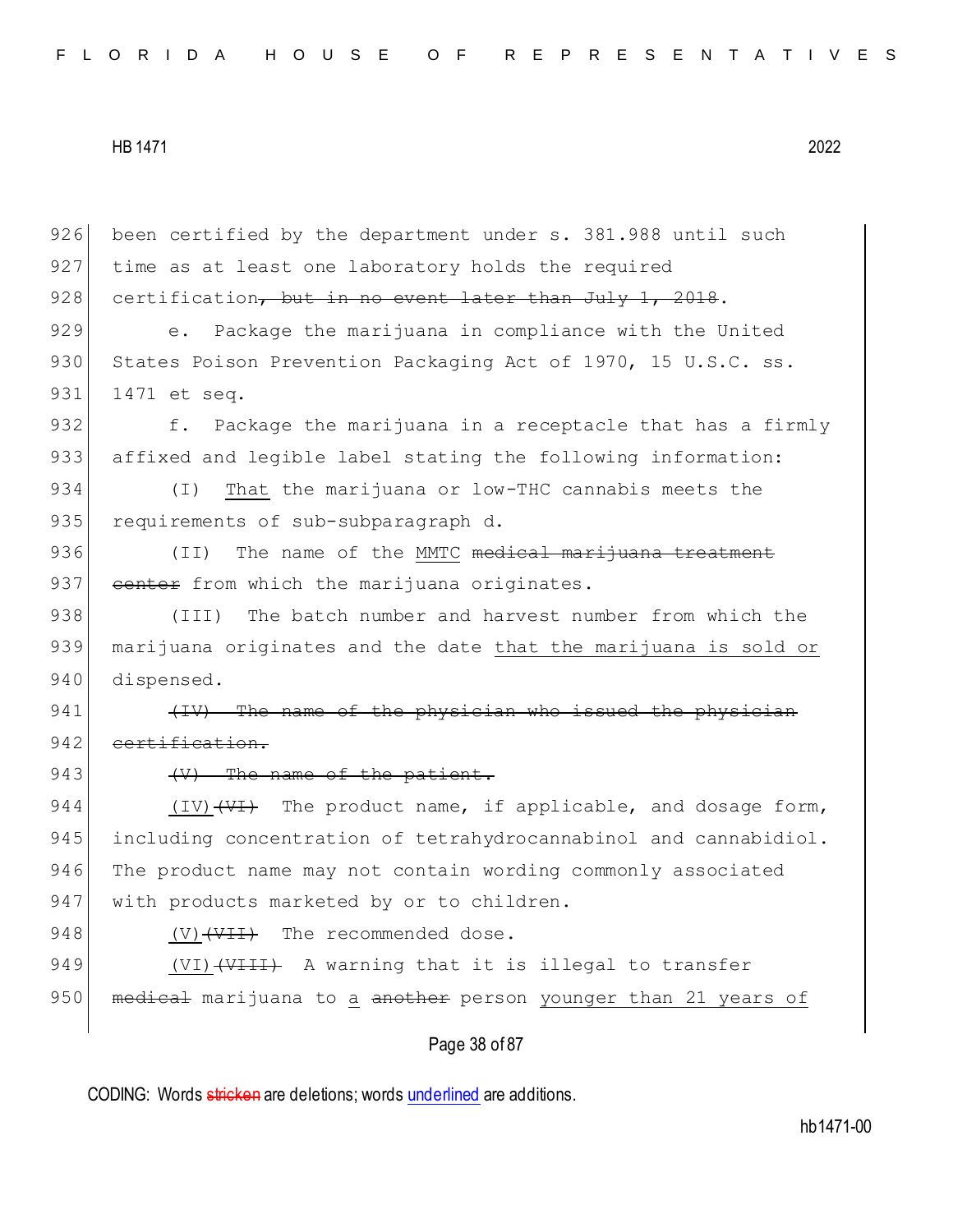| 951 | age.                                                            |
|-----|-----------------------------------------------------------------|
| 952 | (VII) (IX) A marijuana universal symbol developed by the        |
| 953 | department.                                                     |
| 954 | The MMTC that packages the marijuana medical<br>11.12.          |
| 955 | marijuana treatment center shall include in each package an a   |
| 956 | patient package insert with information on the specific product |
| 957 | dispensed related to all of the following:                      |
| 958 | Clinical pharmacology.<br>$a$ .                                 |
| 959 | Indications and use.<br>b.                                      |
| 960 | Dosage and administration.<br>$\overline{C}$ .                  |
| 961 | Dosage forms and strengths.<br>d.                               |
| 962 | Contraindications.<br>$e$ .                                     |
| 963 | Warnings and precautions.<br>f.                                 |
| 964 | Adverse reactions.<br>q.                                        |
| 965 | 12.13. In addition to the packaging and labeling                |
| 966 | requirements specified in subparagraphs 10. and 11. and 12.,    |
| 967 | marijuana in a form for smoking must be packaged in a sealed    |
| 968 | receptacle with a legible and prominent warning to keep the     |
| 969 | receptacle away from children and a warning that states that    |
| 970 | marijuana smoke contains carcinogens and may negatively affect  |
| 971 | health. Such receptacles for marijuana in a form for smoking    |
| 972 | must be plain, opaque, and white without depictions of the      |
| 973 | product or images other than the MMTC's medical marijuana       |
| 974 | treatment center's department-approved logo and the marijuana   |
| 975 | universal symbol.                                               |
|     |                                                                 |

# Page 39 of 87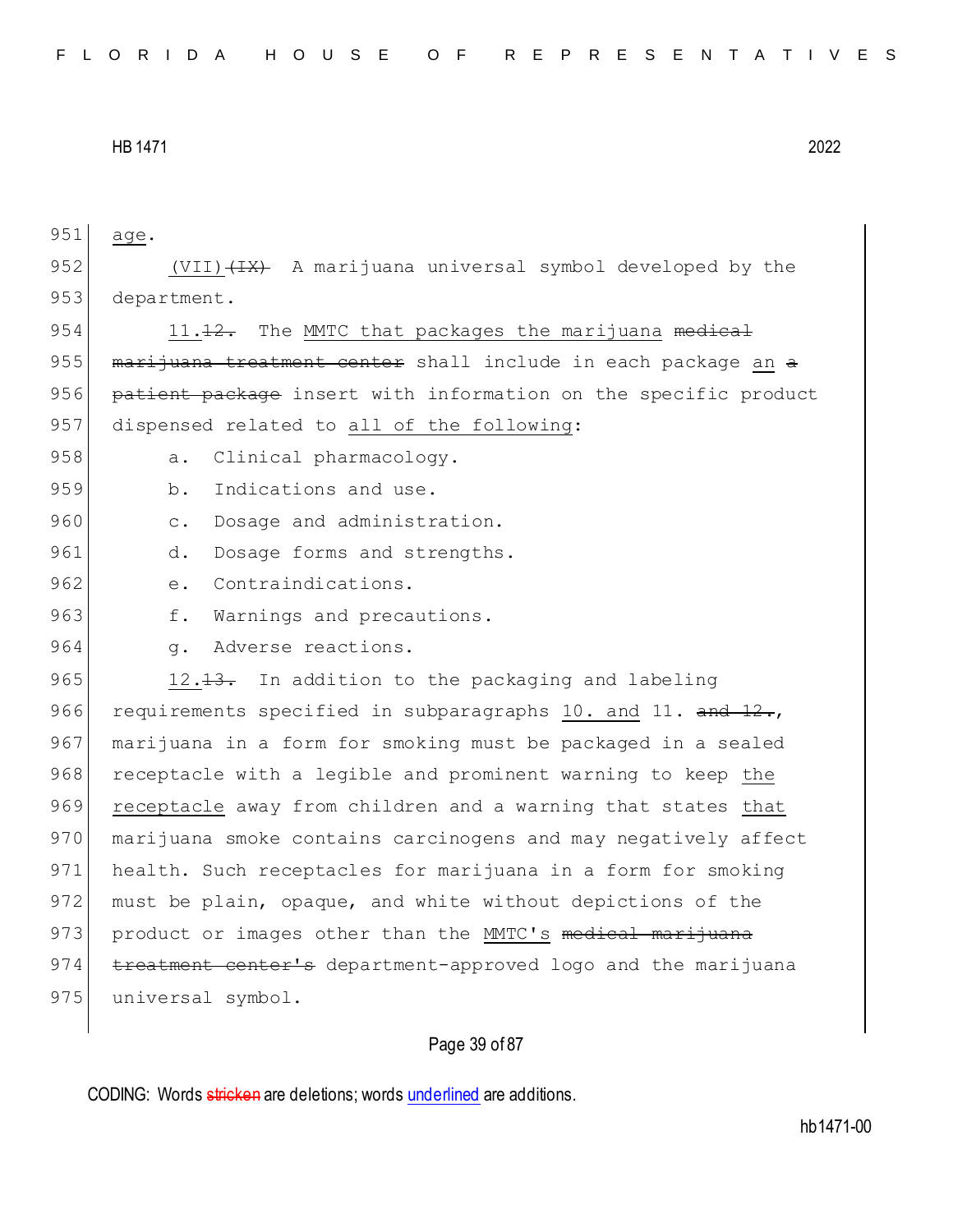$976$  13.<del>14.</del> The department shall adopt rules to requlate the 977 types, appearance, and labeling of marijuana delivery devices 978 dispensed from an MMTC a medical marijuana treatment center. The 979 rules must require marijuana delivery devices to have an 980 appearance consistent with medical use.

981 14.15. Each edible must shall be individually sealed in 982 plain, opaque wrapping marked only with the marijuana universal 983 symbol. Where practical, Each edible must shall be marked with 984 the marijuana universal symbol. In addition to the packaging and 985 labeling requirements in subparagraphs 10. and 11.  $\frac{12}{12}$ , 986 edible receptacles must be plain, opaque, and white without 987 depictions of the product or images other than the MMTC's 988 | medical marijuana treatment center's department-approved logo 989 and the marijuana universal symbol. The receptacle must also 990 include a list of all the edible's ingredients, storage 991 instructions, information on the estimated amount of time for 992 the edible to take effect, an expiration date, a legible and 993 prominent warning to keep the receptacle away from children and 994 pets, and a warning that the edible has not been produced or 995 inspected pursuant to federal food safety laws.

996 (d) *Retail licenses.*—

997 1. A registered MMTC may apply for a retail license. When 998 applying, the MMTC must provide the department with, at a 999 minimum, all of the following:

1000 a. A completed retail license application form.

Page 40 of 87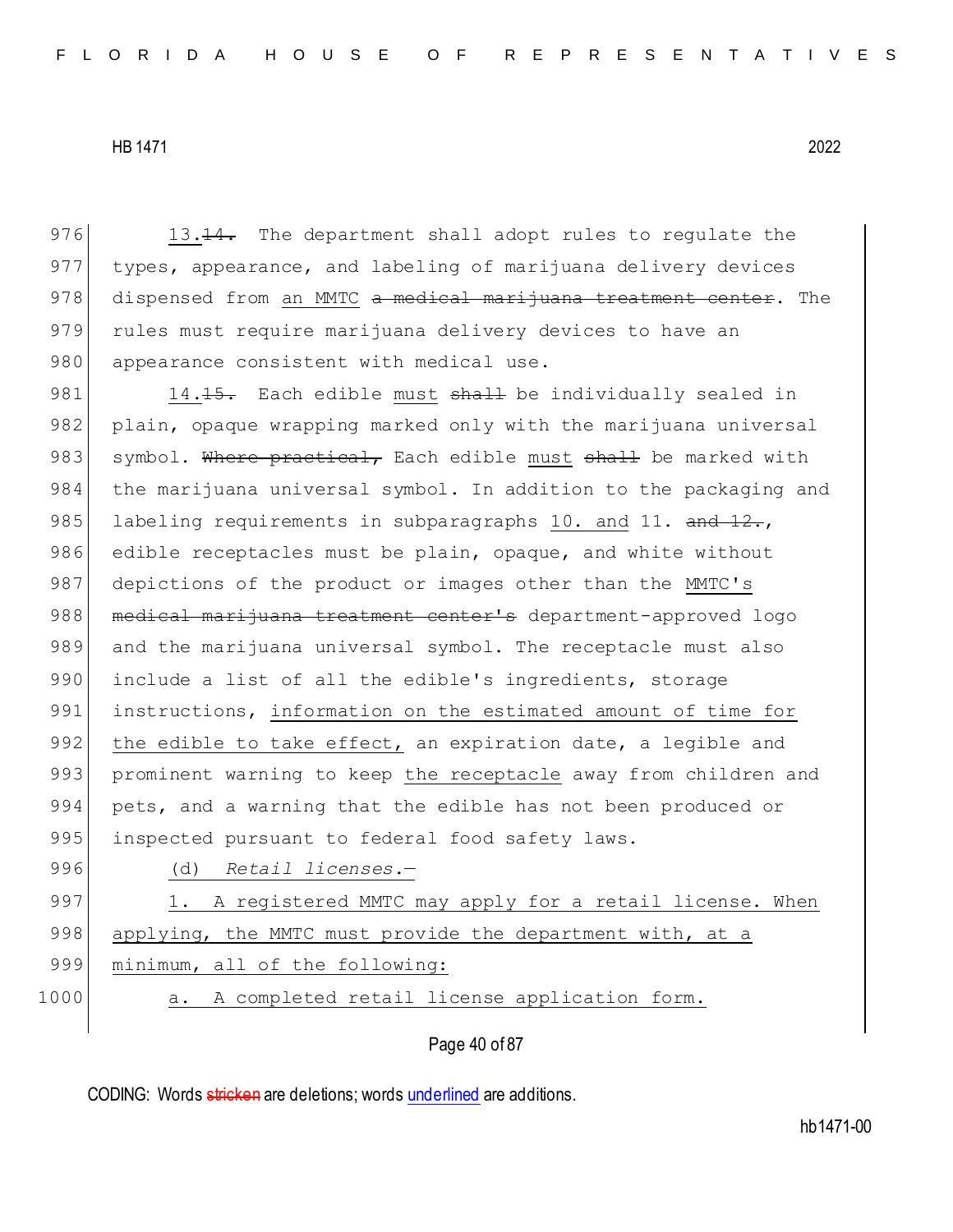1001 b. A statement by the applicant which indicates whether 1002 the applicant intends to dispense by delivery. A retail licensee 1003 may not deliver marijuana without also obtaining a  $1004$  transportation license pursuant to paragraph (f). 1005 c. The physical address of each location where the 1006 applicant will dispense or store marijuana. 1007 d. Identifying information for all other current or 1008 previous retail licenses held by the applicant or any of the 1009 applicant's principals. 1010 e. Proof of operating procedures designed to secure and 1011 maintain accountability for all marijuana that the applicant 1012 receives and possesses, to ensure that only the allowed amount 1013 of marijuana is sold or dispensed, to ensure that the specified 1014 type of marijuana is correctly dispensed to a qualified patient 1015 or his or her caregiver pursuant to a physician certification, 1016 and to monitor the medical marijuana patient registry and 1017 electronically update the registry with dispensing information. 1018 2. A retail license expires 2 years after the date it is 1019 issued. The retail licensee must apply for license renewal  $1020$  before the expiration date. To renew a license, a retail 1021 licensee must meet all of the requirements for initial 1022 licensure; must provide all of the documents required under 1023 paragraph  $(b)$ ; and must not have any outstanding substantial 1024 violations of the applicable standards adopted by department 1025 rule.

Page 41 of 87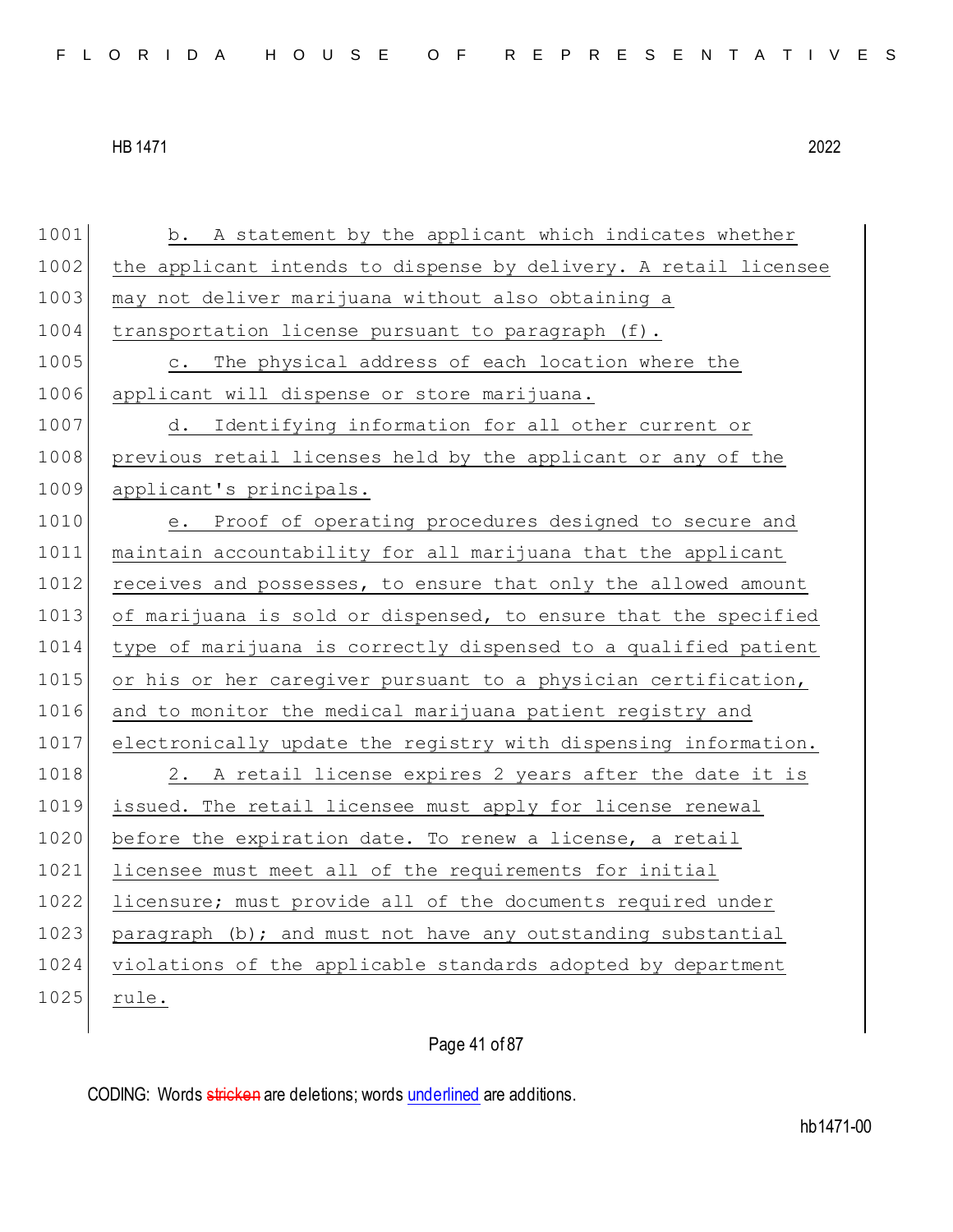Page 42 of 87 1026 3. Before beginning to sell, dispense, or store marijuana, 1027 the licensee shall obtain a facility permit from the department 1028 for each location where marijuana will be sold, dispensed, or 1029 stored. If a facility's permit expires or is suspended or 1030 revoked, the MMTC must cease all applicable operations at that 1031 facility until the department inspects the facility and renews 1032 or reinstates the facility's permit. 1033 4. A dispensing facility may not repackage or modify 1034 marijuana that has already been packaged for sale by a 1035 cultivation licensee or processing licensee, unless the 1036 repackaging is of unprocessed marijuana, is done in accordance 1037 with instructions from the cultivator or processor, and is 1038 documented in the required seed-to-sale tracking system. 1039 5. A retail licensee may contract with an MMTC that has a 1040 transportation license to transport marijuana between properties 1041 owned by the retail licensee, to deliver the marijuana for sale 1042 or dispensing, and to pick up returns of marijuana. 1043 6. Onsite consumption or administration of marijuana at a 1044 dispensing facility is prohibited. 1045 7.16. When dispensing marijuana or a marijuana delivery 1046 device, an MMTC licensed for retail a medical marijuana 1047 treatment center: 1048 a. May dispense any active, valid order for low-THC 1049 cannabis, medical cannabis and cannabis delivery devices issued 1050 pursuant to former s. 381.986, Florida Statutes 2016, which was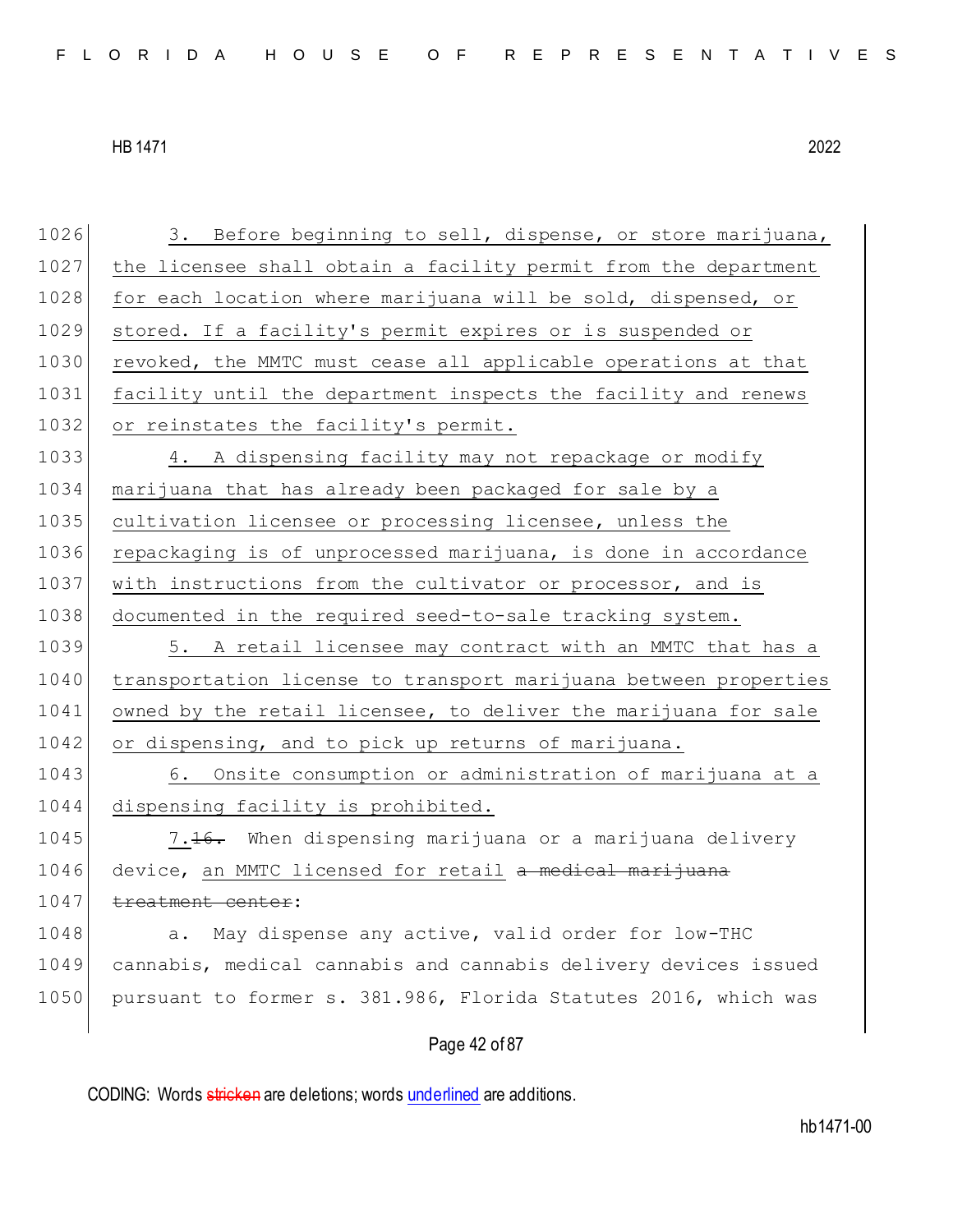1051 entered into the medical marijuana use registry before July 1, 1052 2017.

1053 b. May not dispense more than one a 70-day supply of marijuana within any 70-day period to a qualified patient or 1055 caregiver and may not dispense more than one 35-day supply of marijuana in a form for smoking within any 35-day period to a qualified patient or caregiver. A 35-day supply of marijuana in a form for smoking may not exceed 2.5 ounces unless an exception to this amount is approved by the department pursuant to paragraph  $(4)(f)$ .

1061 c. Shall require Must have the MMTC's medical marijuana 1062 treatment center's employee who dispenses the marijuana or a 1063 marijuana delivery device to enter into the medical marijuana 1064 use registry his or her name or unique employee identifier.

1065 d. When dispensing to a qualified patient or caregiver, 1066 shall must verify that the qualified patient and, if applicable, 1067 the caregiver, if applicable, each have an active registration 1068 in the medical marijuana use registry and an active and valid 1069 medical marijuana use registry identification card; that $_{\tau}$  the 1070 amount and type of marijuana dispensed matches the physician 1071 certification in the medical marijuana use registry for that 1072 qualified patient $\frac{1}{7}$  and that the physician certification has not 1073 already been filled.

1074 e. When dispensing to a qualified patient or caregiver, 1075 shall label the marijuana or the marijuana delivery device with

Page 43 of 87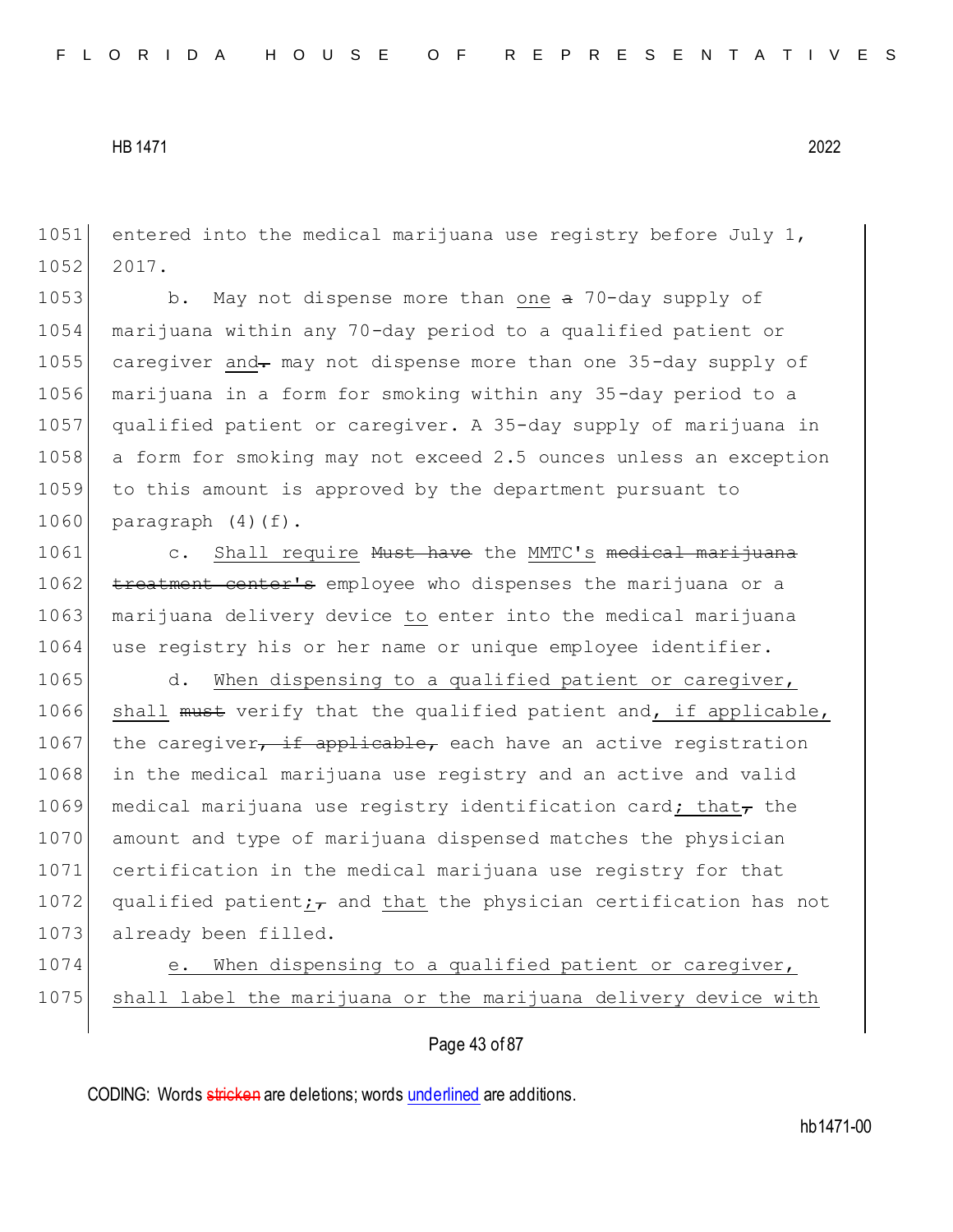| 1076 | the name of the physician who issued the physician certification |
|------|------------------------------------------------------------------|
| 1077 | and the name of the patient for whom the certification was       |
| 1078 | issued before it is dispensed.                                   |
| 1079 | f.e. May not dispense marijuana to a qualified patient who       |
| 1080 | is younger than 18 years of age. If the qualified patient is     |
| 1081 | younger than 18 years of age, marijuana may only be dispensed    |
| 1082 | only to the qualified patient's caregiver.                       |
| 1083 | g. May sell marijuana to an adult 21 years of age or older       |
| 1084 | pursuant to s. 381.990, provided that the MMTC is registered     |
| 1085 | with the Department of Business and Professional Regulation      |
| 1086 | pursuant to that section. When selling marijuana pursuant to s.  |
| 1087 | 381.990, the employee selling the marijuana must determine that  |
| 1088 | the appearance of the buyer is such that a prudent person would  |
| 1089 | believe the buyer to be 21 years of age or older or must         |
| 1090 | carefully check the buyer's driver license, identification card  |
| 1091 | issued by this state or another state of the United States,      |
| 1092 | passport, or United States Armed Services identification card to |
| 1093 | determine the buyer's age. Other than for the purpose of         |
| 1094 | determining a buyer's age, an MMTC may not request or store any  |
| 1095 | personal information provided by the buyer.                      |
| 1096 | h.f. May not dispense or sell any other type of cannabis,        |
| 1097 | alcohol, or illicit drug-related product, including pipes or     |
| 1098 | wrapping papers made with tobacco or hemp, other than a          |
| 1099 | marijuana delivery device required for the medical use of        |
| 1100 | marijuana and which is specified in a physician certification.   |
|      |                                                                  |

Page 44 of 87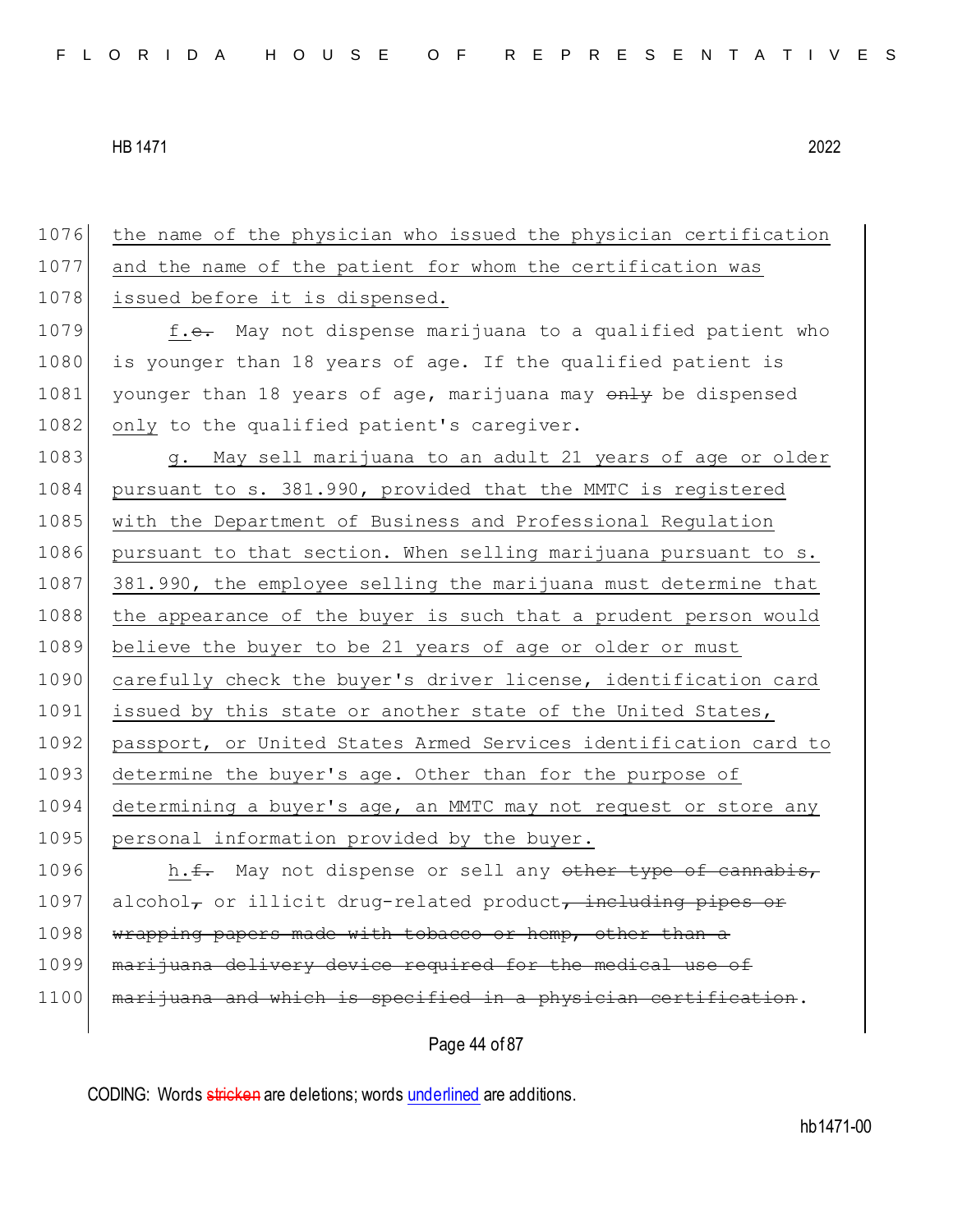1101 i.<del>g.</del> Must, Upon dispensing the marijuana or marijuana 1102 delivery device to a qualified patient or caregiver, shall 1103 record in the registry the date, time, quantity, and form of 1104 marijuana dispensed; the type of marijuana delivery device 1105 dispensed; and the name and medical marijuana use registry 1106 identification number of the qualified patient or caregiver to 1107 whom the marijuana delivery device was dispensed.

1108 i.h. Shall Must ensure that patient records are not 1109 visible to anyone other than the qualified patient, his or her 1110 caregiver, and authorized MMTC medical marijuana treatment 1111 center employees.

1112 (e)<del>(f)</del> *Security*.—To ensure the safety and security of 1113 premises where the cultivation, processing, storing, or 1114 dispensing of marijuana occurs, and to maintain adequate 1115 controls against the diversion, theft, and loss of marijuana or 1116 marijuana delivery devices, an MMTC a medical marijuana 1117 treatment center shall do all of the following:

1118 1.a. Maintain a fully operational security alarm system 1119 that secures all entry points and perimeter windows and is 1120 equipped with motion detectors; pressure switches; and duress, 1121 panic, and hold-up alarms.<sup>2</sup> and

1122 b. Maintain a video surveillance system that records 1123 continuously, 24 hours a day, and meets all of the following 1124 criteria:

1125 (I) Cameras are fixed in a place that allows for the clear

## Page 45 of 87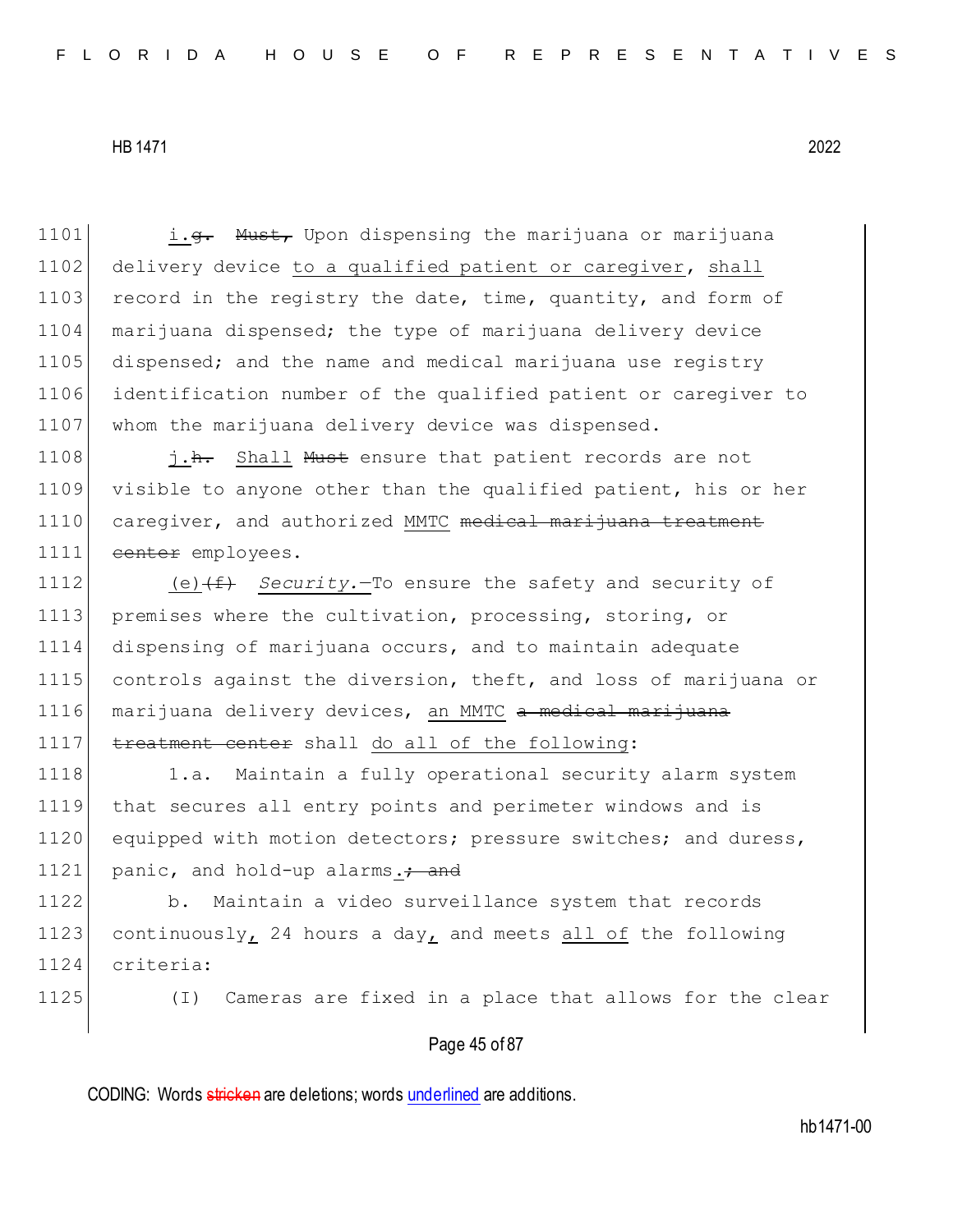1126 identification of persons and activities in controlled areas of 1127 the premises. Controlled areas include grow rooms, processing 1128 rooms, storage rooms, disposal rooms or areas, and point-of-sale 1129 rooms.

1130 (II) Cameras are fixed in entrances and exits to the 1131 premises in a place that allows recording, which shall record 1132 from both indoor and outdoor, or ingress and egress, vantage 1133 points.

1134 (III) Produces recorded images that must clearly and 1135 accurately display the time and date of recording.

1136  $c.$   $(10^{-10}C)$  Retain video surveillance recordings for at least 1137 45 days or longer upon the request of a law enforcement agency.

1138 2. Ensure that the MMTC's medical marijuana treatment 1139 center's outdoor premises have sufficient lighting from dusk 1140 until dawn.

1141 3. Ensure that the indoor premises where dispensing occurs 1142 include includes a waiting area with sufficient space and 1143 seating to accommodate qualified patients and caregivers and at 1144 least one private consultation area that is isolated from the 1145 waiting area and the area where dispensing occurs. An MMTC A 1146 | medical marijuana treatment center may not display products or 1147 dispense marijuana or marijuana delivery devices in the waiting 1148 area.

1149 4. Cease dispensing Not dispense from its premises 1150 marijuana or a marijuana delivery devices from its premises

Page 46 of 87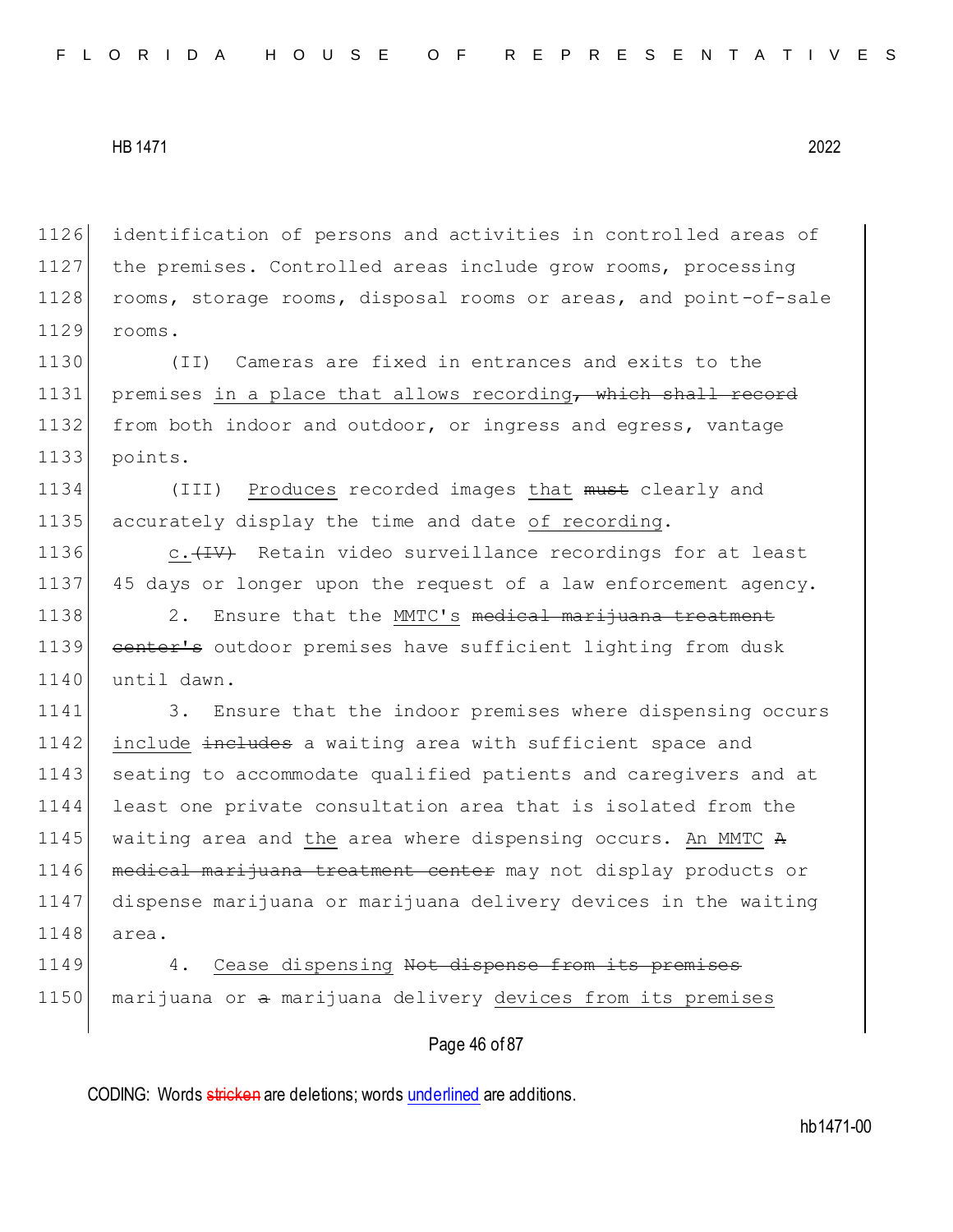1151 device between the hours of 11 p.m.  $9 - m$  and 7 a.m., but may 1152 perform all other operations and deliver marijuana to qualified 1153 patients 24 hours a day. 1154 5. Store marijuana in a secured, locked room or a vault. 1155 6. Require at least two of its employees, or two employees 1156 of a security agency with whom it contracts, to be on the 1157 premises at all times where cultivation, processing, or storing 1158 of marijuana occurs, at all times. 1159 7. Require each employee or contractor to wear a photo 1160 identification badge at all times while on the premises. 1161 8. Require each visitor to wear a visitor pass at all 1162 times while on the premises. 1163 9. Implement an alcohol and drug-free workplace policy. 1164 10. Report to a local law enforcement agency within 24 1165 hours after the MMTC medical marijuana treatment center is 1166 notified or becomes aware of the theft, diversion, or loss of 1167 marijuana. 1168 (f) *Transportation licenses; vehicle permits.*— 1169 1. A registered MMTC may apply for a transportation 1170 license. When applying, the MMTC shall provide the department 1171 with, at a minimum, all of the following: 1172 a. The physical address of the MMTC's place of business. 1173 b. Proof that the MMTC has a documentation system in 1174 accordance with the required seed-to-sale tracking system, 1175 including transportation manifests, for transporting marijuana

Page 47 of 87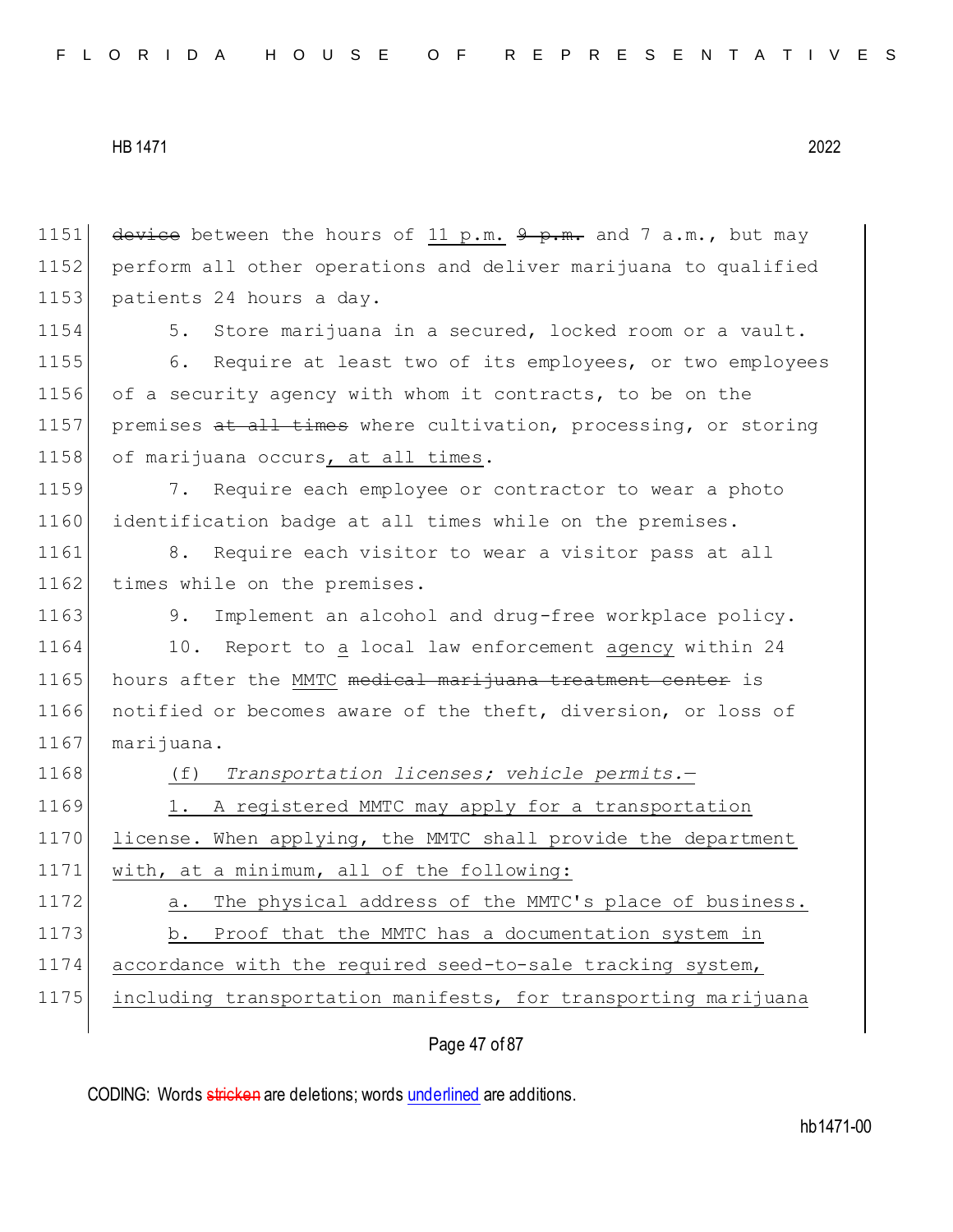1176 between licensed facilities and to qualified patients. 1177 Transportation manifests may be electronically stored and 1178 presented. 1179 c. Proof of the MMTC's compliance with health and 1180 sanitation standards for the transportation of marijuana. 1181 d. Proof that all marijuana transported between licensed 1182 facilities will be transported in tamper-evident shipping 1183 containers. 1184 2. An MMTC with a transportation license may not transport 1185 marijuana on the property of an airport, a seaport, a spaceport, 1186 or any property of the Federal Government. 1187 3. An MMTC with a transportation license may transport 1188 marijuana and marijuana delivery devices only in a vehicle that 1189 is owned or leased by the MMTC or the MMTC's contractor and for 1190 which a valid vehicle permit has been issued by the department. 1191 4. An MMTC with a transportation license may obtain a 1192 vehicle permit upon submission of an application. The MMTC must 1193 designate as the driver for each permitted vehicle an employee 1194 or contracted employee who is registered with the department and 1195 who is authorized to possess marijuana when not on the property 1196 of the MMTC. The designation must be displayed in the vehicle at 1197 all times. Each permitted vehicle must be GPS monitored. A 1198 vehicle permit remains valid and does not expire unless the MMTC 1199 or its contractor disposes of the permitted vehicle or the 1200 MMTC's registration or transportation license is transferred,

Page 48 of 87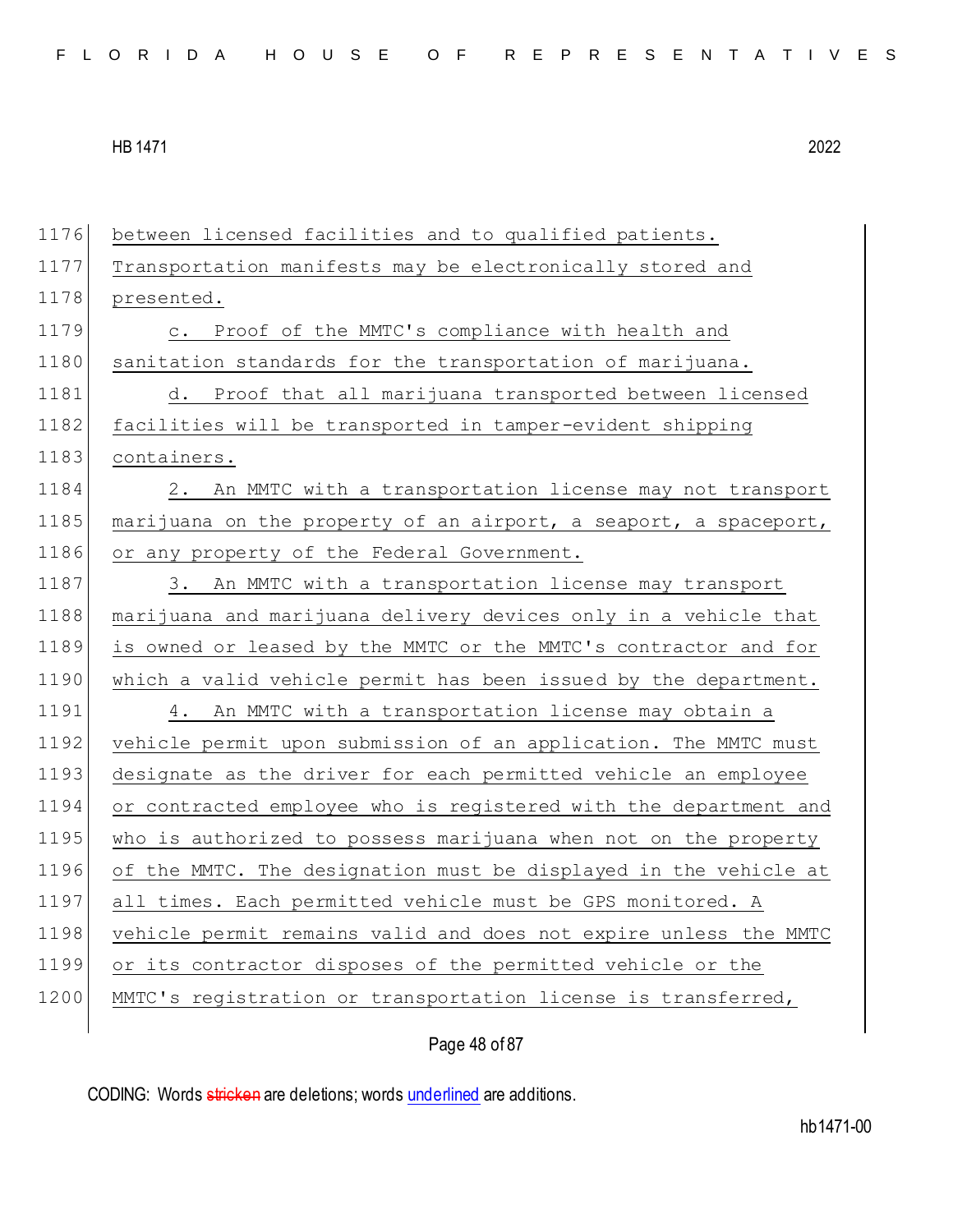1201 canceled, not renewed, or revoked by the department. The 1202 department shall cancel a vehicle permit upon the request of the 1203 MMTC or its contractor. 1204 5. When transporting marijuana, a permitted vehicle is 1205 subject to inspection and search without a search warrant by 1206 authorized employees of the department, sheriffs, deputy 1207 sheriffs, police officers, or other law enforcement officers to 1208 determine that the MMTC is operating in compliance with this 1209 section. 1210 6. An MMTC with a transportation license may deliver, or 1211 contract for the delivery of, marijuana and marijuana delivery 1212 devices to other MMTCs, to qualified patients and caregivers 1213 within this state, and to adults 21 years of age or older within 1214 this state. A county or municipality may not prohibit deliveries 1215 of marijuana and marijuana delivery devices to qualified 1216 patients or caregivers within the county or municipality. 1217 Deliveries may be made only to the qualified patient who placed 1218 the order or his or her caregiver. When delivering to a 1219 qualified patient or caregiver, an MMTC or its contractor shall 1220 verify the identity of the qualified patient upon placement of 1221 the delivery order and, again, upon delivery. When delivering 1222 marijuana to an adult 21 years of age or older, an MMTC or its 1223 contractor shall verify the age of the buyer upon placement of 1224 the order and, again, upon delivery. In order to verify the age 1225 of the buyer, the MMTC must determine that the appearance of the

Page 49 of 87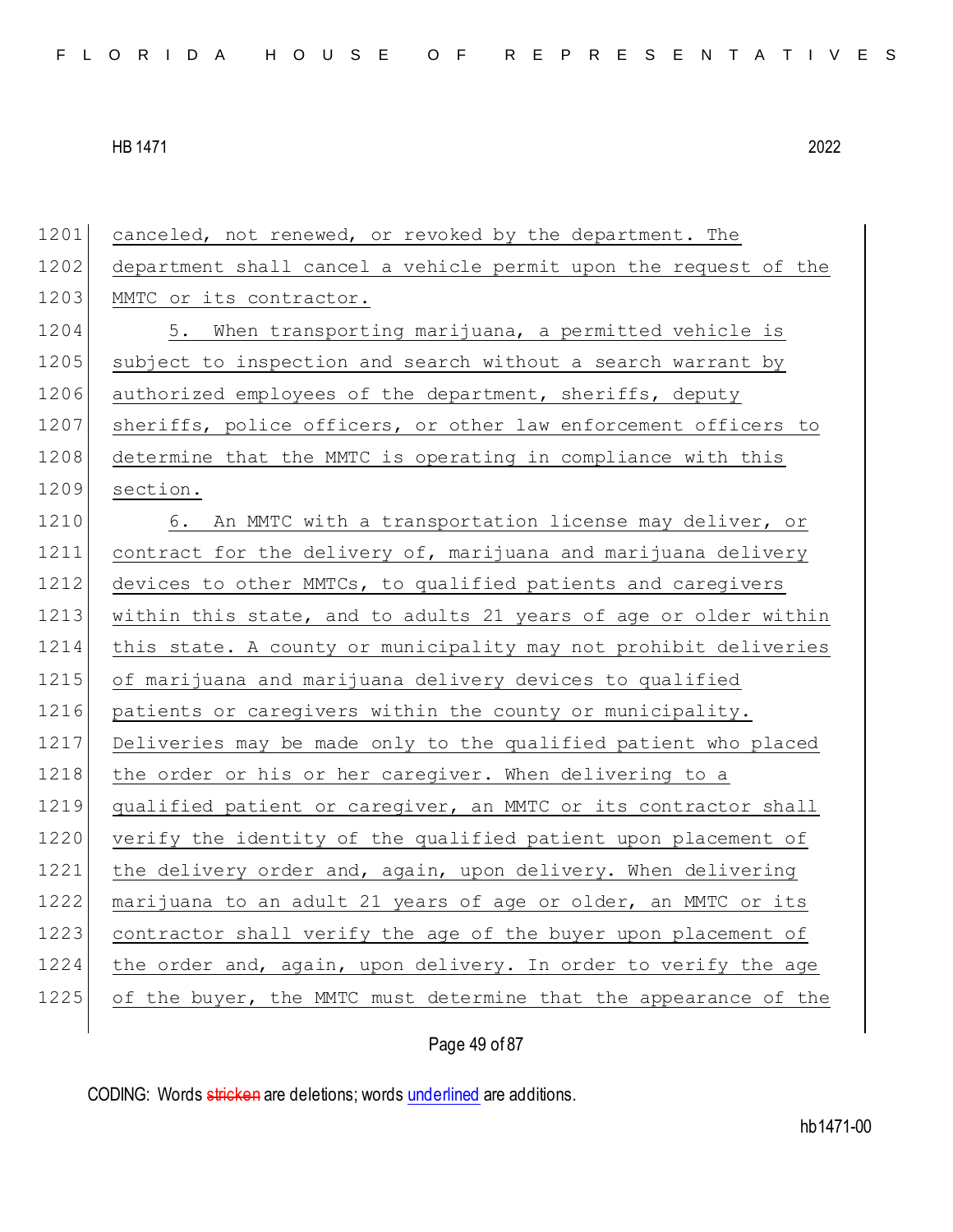1226 buyer is such that a prudent person would believe the buyer to 1227 be 21 years of age or older or must carefully check the buyer's 1228 driver license, identification card issued by this state or 1229 another state of the United States, passport, or United States 1230 Armed Services identification card to determine the buyer's age. 1231 The department shall adopt rules specific to the delivery of 1232 marijuana which include both of the following: 1233 a. Procedures for verifying the age and identity of the 1234 person placing the order for and receiving a delivery, as 1235 appropriate, including required training for delivery personnel. 1236 b. A maximum dispensary value for all marijuana and 1237 currency that may be in the possession of a registered MMTC 1238 employee or contractor while he or she makes a delivery. The 1239 maximum value established by rule may not be less than \$5,000. 1240 7. Licensees under this subsection may use contractors to 1241 assist with the transportation of marijuana, but the licensee is 1242 ultimately responsible for all of the actions and operations of 1243 each contractor relating to the transportation of marijuana and 1244 must know the location of all marijuana products at all times. 1245 To participate in the operations of a licensee under this 1246 subsection, a principal or employee of a contractor contracted 1247 by the licensee must first register with the department under 1248 subsection (9) and be issued an MMTC employee identification 1249 card. 1250 (g) *Facility permits.*—

Page 50 of 87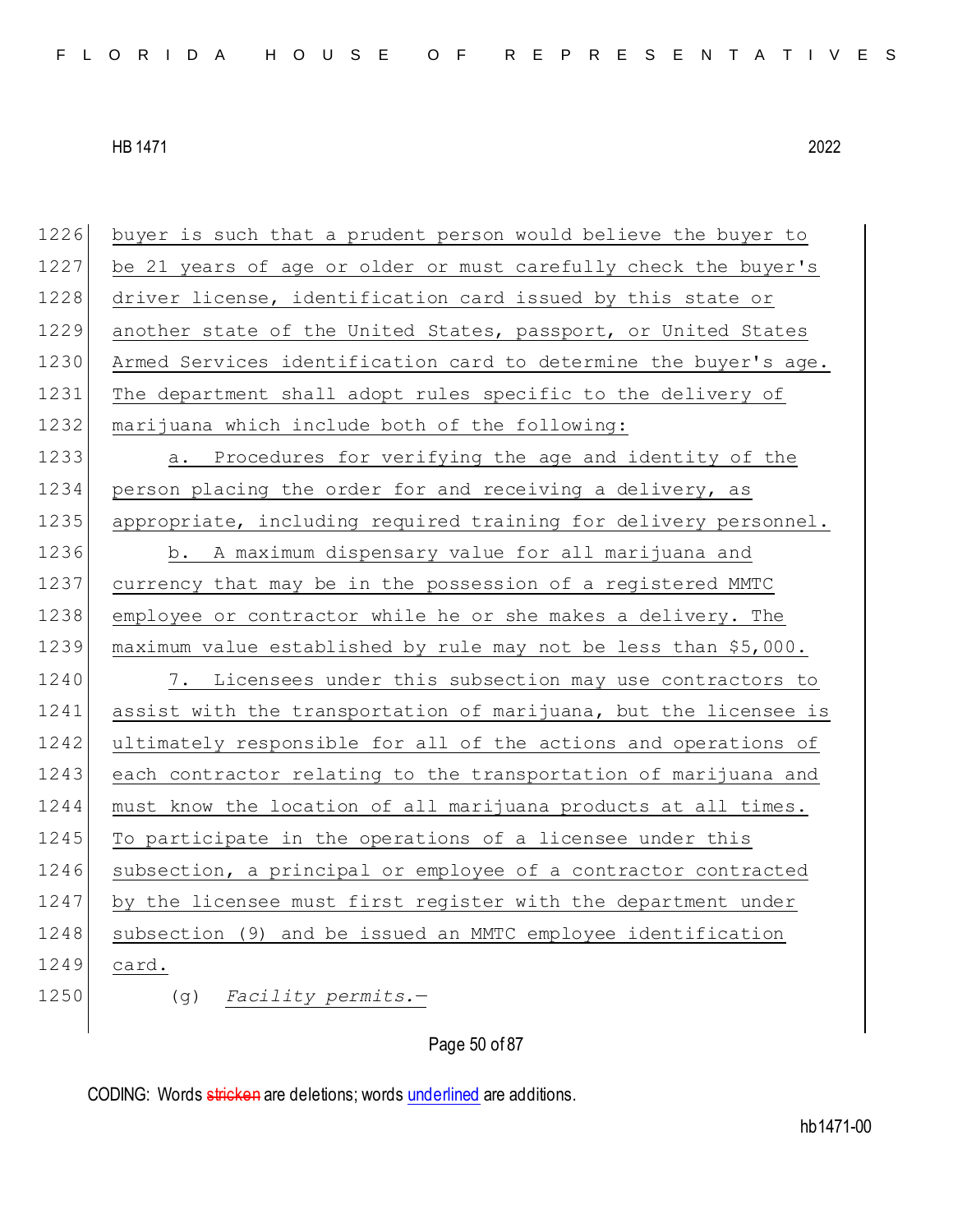1251 1. Before cultivating, processing, dispensing, or storing 1252 marijuana at any location, an MMTC shall apply to the department 1253 for the applicable facility permit for that facility. The 1254 department shall adopt by rule an application form. Upon 1255 receiving a request for a permit from a licensee, the department 1256 shall inspect the facility for compliance with this section and 1257 rules adopted hereunder, and, upon a determination of 1258 compliance, shall issue a permit to the facility. The department 1259 shall issue or deny a facility permit within 30 days after 1260 receiving the request for the permit. 1261 2. A facility permit expires 2 years after the date it is 1262 issued. Each facility must be inspected by the department for 1263 compliance with this section and department rules before the 1264 facility's permit is renewed. 1265 3. If a facility permit expires or is suspended or 1266 revoked, the MMTC must cease all applicable operations at that 1267 facility until the department inspects the facility and renews 1268 or reinstates the facility's permit. 1269 4. Cultivation facilities and processing facilities: 1270 a. Shall maintain insurance with at least \$1 million of 1271 hazard and liability insurance per location; and 1272 b. Must be secure, closed to the public, and, unless an 1273 ordinance allows the facility to be located closer, located at 1274 least 1,000 feet away from any existing public or private 1275 elementary or secondary school, a child care facility as defined

Page 51 of 87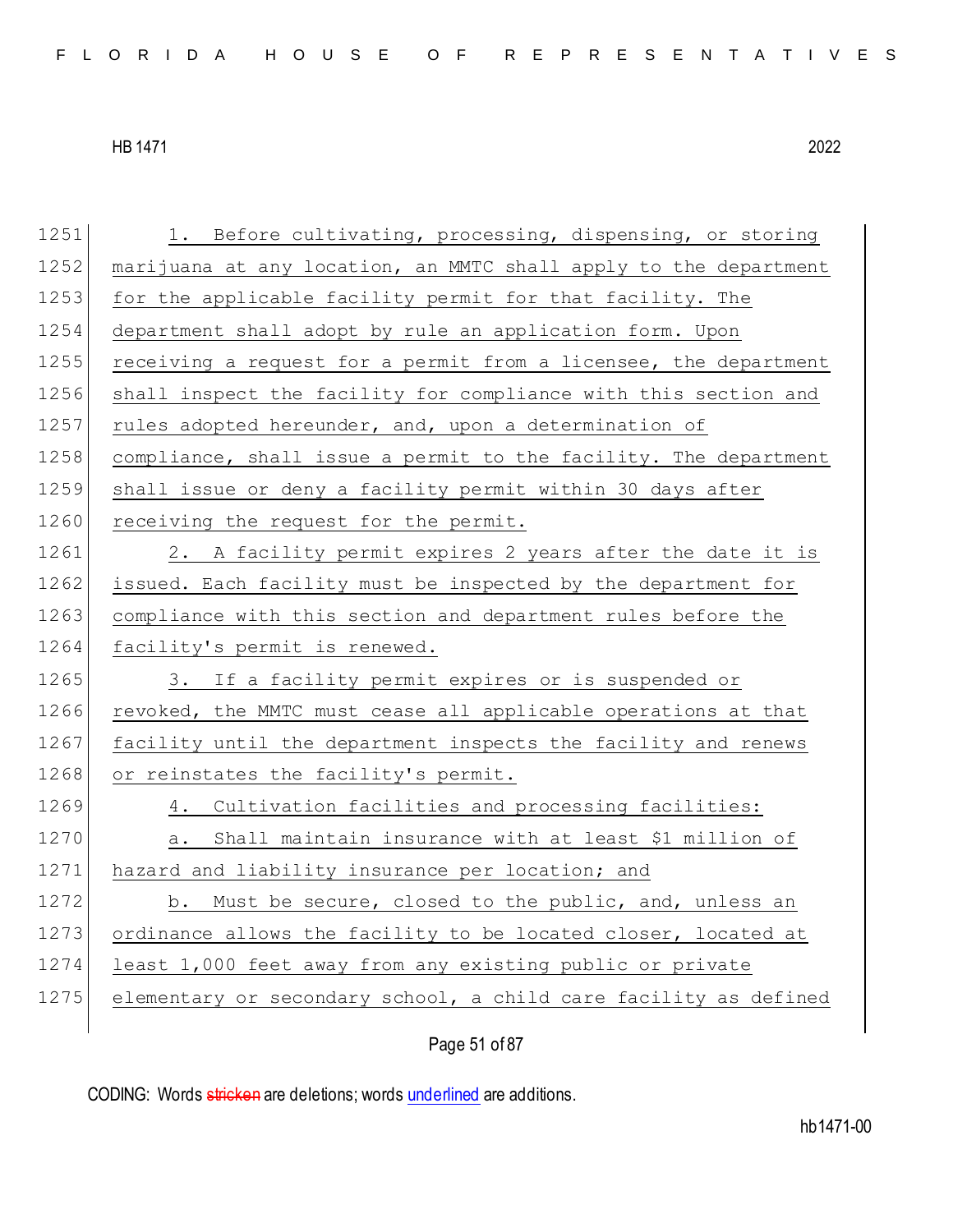1276 in s. 402.302, or a licensed service provider offering substance 1277 abuse services. 1278 5. All matters regarding the permitting and regulation of 1279 cultivation facilities and processing facilities, including the  $1280$  location of such facilities, are preempted to the state. 1281 6. Dispensing facilities and storage facilities: 1282 a. Shall maintain insurance with at least \$500,000 of 1283 hazard and liability insurance for each facility where marijuana 1284 is dispensed or stored; and 1285 b. Must be located at least 1,000 feet away from any 1286 existing public or private elementary or secondary school, child 1287 care facility as defined in s. 402.302, or licensed service 1288 provider offering substance abuse services, unless an ordinance 1289 allows the facility to be located closer,. 1290 7. The governing body of a county or municipality, by 1291 ordinance, may prohibit or limit the number of dispensing 1292 facilities located within its jurisdiction but may not prohibit 1293 an MMTC with a retail license or its permitted storage facility 1294 from being located within its jurisdiction if the licensee is 1295 delivering or contracting to deliver marijuana within that 1296 jurisdiction. The department may not issue a facility permit for 1297 a dispensing facility in a county or municipality in which the 1298 board of county commissioners or other local governing body, as 1299 applicable, has adopted such an ordinance. A county or 1300 municipality may not require, request, or accept financial

Page 52 of 87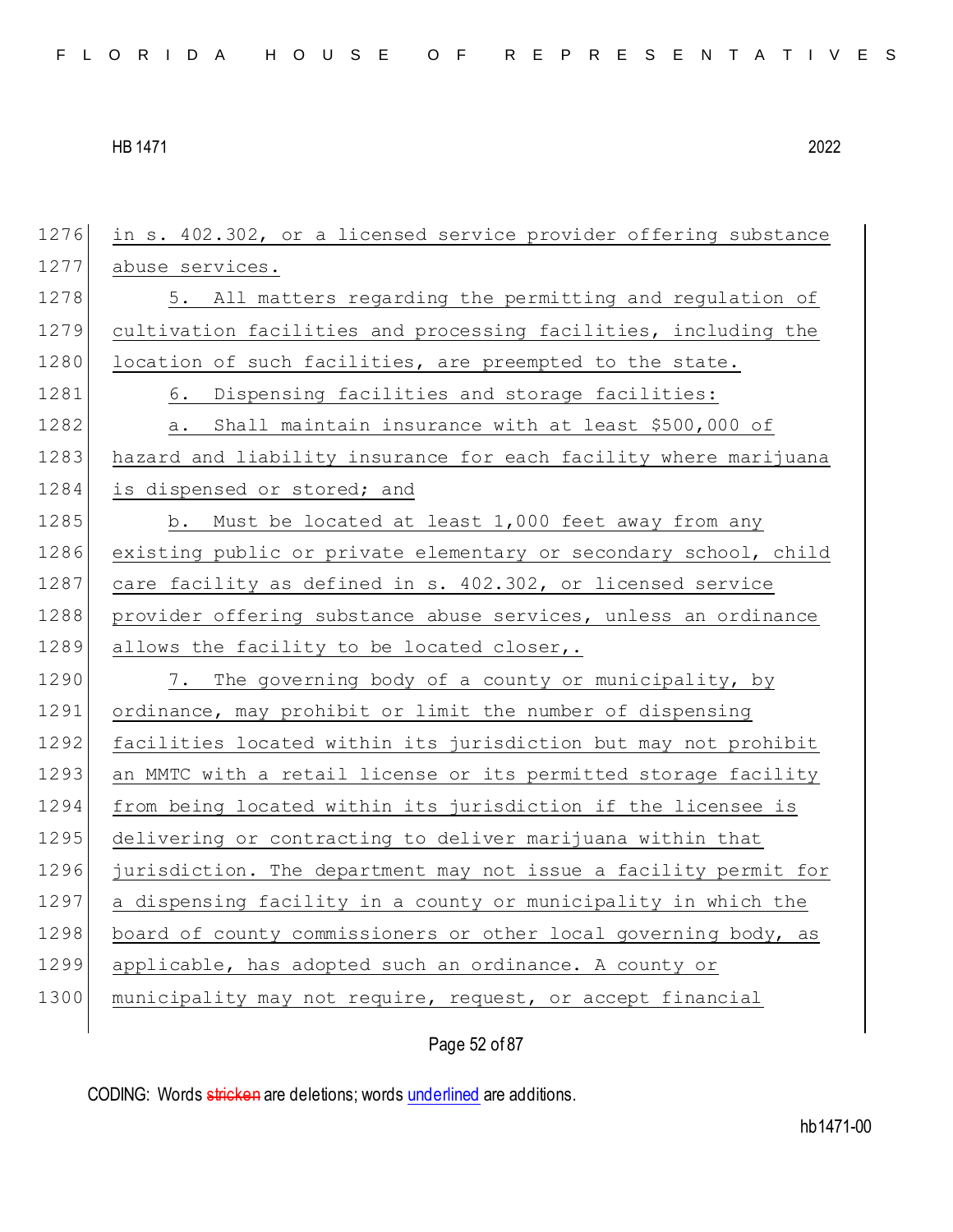Page 53 of 87 1301 contributions or similar benefits from an MMTC, but, in addition 1302 to other taxes authorized by law, a county or municipality may 1303 levy a local business tax on a dispensing facility. An ordinance 1304 adopted by a municipality or county pursuant to this paragraph 1305 may not do any of the following: 1306 **a.** Provide exclusive access to one or several individuals 1307 or entities to operate dispensing facilities within the 1308 jurisdiction. 1309 b. Prohibit specific individuals or entities from 1310 operating a dispensing facility within the jurisdiction if the 1311 ordinance allows dispensing facilities to operate in the 1312 jurisdiction. 1313 c. Prohibit the delivery of marijuana within the 1314 jurisdiction by a properly licensed MMTC located within the 1315 jurisdiction. 1316 8. The department may adopt by rule additional 1317 requirements for the permitting of cultivation, processing, 1318 dispensing, and storage facilities to ensure the sanitary, safe, 1319 and secure cultivation, processing, dispensing, storage, and 1320 sale of marijuana. 1321 To ensure the safe transport of marijuana and marijuana 1322 delivery devices to medical marijuana treatment centers, 1323 marijuana testing laboratories, or qualified patients, a medical 1324 | marijuana treatment center must: 1325 1. Maintain a marijuana transportation manifest in any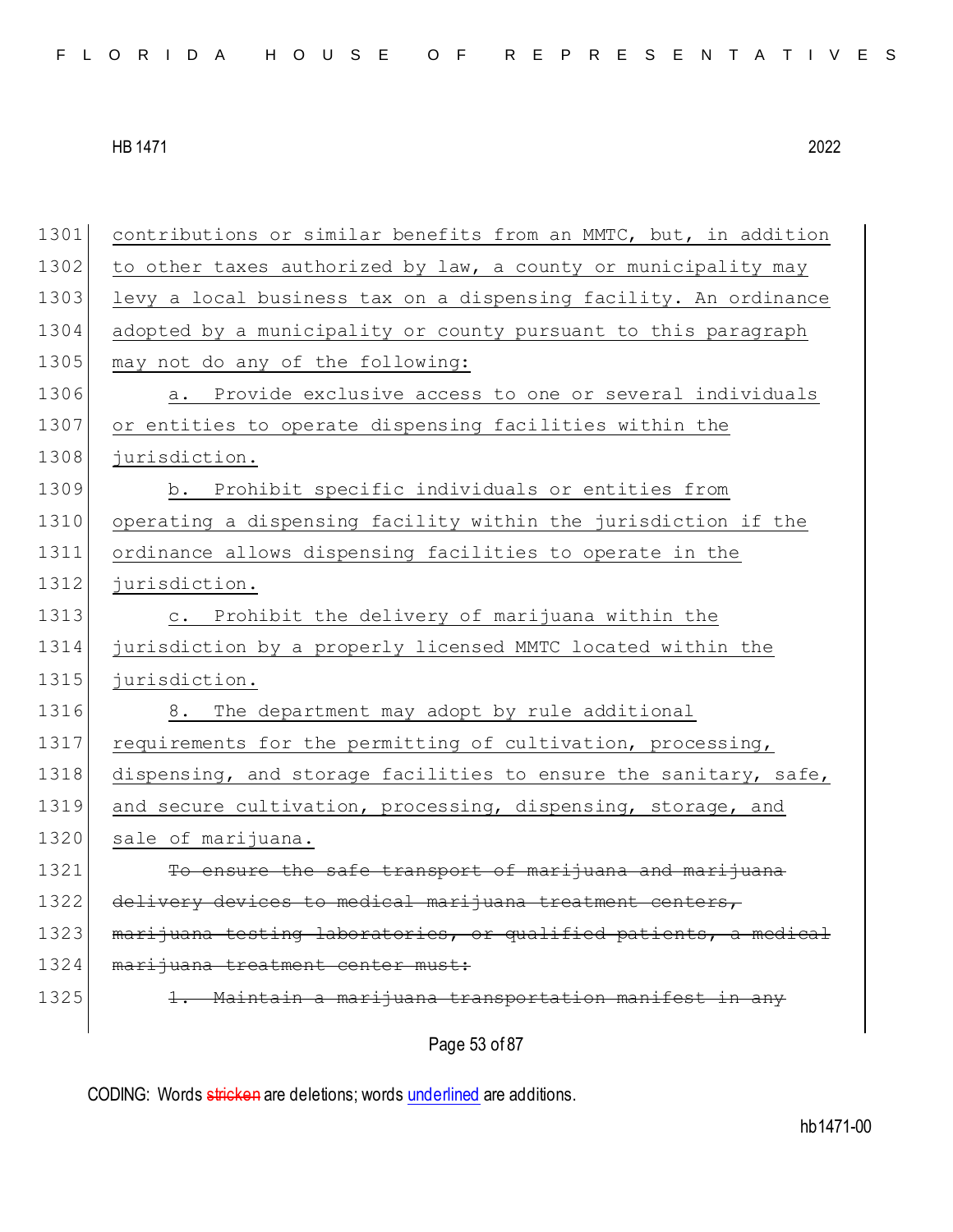| 1326 | vehicle transporting marijuana. The marijuana transportation        |
|------|---------------------------------------------------------------------|
| 1327 | manifest must be generated from a medical marijuana treatment       |
| 1328 | center's seed-to-sale tracking system and include the:              |
| 1329 | Departure date and approximate time of departure.                   |
| 1330 | b. Name, location address, and license number of the                |
| 1331 | originating medical marijuana treatment center.                     |
| 1332 | - Name and address of the recipient of the delivery.<br>$e_{\cdot}$ |
| 1333 | Quantity and form of any marijuana or marijuana                     |
| 1334 | delivery device being transported.                                  |
| 1335 | e. Arrival date and estimated time of arrival.                      |
| 1336 | Delivery vehicle make and model and license plate<br>$f$ .          |
| 1337 | number.                                                             |
| 1338 | Name and signature of the medical marijuana treatment               |
| 1339 | center employees delivering the product.                            |
| 1340 | $(1)$ A copy of the marijuana transportation manifest must          |
| 1341 | be provided to each individual, medical marijuana treatment         |
| 1342 | center, or marijuana testing laboratory that receives a             |
| 1343 | delivery. The individual, or a representative of the center or      |
| 1344 | laboratory, must sign a copy of the marijuana transportation        |
| 1345 | manifest acknowledging receipt.                                     |
| 1346 | (II) An individual transporting marijuana or a marijuana            |
| 1347 | delivery device must present a copy of the relevant marijuana       |
| 1348 | transportation manifest and his or her employee identification      |
| 1349 | eard to a law enforcement officer upon request.                     |
| 1350 | (III) Medical marijuana treatment centers and marijuana             |
|      |                                                                     |

Page 54 of 87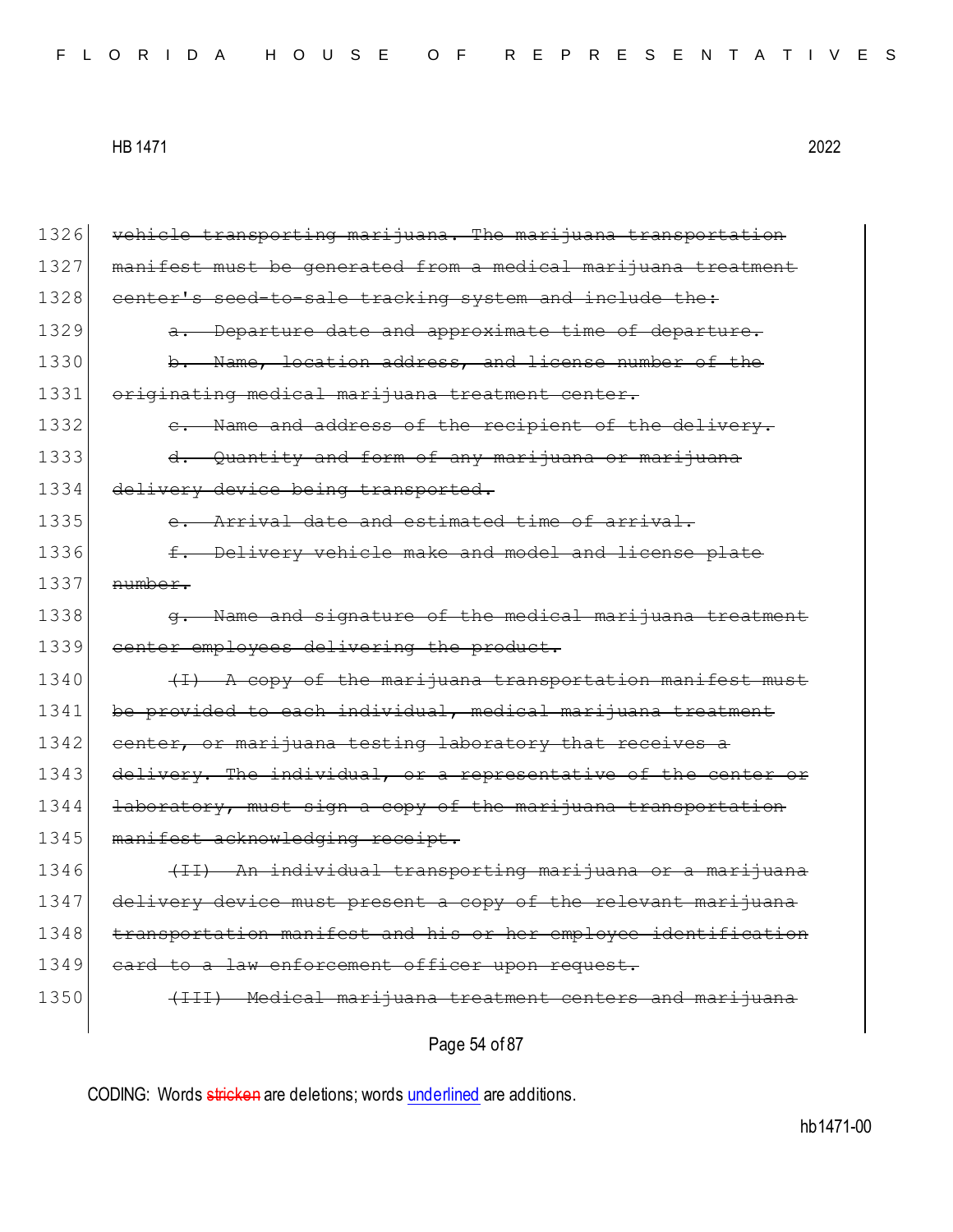| 1351 | testing laboratories must retain copies of all marijuana         |
|------|------------------------------------------------------------------|
| 1352 | transportation manifests for at least 3 years.                   |
| 1353 | 2. Ensure only vehicles in good working order are used to        |
| 1354 | transport marijuana.                                             |
| 1355 | 3. Lock marijuana and marijuana delivery devices in a            |
| 1356 | separate compartment or container within the vehicle.            |
| 1357 | 4. Require employees to have possession of their employee        |
| 1358 | identification card at all times when transporting marijuana or  |
| 1359 | marijuana delivery devices.                                      |
| 1360 | 5. Require at least two persons to be in a vehicle               |
| 1361 | transporting marijuana or marijuana delivery devices, and        |
| 1362 | require at least one person to remain in the vehicle while the   |
| 1363 | marijuana or marijuana delivery device is being delivered.       |
| 1364 | 6. Provide specific safety and security training to              |
| 1365 | employees transporting or delivering marijuana and marijuana     |
| 1366 | delivery devices.                                                |
| 1367 | Advertising. - An MMTC A medical marijuana treatment<br>(h)      |
| 1368 | eenter may not engage in advertising that is visible to members  |
| 1369 | of the public from any street, sidewalk, park, or other public   |
| 1370 | place, except:                                                   |
| 1371 | An MMTC dispensing facility The dispensing location of<br>1.     |
| 1372 | A medical marijuana treatment center may have a sign that is     |
| 1373 | affixed to the outside or hanging in the window of the premises  |
| 1374 | which identifies the dispensing facility dispensary by the       |
| 1375 | licensee's business name, a department-approved trade name, or a |
|      | Page 55 of 87                                                    |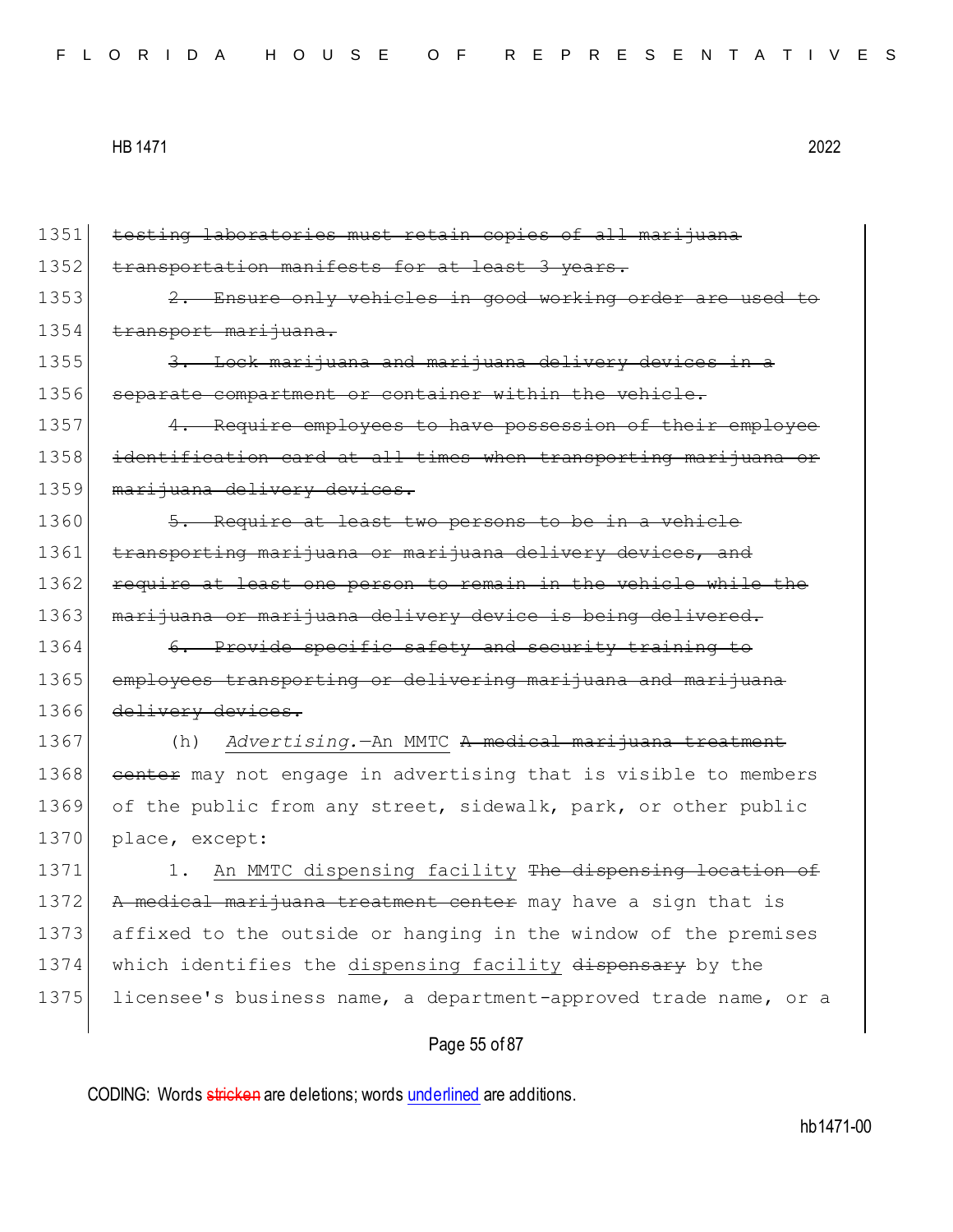Page 56 of 87 1376 department-approved logo. An MMTC's A medical marijuana 1377 treatment center's trade name and logo may not contain wording 1378 or images commonly associated with marketing targeted toward 1379 children <del>or which promote recreational use of marijuana</del>. 1380 2. An MMTC A medical marijuana treatment center may engage 1381 in Internet advertising and marketing under the following 1382 conditions: 1383 a. All advertisements must be approved by the department. 1384 b. An advertisement may not have any content that 1385 specifically targets individuals under the age of 18, including 1386 cartoon characters or similar images. 1387 c. An advertisement may not be an unsolicited pop-up 1388 advertisement. 1389 d. Opt-in marketing must include an easy and permanent 1390 opt-out feature. 1391 (i) *Online retail catalogs.*—Each retail MMTC medical 1392 marijuana treatment center that dispenses marijuana and 1393 marijuana delivery devices shall make all of the following 1394 available to the public on its website: 1395 1. Each marijuana and low-THC product available for 1396 purchase, including the form, strain of marijuana from which it 1397 was extracted, cannabidiol content, tetrahydrocannabinol 1398 content, dose unit, total number of doses available, and the 1399 ratio of cannabidiol to tetrahydrocannabinol for each product. 1400 2. The price for a 30-day, 50-day, and 70-day supply at a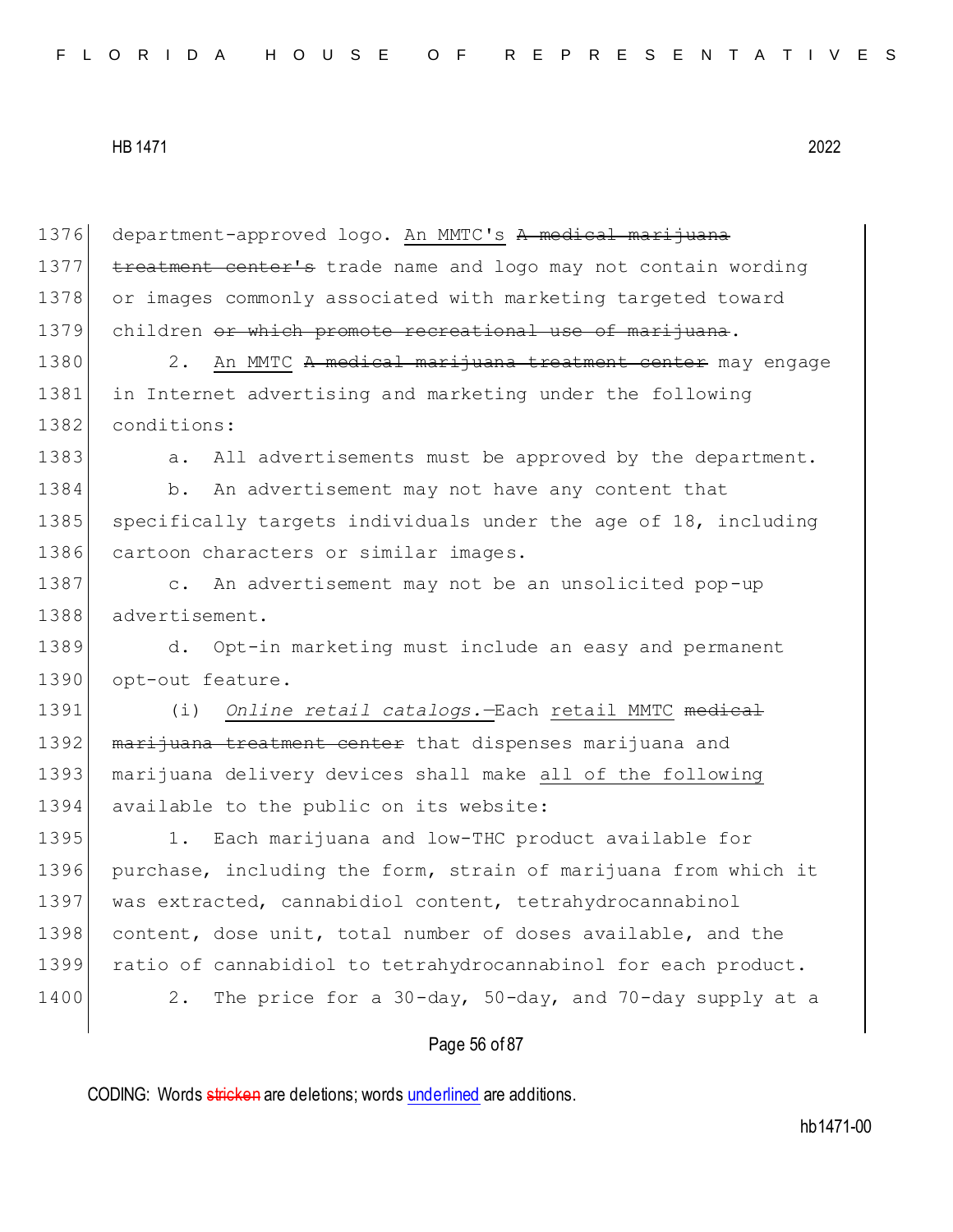```
HB 1471 2022
```
1401 standard dose for each marijuana and low-THC product available 1402 for purchase. 1403 3. The price for each marijuana delivery device available 1404 for purchase. 1405 4. If applicable, any discount policies and eligibility 1406 criteria for such discounts. 1407 (j) *Sourcing of marijuana for medical use.*—MMTCs Medical 1408 marijuana treatment centers are the sole source from which a 1409 person <del>qualified patient</del> may legally obtain marijuana. 1410 (k) *Rulemaking.*—The department may adopt rules pursuant to 1411 ss. 120.536(1) and 120.54 to implement this subsection. 1412 (9) MEDICAL MARIJUANA TREATMENT CENTER PERSONNEL; 1413 REGISTRATION; EMPLOYEE IDENTIFICATION CARDS.-1414 (a) The department shall adopt rules to administer the 1415 registration of medical marijuana treatment center (MMTC) 1416 principals, employees, and contractors who participate in the 1417 operations of an MMTC. Before hiring or contracting with any 1418 individual who is not registered with the department or who does 1419 not possess a current MMTC employee identification card, an MMTC 1420 must apply to the department to register that person as an MMTC 1421 employee. The department shall adopt by rule a form for such 1422 applications for registration, which must require the applicant 1423 to provide all of the following: 1424 1. His or her full legal name, social security number, 1425 date of birth, and home address.

Page 57 of 87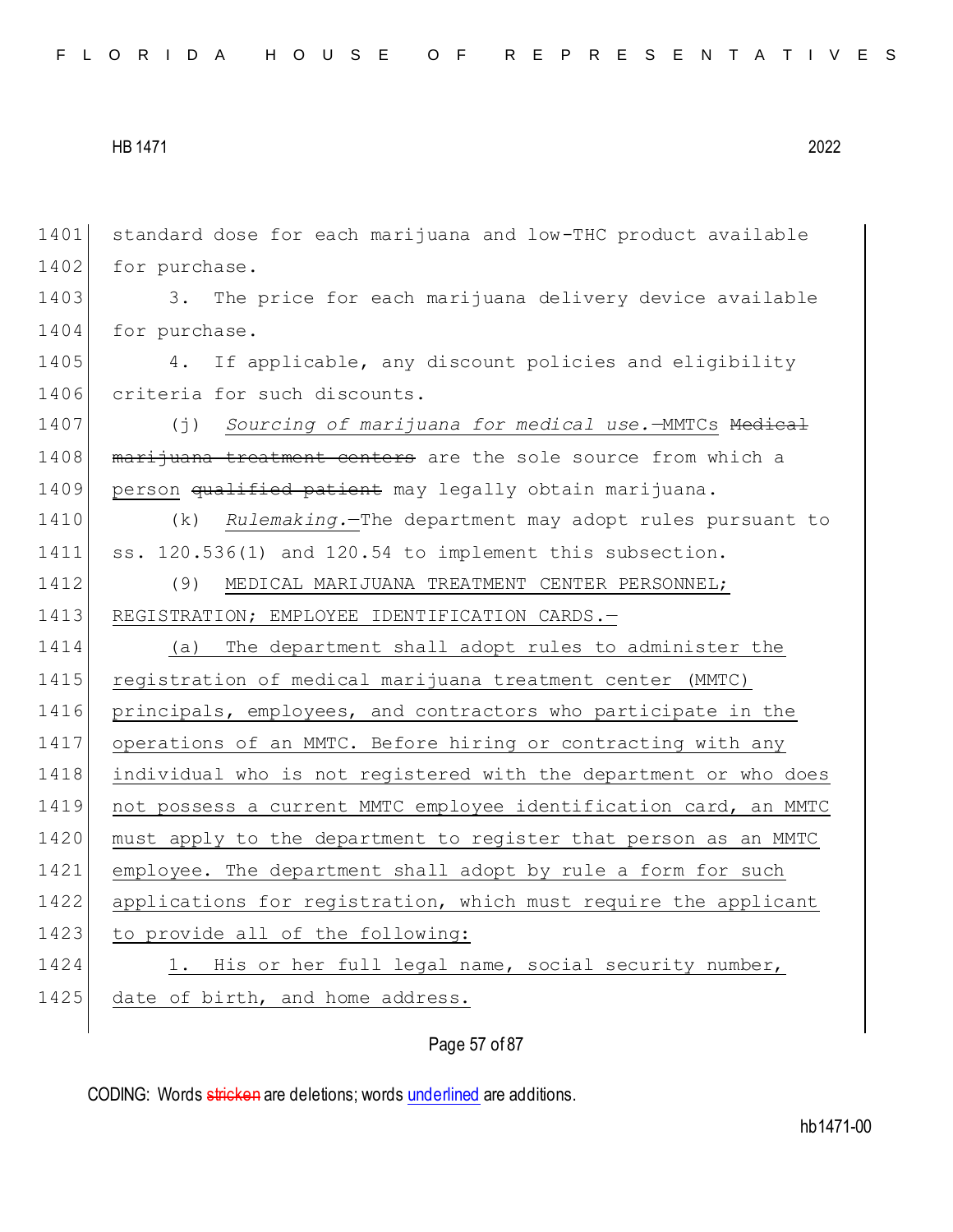1426 2. A full-face, passport-type, color photograph of the 1427 applicant taken within the 90 days immediately preceding 1428 submission of the application. 1429 3. Proof that he or she has passed a level 2 background 1430 screening pursuant to chapter 435 within the previous year. 1431 4. An indication as to whether the applicant will be 1432 authorized by the MMTC to possess marijuana while not on MMTC 1433 property. 1434 (b) Once the department has received a completed 1435 application form from an MMTC, the department shall register the 1436 principal, employee, or contractor associated with the MMTC and 1437 issue him or her an MMTC employee identification card that, at a 1438 minimum, includes all of the following: 1439 1. The employee's name and the name of the MMTC that 1440 employs him or her. 1441 2. The employee's photograph, as required under paragraph 1442 (a). 1443 3. The expiration date of the card, which must be 1 year 1444 after the date it is issued. 1445 4. An indication of whether the employee is authorized by 1446 | the MMTC to possess marijuana while not on MMTC property. 1447 (c) If any information provided to the department for the 1448 registration of an MMTC principal, employee, or contractor or in 1449 the application for an MMTC employee identification card changes 1450 or if the registered person's employment status with the MMTC

Page 58 of 87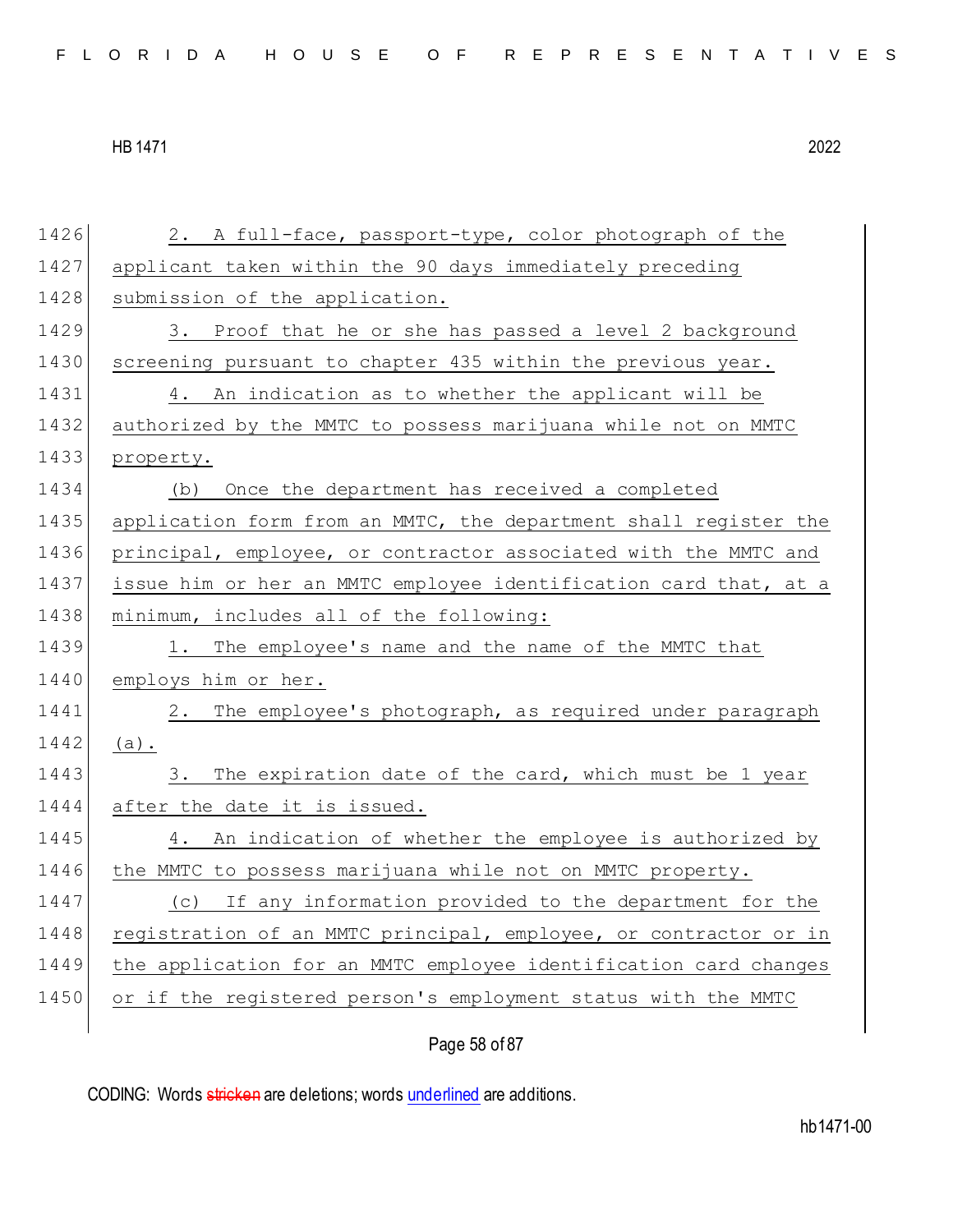1451 changes, the registered person and the MMTC must provide the 1452 department with the new information or status within 7 days 1453 after the change. 1454 (d) The department may contract with one or more vendors 1455 for the purpose of issuing MMTC employee identification cards 1456 under this subsection. 1457 BACKGROUND SCREENING.—An individual required to undergo a 1458 background screening pursuant to this section must pass a level 1459 2 background screening as provided under chapter 435, which, in 1460 addition to the disqualifying offenses provided in s. 435.04, 1461 shall exclude an individual who has an arrest awaiting final 1462 disposition for, has been found quilty of, regardless of 1463 adjudication, or has entered a plea of nolo contendere or quilty 1464 to an offense under chapter 837, chapter 895, or chapter 896 or 1465 similar law of another jurisdiction.  $1466$  (a) Such individual must submit a full set of fingerprints 1467 to the department or to a vendor, entity, or agency authorized 1468 by s. 943.053(13). The department, vendor, entity, or agency 1469 shall forward the fingerprints to the Department 1470 Enforcement for state processing, and the Department of Law 1471 Enforcement shall forward the fingerprints to the Federal Bureau 1472 of Investigation for national processing. 1473 (b) Fees for state and federal fingerprint processing and 1474 retention shall be borne by the individual. The state cost for 1475 fingerprint processing shall be as provided in s. 943.053(3) (e)

Page 59 of 87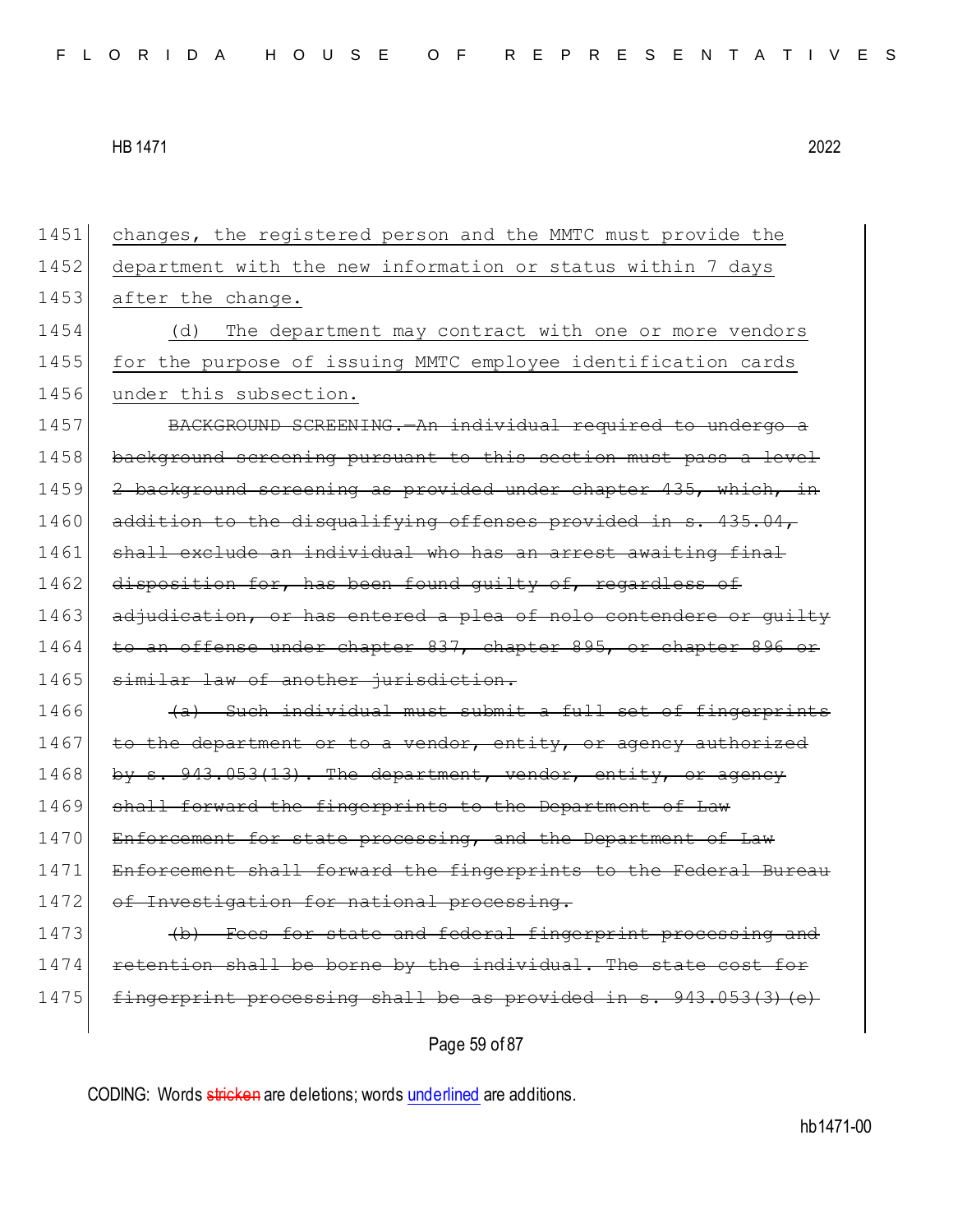1476 for records provided to persons or entities other than those 1477 specified as exceptions therein. 1478 **(c)** Fingerprints submitted to the Department of Law 1479 Enforcement pursuant to this subsection shall be retained by the 1480 Department of Law Enforcement as provided in s. 943.05(2)(g) and 1481 (h) and, when the Department of Law Enforcement begins 1482 participation in the program, enrolled in the Federal Bureau of 1483 Investigation's national retained print arrest notification 1484 program. Any arrest record identified shall be reported to the 1485 department. 1486 (10) MEDICAL MARIJUANA TREATMENT CENTER INSPECTIONS; 1487 ADMINISTRATIVE ACTIONS.-1488 (a) The department shall conduct announced or unannounced 1489 inspections of medical marijuana treatment centers to determine 1490 compliance with this section or rules adopted pursuant to this  $1491$  section. 1492 (b) The department shall inspect a medical marijuana 1493 treatment center Upon receiving a complaint or notice that an 1494 MMTC the medical marijuana treatment center has dispensed 1495 marijuana containing mold, bacteria, or another other 1496 contaminant that may cause or has caused an adverse effect to 1497 human health or the environment, the department shall inspect 1498 the MMTC, its facilities, and, as appropriate, any cultivation 1499 or processing facility of the MMTC from which the batch of 1500 marijuana was purchased.

Page 60 of 87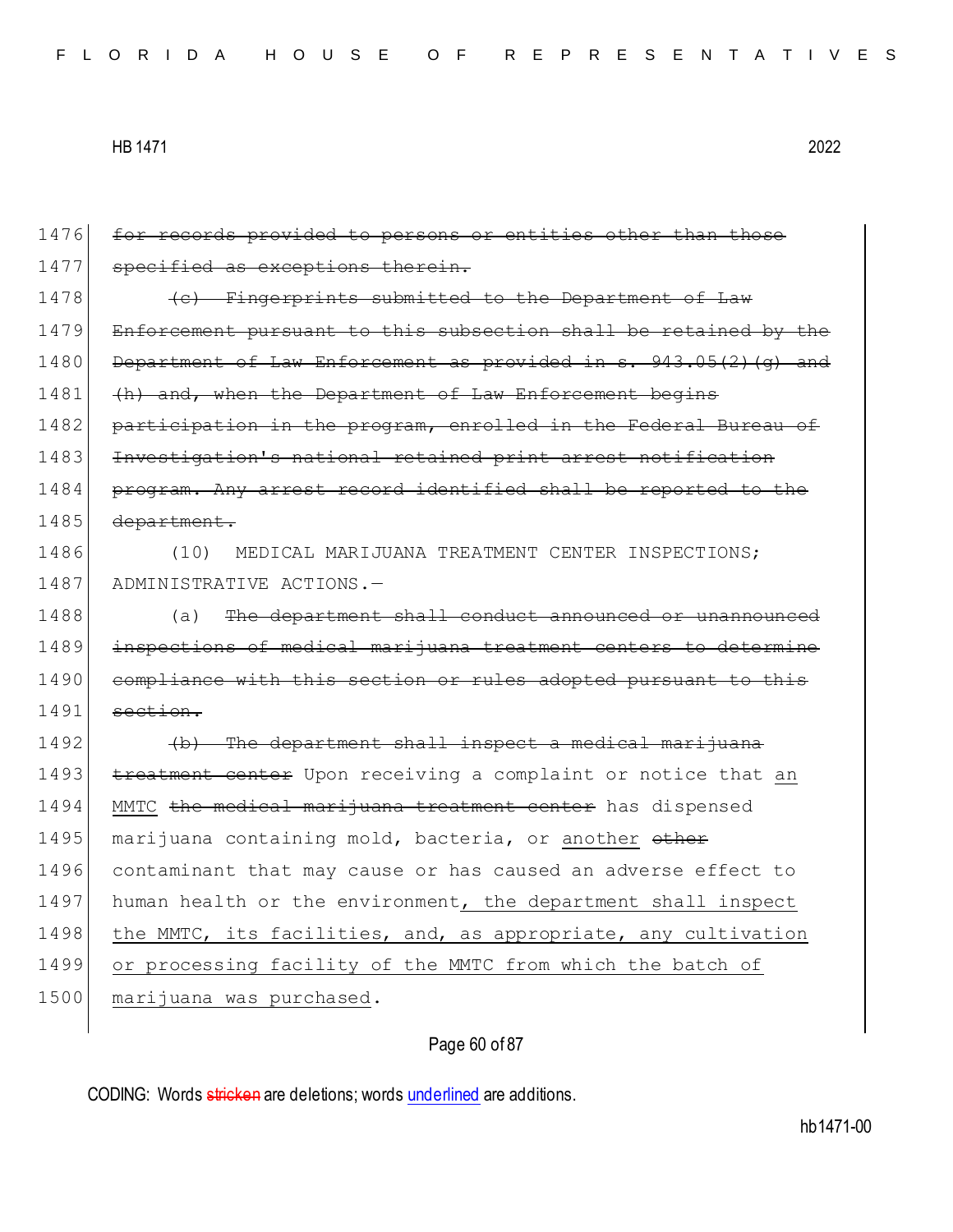1501 (b) $\left\{ e\right\}$  The department shall conduct at least a biennial 1502 inspection of each MMTC medical marijuana treatment center to 1503 evaluate its the medical marijuana treatment center's records, 1504 personnel, equipment, processes, security measures, sanitation 1505 practices, and quality assurance practices.

1506 (c) The department shall conduct at least a biennial 1507 inspection of each permitted facility. The department may 1508 conduct additional announced or unannounced inspections of a 1509 permitted facility within reasonable hours in order to ensure 1510 compliance with this section and rules adopted hereunder.

 (d) The Department of Agriculture and Consumer Services and the department shall enter into an interagency agreement to ensure cooperation and coordination in the performance of their obligations under this section and their respective regulatory and authorizing laws. The department, the Department of Highway 1516 Safety and Motor Vehicles, and the Department of Law Enforcement may enter into interagency agreements for the purposes specified 1518 in this subsection or subsection (7).

1519 (e) The department shall publish a list of all approved 1520 MMTCs medical marijuana treatment centers, medical directors, 1521 and qualified physicians on its website.

1522 (f) The department may impose administrative penalties, 1523 including reasonable fines not to exceed  $$10,000$ , on an MMTC a 1524 medical marijuana treatment center for any of the following 1525 violations:

## Page 61 of 87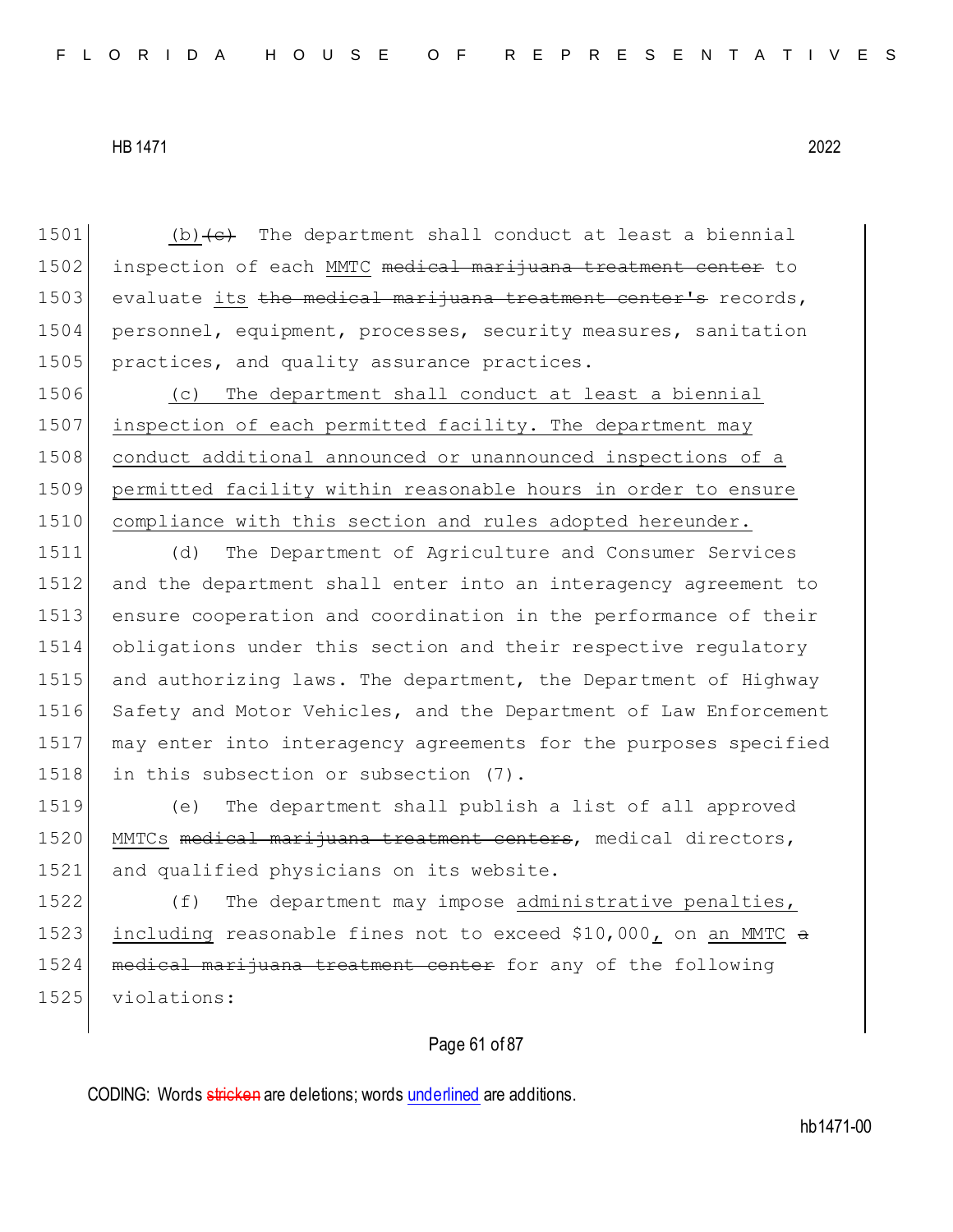1526 1. Violating this section or department rule. 1527 2. Failing to maintain qualifications for approval. 1528 3. Endangering the health, safety, or security of a 1529 qualified patient or an adult purchasing marijuana pursuant to 1530 s. 381.990. 1531 4. Improperly disclosing personal and confidential 1532 information of the qualified patient. 1533 5. Attempting to procure MMTC medical marijuana treatment 1534 center approval by bribery, fraudulent misrepresentation, or 1535 extortion. 1536 6. Being convicted or found quilty of, or entering a plea 1537 of guilty or nolo contendere to, regardless of adjudication, a 1538 crime in any jurisdiction which directly relates to the business 1539 of an MMTC a medical marijuana treatment center. 1540 7. Making or filing a report or record that the MMTC 1541 medical marijuana treatment center knows to be false. 1542 8. Willfully failing to maintain a record required by this 1543 section or department rule. 1544 9. Willfully impeding or obstructing an employee or agent 1545 of the department in the furtherance of his or her official 1546 duties. 1547 10. Engaging in fraud or deceit, negligence, incompetence, 1548 or misconduct in the business practices of an MMTC a medical 1549 marijuana treatment center. 1550 11. Making misleading, deceptive, or fraudulent

Page 62 of 87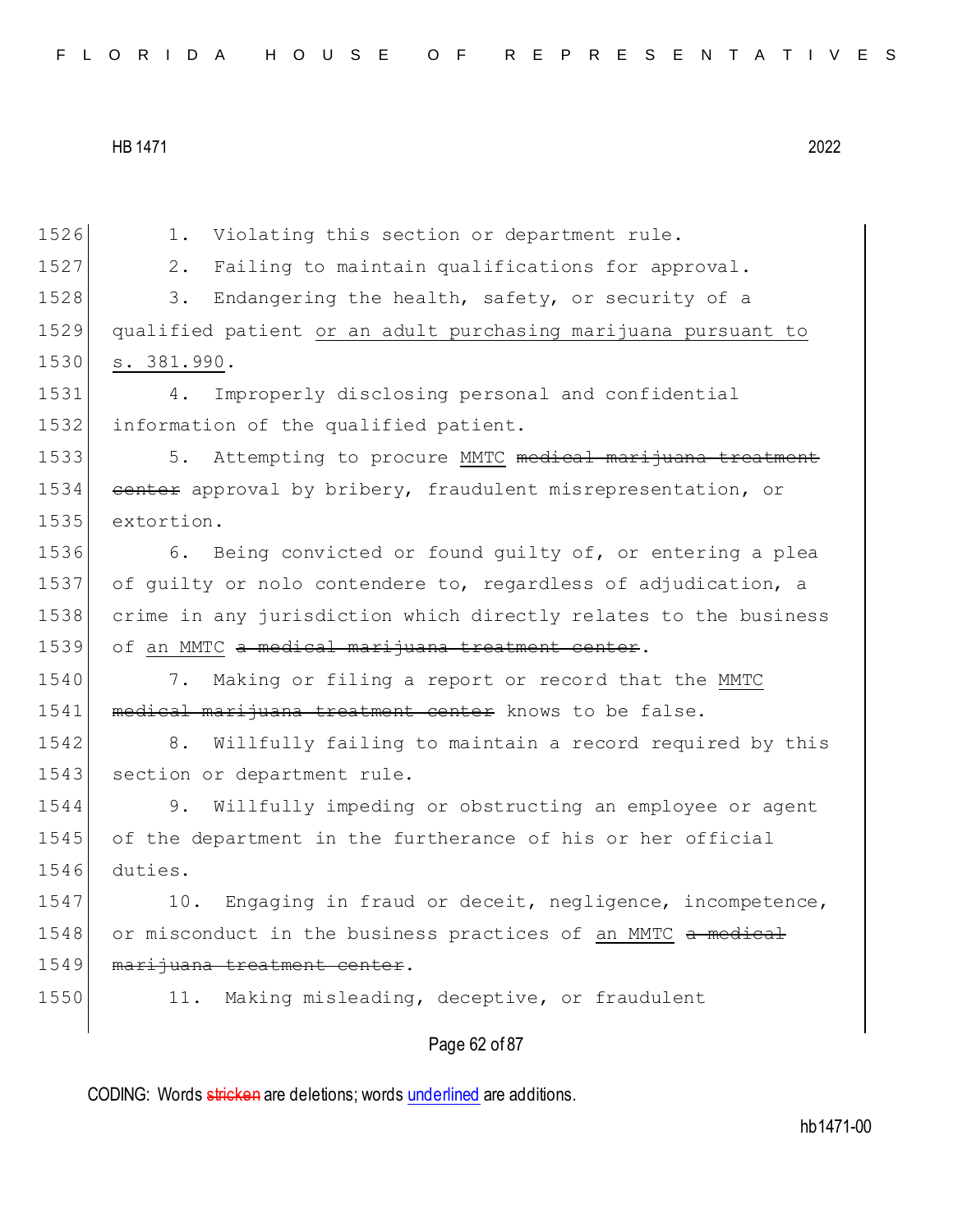1551 representations in or related to the business practices of an 1552 MMTC a medical marijuana treatment center. 1553 12. Having a license or the authority to engage in any 1554 regulated profession, occupation, or business that is related to 1555 the business practices of an MMTC a medical marijuana treatment 1556 center suspended, revoked, or otherwise acted against by the 1557 licensing authority of any jurisdiction, including its agencies 1558 or subdivisions, for a violation that would constitute a 1559 violation under Florida law. 1560 13. Violating a lawful order of the department or an 1561 agency of the state, or failing to comply with a lawfully issued 1562 subpoena of the department or an agency of the state. 1563 14. Failing to adequately determine the age of a buyer who 1564 is not a qualified patient or caregiver. 1565 (g) The department may suspend, revoke, or refuse to renew 1566 an MMTC's registration, operating licenses, and any vehicle 1567 permits or facility permits a medical marijuana treatment center 1568 <del>license</del> if the MMTC medical marijuana treatment center commits 1569 any of the violations specified in paragraph (f). 1570 (h) The department shall refuse to renew the cultivation, 1571 processing, retail, or transportation license of an MMTC that 1572 has been issued such a license and has not begun to cultivate, 1573 process, dispense, or transport marijuana, as applicable, by the 1574 date that the MMTC is required to renew such license. 1575  $(i)$   $(h)$  The department may adopt rules pursuant to ss.

Page 63 of 87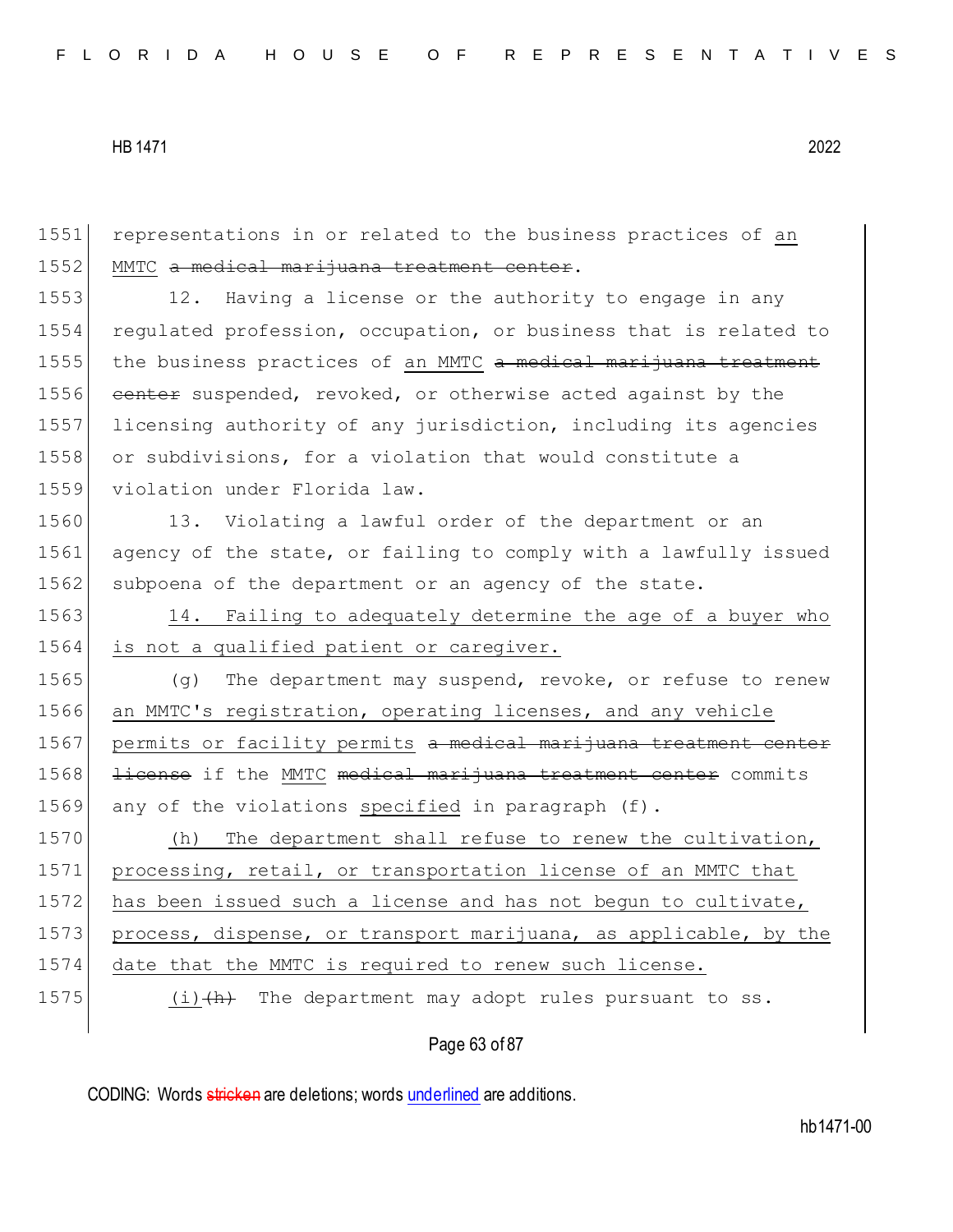1576 120.536(1) and 120.54 to implement this subsection.

1577 (11) PREEMPTION. - Regulation of cultivation, processing, 1578 and delivery of marijuana by MMTCs medical marijuana treatment 1579 centers is preempted to the state except as provided in this 1580 subsection.

1581 (a) An MMTC A medical marijuana treatment center 1582 cultivating or processing facility may not be located within 500 1583 feet of the real property that comprises a public or private 1584 elementary school, middle school, or secondary school.

1585 (b)1. A county or municipality may, by ordinance, ban MMTC 1586 medical marijuana treatment center dispensing facilities from 1587 being located within the boundaries of that county or 1588 municipality. A county or municipality that does not ban 1589 dispensing facilities under this subparagraph may not place 1590 specific limits, by ordinance, on the number of dispensing 1591 facilities that may locate within that county or municipality.

1592 2. A municipality may determine by ordinance the criteria 1593 for the location of, and other permitting requirements that do 1594 not conflict with state law or department rule for, MMTC medical 1595 marijuana treatment center dispensing facilities located within 1596 the boundaries of that municipality. A county may determine by 1597 ordinance the criteria for the location of, and other permitting 1598 requirements that do not conflict with state law or department 1599 rule for, all such dispensing facilities located within the 1600 unincorporated areas of that county. Except as provided in

### Page 64 of 87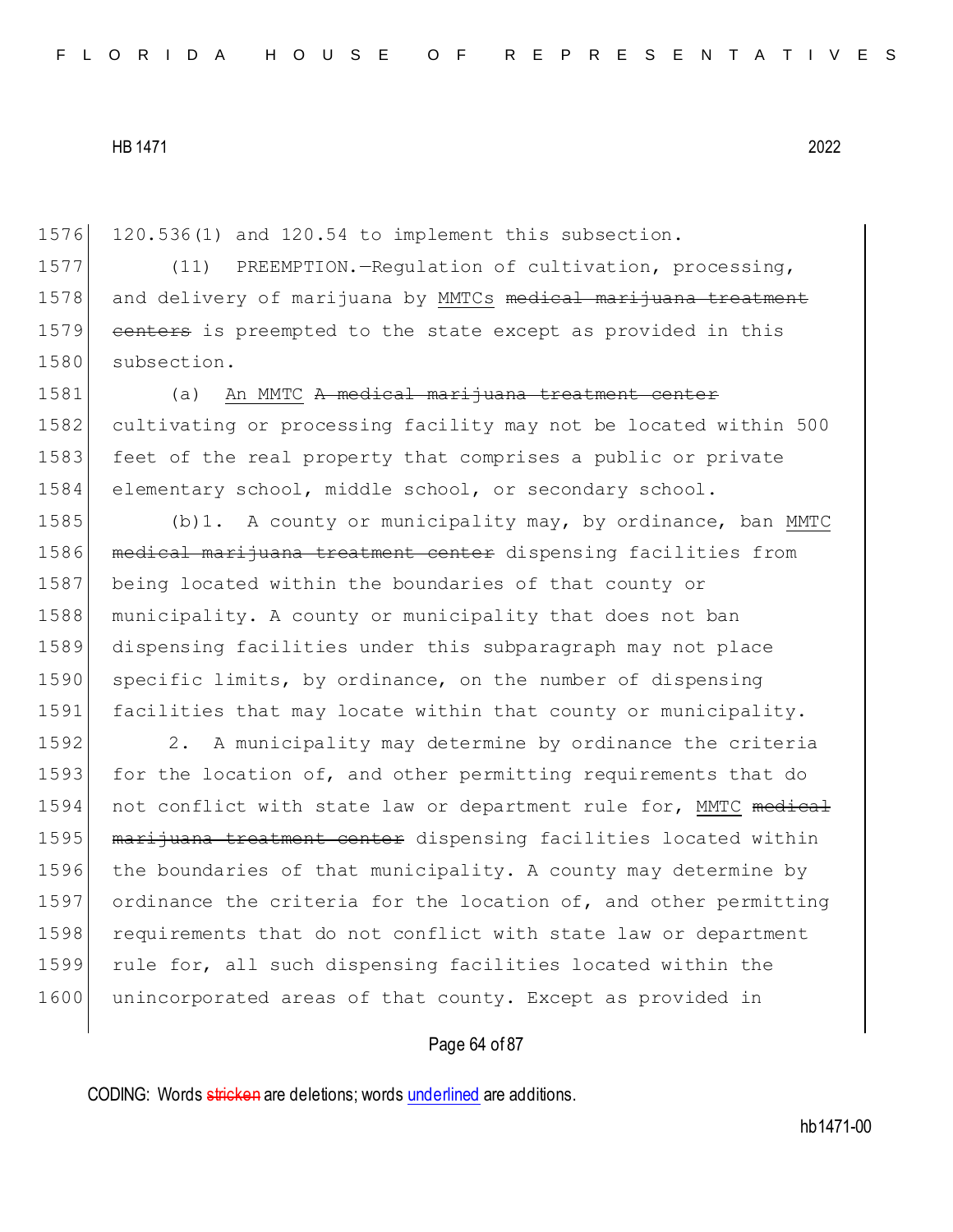1601 paragraph (c), a county or municipality may not enact ordinances 1602 for permitting or for determining the location of dispensing 1603 facilities which are more restrictive than its ordinances 1604 permitting or determining the locations for pharmacies licensed 1605 under chapter 465. A municipality or county may not charge an 1606 MMTC a medical marijuana treatment center a license or permit 1607 fee in an amount greater than the fee charged by such 1608 municipality or county to pharmacies. A dispensing facility 1609 location approved by a municipality or county pursuant to former 1610 s.  $381.986(8)$  (b), Florida Statutes 2016, is not subject to the 1611 location requirements of this subsection.

1612 (c) An MMTC A medical marijuana treatment center 1613 dispensing facility may not be located within 500 feet of the 1614 real property that comprises a public or private elementary 1615 school, middle school, or secondary school unless the county or 1616 municipality approves the location through a formal proceeding 1617 open to the public at which the county or municipality 1618 determines that the location promotes the public health, safety, 1619 and general welfare of the community.

1620 (d) This subsection does not prohibit any local 1621 jurisdiction from ensuring that MMTC medical marijuana treatment 1622 center facilities comply with the Florida Building Code, the 1623 Florida Fire Prevention Code, or any local amendments to the 1624 Florida Building Code or the Florida Fire Prevention Code. 1625 (12) PENALTIES.—

### Page 65 of 87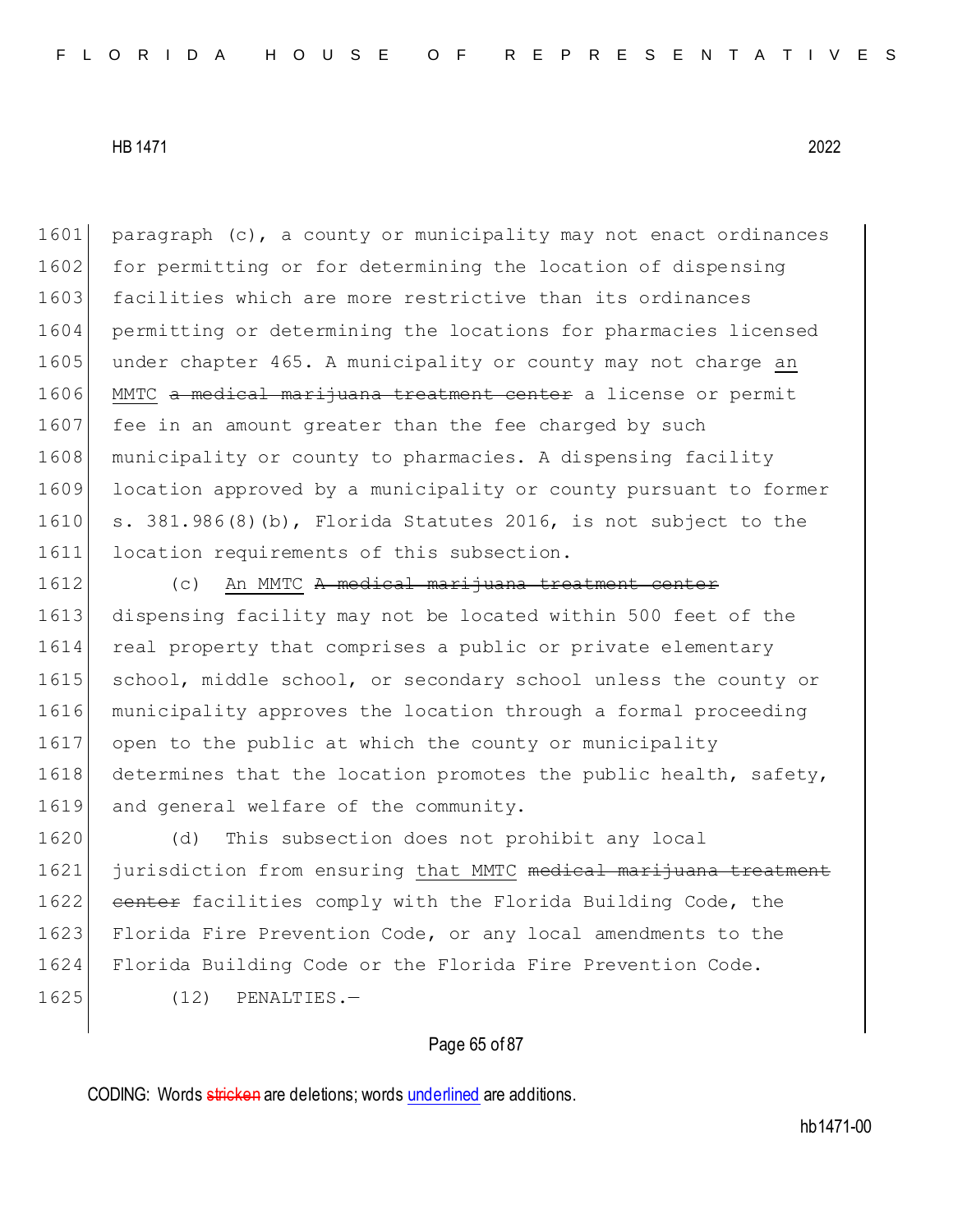1626 (a) A qualified physician commits a misdemeanor of the 1627 first degree, punishable as provided in s. 775.082 or s. 1628 775.083, if he or she the qualified physician issues a physician 1629 certification for the medical use of marijuana for a patient 1630 without a reasonable belief that the patient is suffering from a 1631 qualifying medical condition.

 (b) A person who fraudulently represents that he or she 1633 has a qualifying medical condition to a qualified physician for the purpose of being issued a physician certification commits a misdemeanor of the first degree, punishable as provided in s. 775.082 or s. 775.083.

1637 (c)1. A person <del>qualified patient</del> who uses marijuana, not including low-THC cannabis, or a caregiver who administers marijuana, not including low-THC cannabis, in plain view of or in a place open to the general public is subject to a civil fine not exceeding \$100.

1642 2. A person who uses marijuana, not including low-THC 1643 cannabis,  $\div$  in a school bus, a moving vehicle, or an aircraft,  $\leftrightarrow$ 1644 a boat; or on the grounds of a school except as provided in s. 1645 1006.062, commits a misdemeanor of the first degree, punishable 1646 as provided in s. 775.082 or s. 775.083.

1647 (d) A person <del>qualified patient or caregiver</del> who cultivates 1648 marijuana or who purchases or acquires marijuana from any person 1649 or entity other than a medical marijuana treatment center (MMTC) 1650 violates s. 893.13 and is subject to the penalties provided

### Page 66 of 87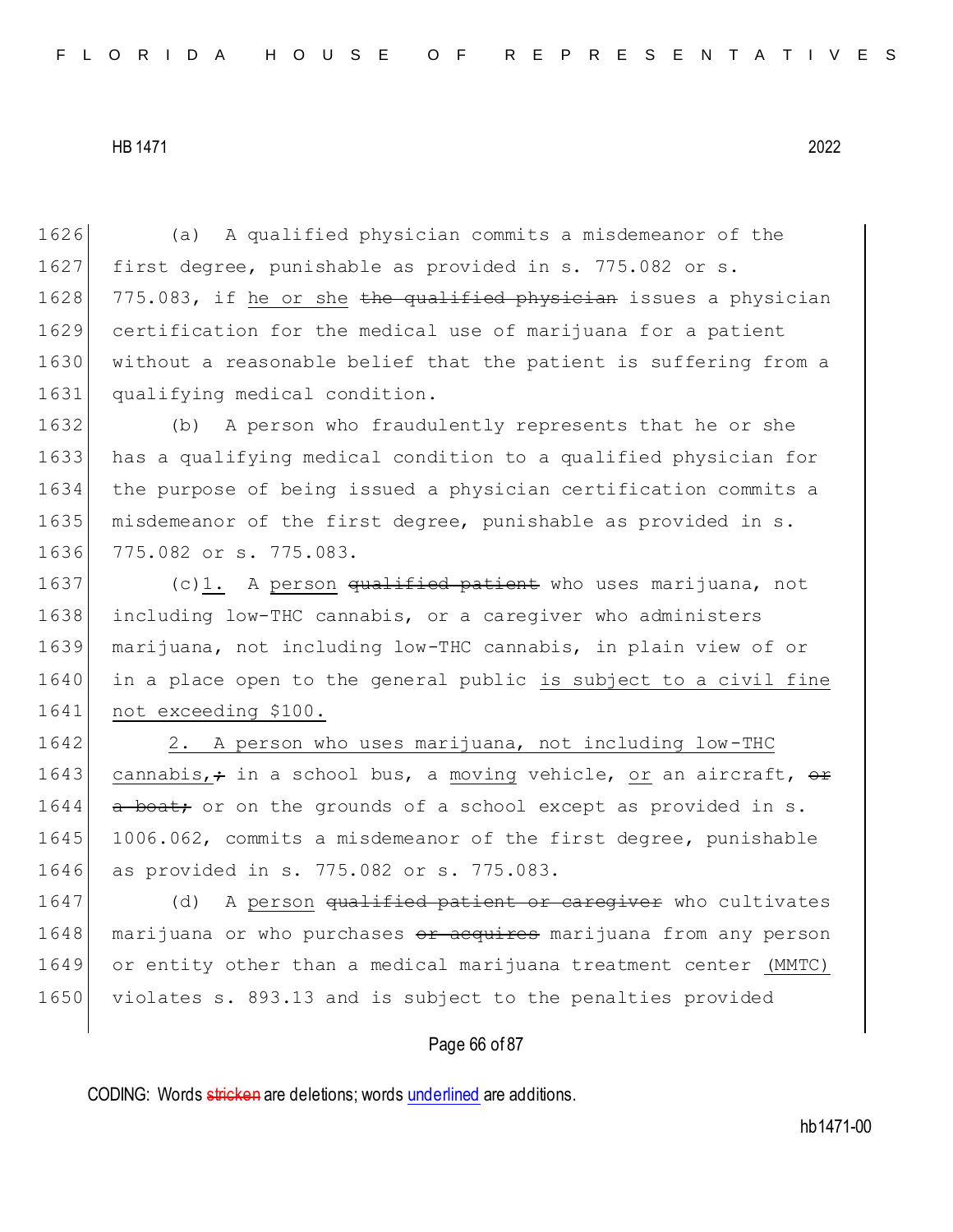| 1651 | therein.                                                             |
|------|----------------------------------------------------------------------|
| 1652 | (e)1. A qualified patient or caregiver in possession of              |
| 1653 | marijuana or a marijuana delivery device who fails or refuses to     |
| 1654 | present his or her marijuana use registry identification card        |
| 1655 | upon the request of a law enforcement officer commits a              |
| 1656 | misdemeanor of the second degree, punishable as provided in s.       |
| 1657 | 775.082 or s. 775.083, unless it can be determined through the       |
| 1658 | medical marijuana use registry that the person is authorized to      |
| 1659 | be in possession of that marijuana or marijuana delivery device.     |
| 1660 | 2. A person charged with a violation of this paragraph may           |
| 1661 | not be convicted if, before or at the time of his or her court       |
| 1662 | or hearing appearance, the person produces in court or to the        |
| 1663 | elerk of the court in which the charge is pending a medical          |
| 1664 | marijuana use registry identification card issued to him or her      |
| 1665 | which is valid at the time of his or her arrest. The clerk of        |
| 1666 | the court is authorized to dismiss such case at any time before      |
| 1667 | the defendant's appearance in court. The clerk of the court may      |
| 1668 | assess a fee of \$5 for dismissing the case under this paragraph.    |
| 1669 | (e) $(f)$ A caregiver who violates any of the applicable             |
| 1670 | provisions of this section or applicable department rules, for       |
| 1671 | the first offense, commits a misdemeanor of the second degree,       |
| 1672 | punishable as provided in s. 775.082 or s. 775.083 and, for a        |
| 1673 | second or subsequent offense, commits a misdemeanor of the first     |
| 1674 | degree, punishable as provided in s. 775.082 or s. 775.083.          |
| 1675 | A qualified physician who issues a physician<br>$(f)$ $\overline{q}$ |
|      |                                                                      |

# Page 67 of 87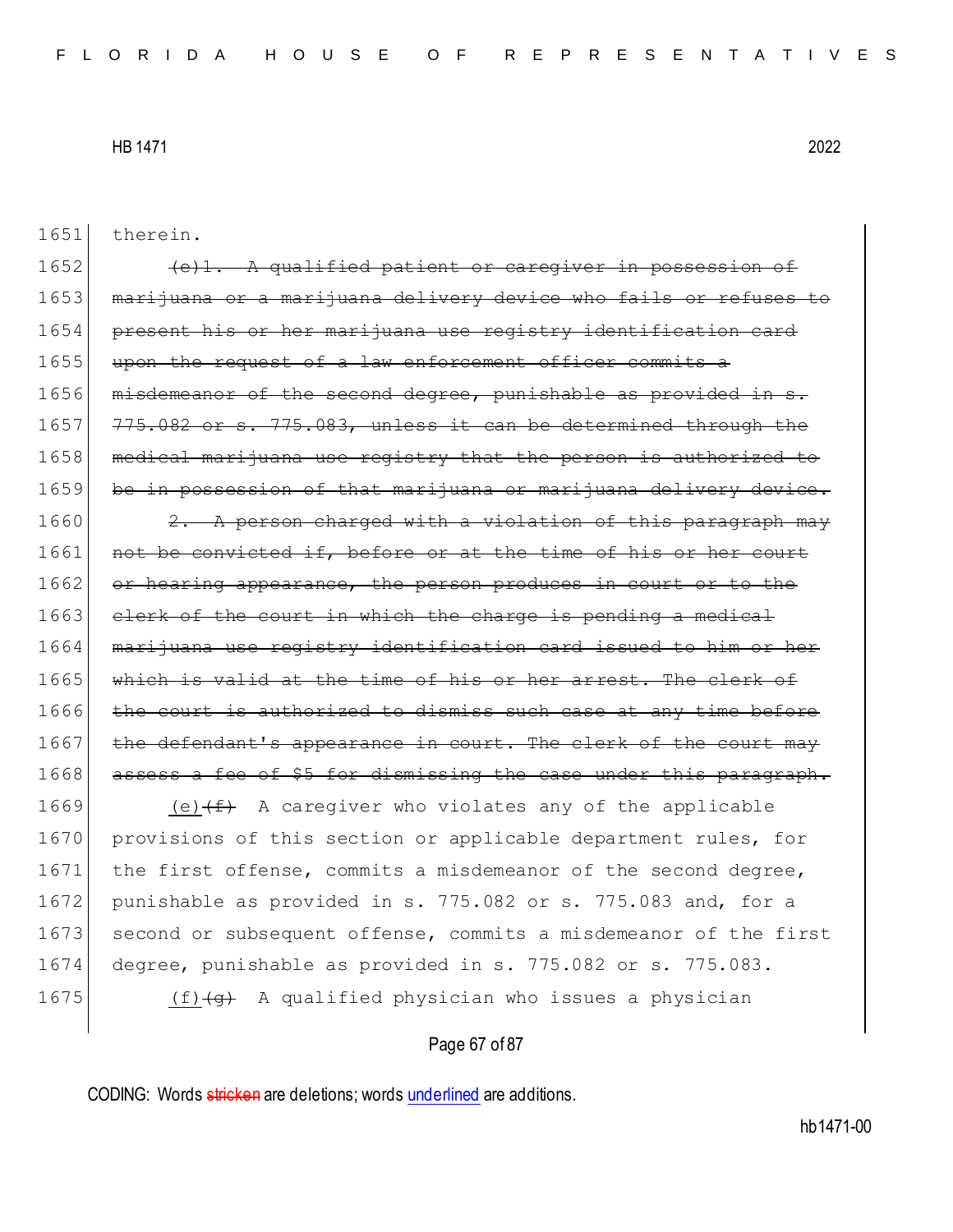1676 certification for marijuana or a marijuana delivery device and 1677 receives compensation from an MMTC a medical marijuana treatment 1678 center related to the issuance of a physician certification for 1679 marijuana or a marijuana delivery device is subject to 1680 disciplinary action under the applicable practice act and s. 1681 456.072(1)(n).

1682 (g) (d) A person transporting marijuana or marijuana 1683 delivery devices on behalf of an MMTC a medical marijuana 1684 treatment center or marijuana testing laboratory who fails or 1685 refuses to present a transportation manifest, whether in paper 1686 or electronic format, upon the request of a law enforcement 1687 officer commits a misdemeanor of the second degree, punishable 1688 as provided in s. 775.082 or s. 775.083.

1689  $(h)$   $(i)$  Persons and entities conducting activities 1690 authorized and governed by this section and s. 381.988 are 1691 subject to ss. 456.053, 456.054, and 817.505, as applicable.

1692  $(i)$   $(i)$   $(i)$  A person or entity that cultivates, processes, 1693 distributes, sells, or dispenses marijuana, as defined in s. 1694 29(b)(4), Art. X of the State Constitution, and is not licensed 1695 as an MMTC a medical marijuana treatment center violates s. 1696 893.13 and is subject to the penalties provided therein. This 1697 paragraph does not apply to a transfer of marijuana products or 1698 marijuana which is authorized by this section, s. 381.990, or s. 1699 893.13.

1700  $(j)$   $(k)$  A person who manufactures, distributes, sells,

### Page 68 of 87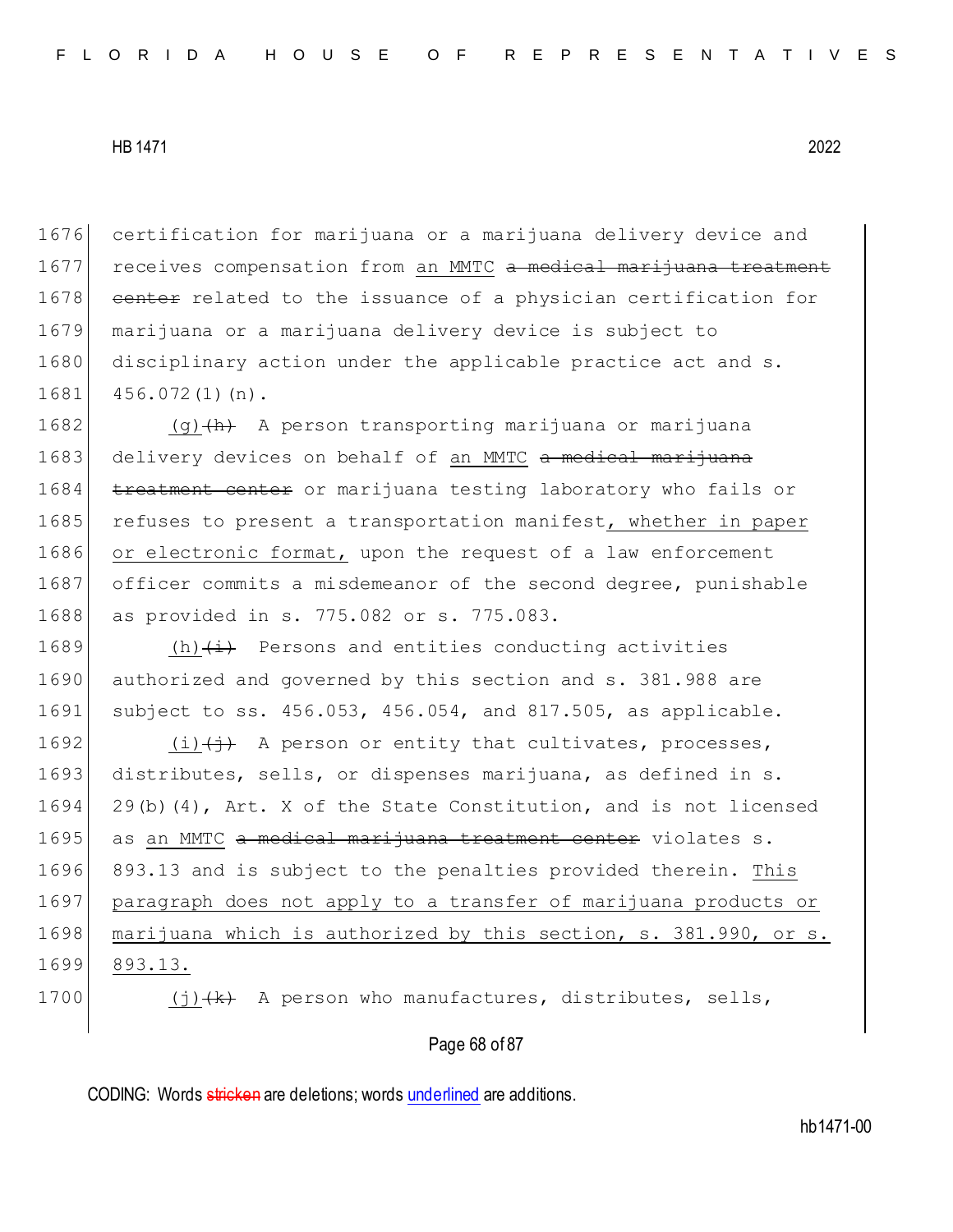1701 gives, or possesses with the intent to manufacture, distribute, 1702 sell, or give marijuana or a marijuana delivery device that he 1703 or she holds out to have originated from a licensed MMTC medical 1704 marijuana treatment center but that is counterfeit commits a 1705 felony of the third degree, punishable as provided in s. 1706 775.082, s. 775.083, or s. 775.084. For the purposes of this 1707 paragraph, the term "counterfeit" means marijuana; a marijuana 1708 delivery device; or a marijuana or marijuana delivery device 1709 container, seal, or label which, without authorization, bears 1710 the trademark, trade name, or other identifying mark, imprint, 1711 or device, or any likeness thereof, of a licensed MMTC medical 1712 marijuana treatment center and which thereby falsely purports or 1713 is represented to be the product of, or to have been distributed 1714 by, that licensed MMTC medical marijuana treatment facility.

 $(k)$   $(1)$  Any person who possesses or manufactures a blank, forged, stolen, fictitious, fraudulent, counterfeit, or otherwise unlawfully issued medical marijuana use registry 1718 identification card commits a felony of the third degree, punishable as provided in s. 775.082, s. 775.083, or s. 775.084.

1720 (14) EXCEPTIONS TO OTHER LAWS.-

1721 (a) Notwithstanding s. 893.13, s. 893.135, s. 893.147, or 1722 any other provision of law, but subject to the requirements of 1723 this section, a qualified patient and the qualified patient's 1724 caregiver may purchase from an MMTC a medical marijuana 1725 treatment center for the patient's medical use a marijuana

## Page 69 of 87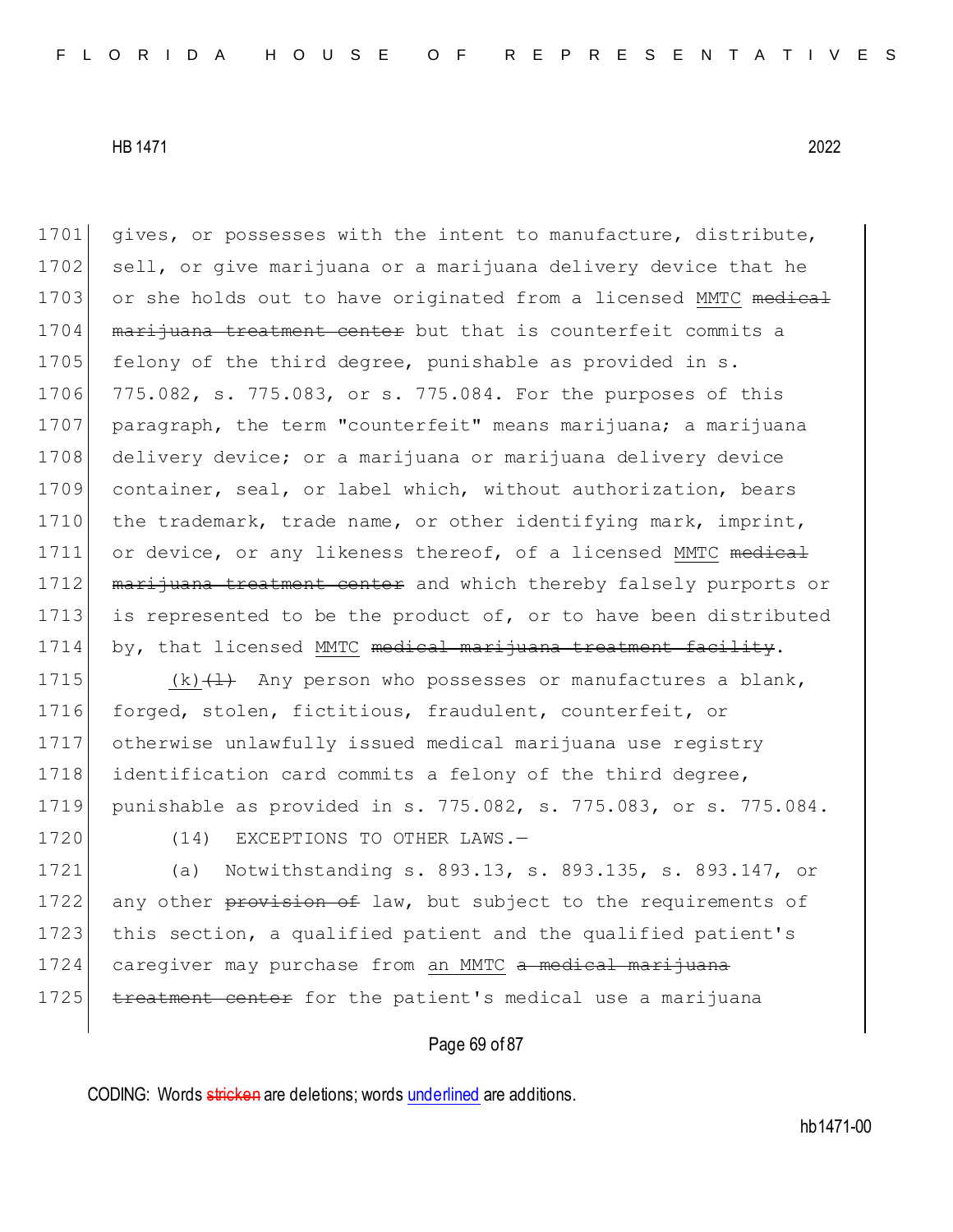1726 delivery device and up to the amount of marijuana authorized in 1727 the physician certification, but may not possess more than a 70- 1728 day supply of marijuana, or the greater of 4 ounces of marijuana 1729 in a form for smoking or an amount of marijuana in a form for 1730 smoking approved by the department pursuant to paragraph  $(4)$  (f), 1731 at any given time and all marijuana purchased must remain in its 1732 original packaging.

1733 (b) Notwithstanding paragraph (a), s. 893.13, s. 893.135, 1734 s. 893.147, or any other provision of law, a qualified patient 1735 and the qualified patient's caregiver may purchase and possess a 1736 marijuana delivery device intended for the medical use of 1737 marijuana by smoking from a vendor other than an MMTC a medical 1738 marijuana treatment center.

1739 (c) Notwithstanding s. 893.13, s. 893.135, s. 893.147, or 1740 any other provision of law, but subject to the requirements of 1741 this section, an approved MMTC medical marijuana treatment 1742 center and its owners, managers, and employees may manufacture, 1743 possess, sell, deliver, distribute, dispense, and lawfully 1744 dispose of marijuana or a marijuana delivery device as provided 1745 in this section, ss.  $\epsilon$ . 381.988 and 381.990, and by department 1746 rule. For the purposes of this subsection, the terms 1747 | "manufacture," "possession," "deliver," "distribute," and 1748 "dispense" have the same meanings as provided in s. 893.02.

1749 (e) A licensed MMTC medical marijuana treatment center and 1750 its owners, managers, and employees are not subject to licensure

### Page 70 of 87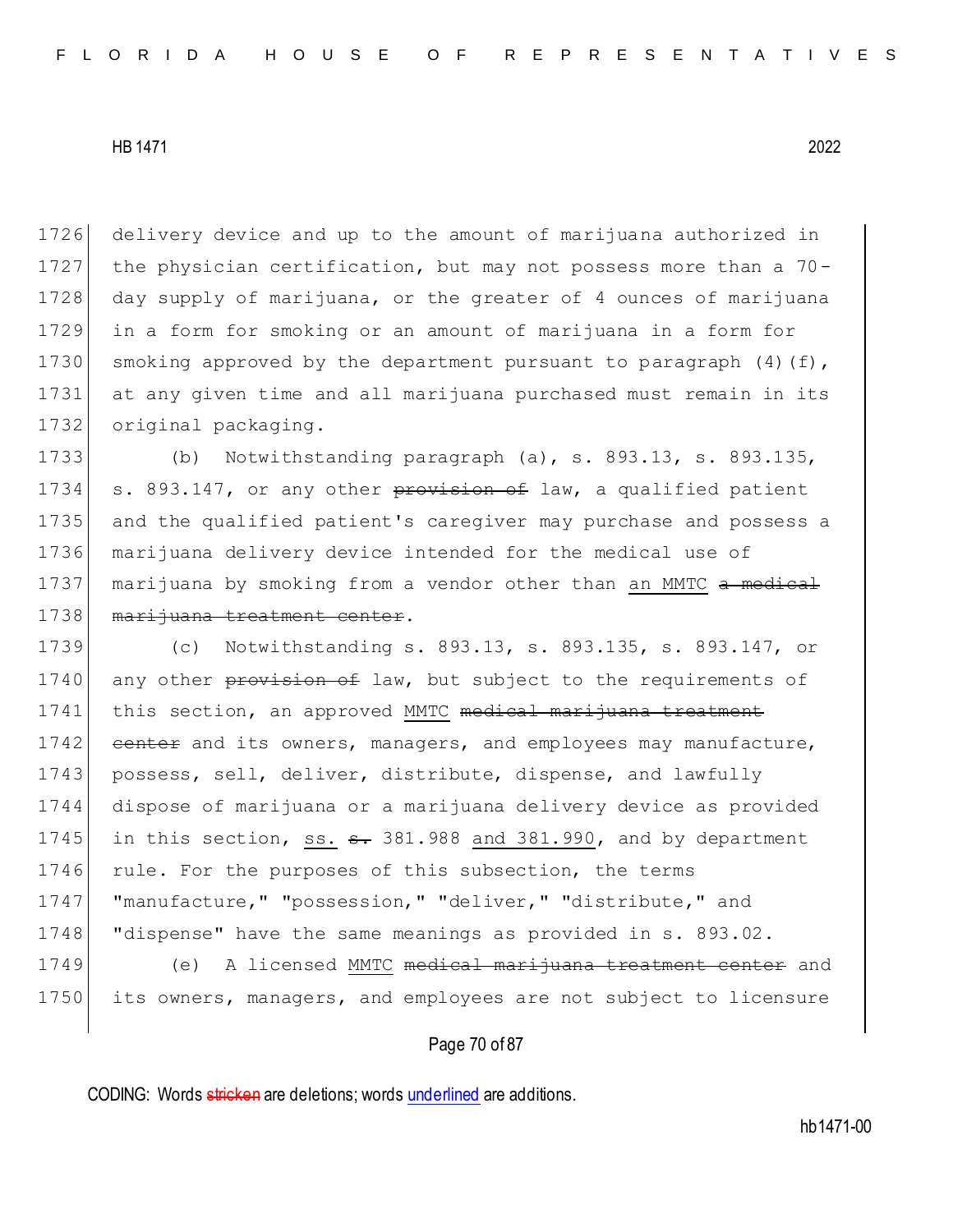1751 or regulation under chapter 465 or chapter 499 for 1752 manufacturing, possessing, selling, delivering, distributing, 1753 dispensing, or lawfully disposing of marijuana or a marijuana 1754 delivery device, as provided in this section, in s. 381.988, and 1755 by department rule. 1756  $(17)$  Rules adopted pursuant to this section before July 1, 1757  $2022$ , are not subject to ss. 120.54(3)(b) and 120.541. This 1758 subsection expires July 1, 2022. 1759 Section 3. Section 381.990, Florida Statutes, is created 1760 to read: 1761 381.990 Adult use of marijuana.-1762 (1) A person 21 years of age or older may purchase 1763 marijuana products containing up to 2,000 milligrams of 1764 tetrahydrocannabinol; up to 2.5 ounces of marijuana in a form 1765 for smoking; and one or more marijuana delivery devices, as 1766 defined in s. 381.986, provided that such marijuana products, 1767 marijuana in a form for smoking, and marijuana delivery devices 1768 are purchased from a medical marijuana treatment center (MMTC) 1769 that is licensed by the department pursuant to s. 381.986 for 1770 the retail sale of marijuana and is registered by the Department 1771 of Business and Professional Regulation for the sale of 1772 marijuana for adult use. A violation of this subsection is 1773 punishable as provided in s. 893.13. 1774 (2) A person who purchases marijuana products, marijuana 1775 in a form for smoking, or marijuana delivery devices in

Page 71 of 87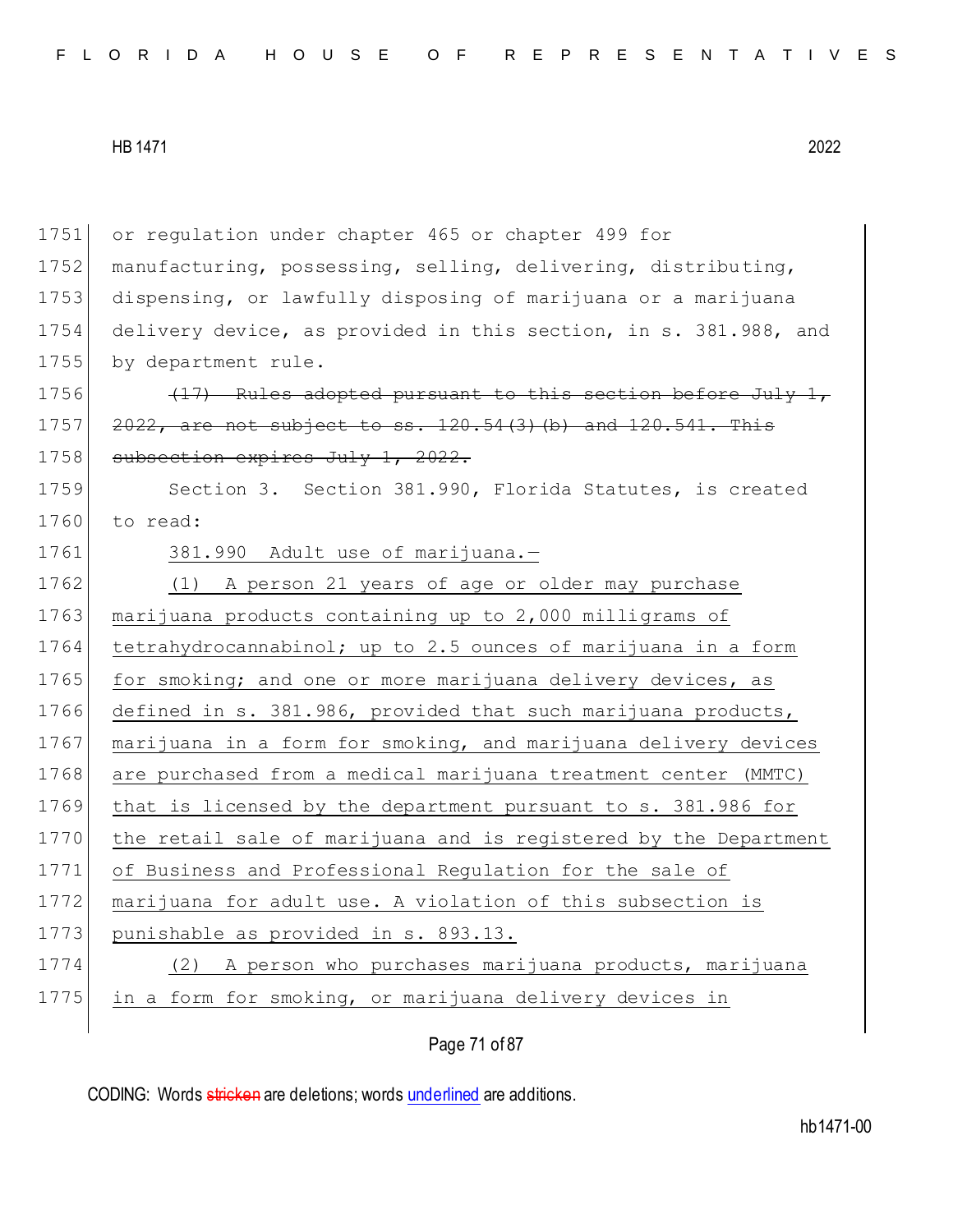1776 accordance with subsection (1) may possess, use, transport, and 1777 transfer, without consideration, to a person 21 years of age or 1778 older such products or devices. However, a person may not 1779 possess at any given time marijuana products that contain, in 1780 total, more than 2,000 milligrams of tetrahydrocannabinol or 1781 more than 4.0 ounces of marijuana in a form for smoking. A 1782 violation of this subsection is punishable as provided in s. 1783 893.13. 1784 (3) This section does not limit the ability of a private 1785 property owner to restrict the smoking or vaping of marijuana on 1786 his or her private property; however, a landlord may not prevent 1787 his or her tenants from possessing or using marijuana by other 1788 means. 1789 (4) This section does not exempt a person from prosecution 1790 for a criminal offense related to impairment or intoxication 1791 resulting from the use of marijuana or relieve a person from any 1792 requirement under law to submit to a breath, blood, urine, or 1793 other test to detect the presence of a controlled substance. 1794 Section 4. Effective July 1, 2022, the Department of 1795 Agriculture and Consumer Services shall conduct a study on the 1796 potential harms and benefits of allowing the cultivation of 1797 marijuana by members of the public for private use, including 1798 the use of a cooperative model. The department shall report the 1799 results of the study to the Governor, the President of the 1800 Senate, and the Speaker of the House of Representatives by

Page 72 of 87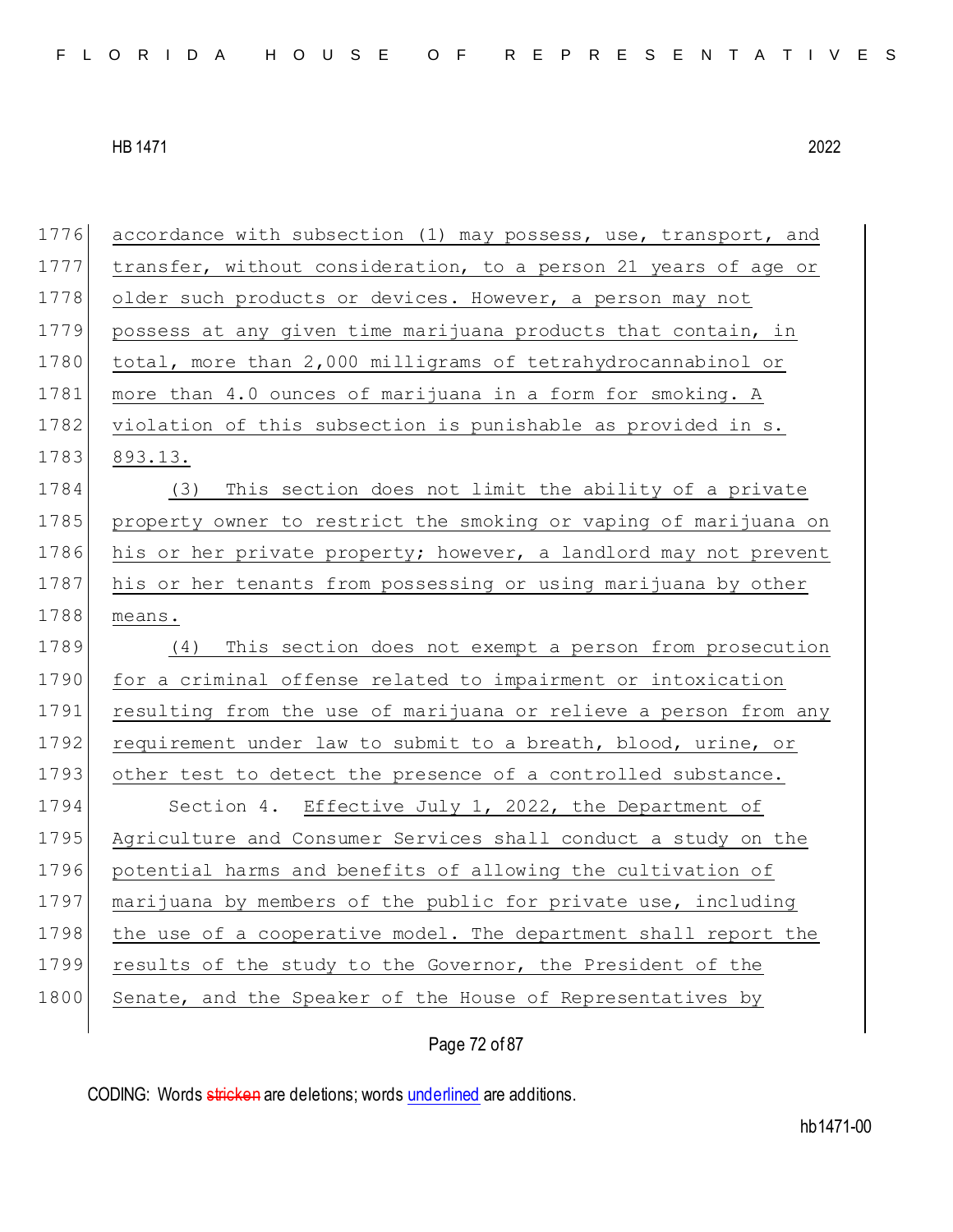1801 January 1, 2023. 1802 Section 5. Subsection (3) and paragraphs (a) and (b) of 1803 subsection (6) of section 893.13, Florida Statutes, are amended 1804 to read: 1805 893.13 Prohibited acts; penalties.-1806 (3)(a) A person 21 years of age or older may deliver, 1807 without consideration, to another person 21 years of age or 1808 older: 1809 1. Marijuana products that contain a total of 2,000 1810 milligrams or less of tetrahydrocannabinol; and 1811 2. A quantity of 2.5 ounces or less of cannabis, as 1812 defined in this chapter. 1813 (b) A person younger than 21 years of age who delivers, 1814 without consideration, to another person marijuana products that 1815 contain a total of 2,000 milligrams or less of 1816 tetrahydrocannabinol or a quantity of 2.5 ounces or less of 1817 cannabis, as defined in this chapter, commits a misdemeanor of 1818 | the second degree, punishable as provided in s. 775.082 or s. 1819 775.083, for a first conviction of a violation of this paragraph 1820 and commits a misdemeanor of the first degree, punishable as 1821 provided in s. 775.082 or s. 775.083, for a second or subsequent 1822 conviction of a violation of this paragraph who delivers, 1823 without consideration, 20 grams or less of cannabis, as defined 1824 in this chapter, commits a misdemeanor of the first degree, 1825 punishable as provided in s. 775.082 or s. 775.083. As used in

Page 73 of 87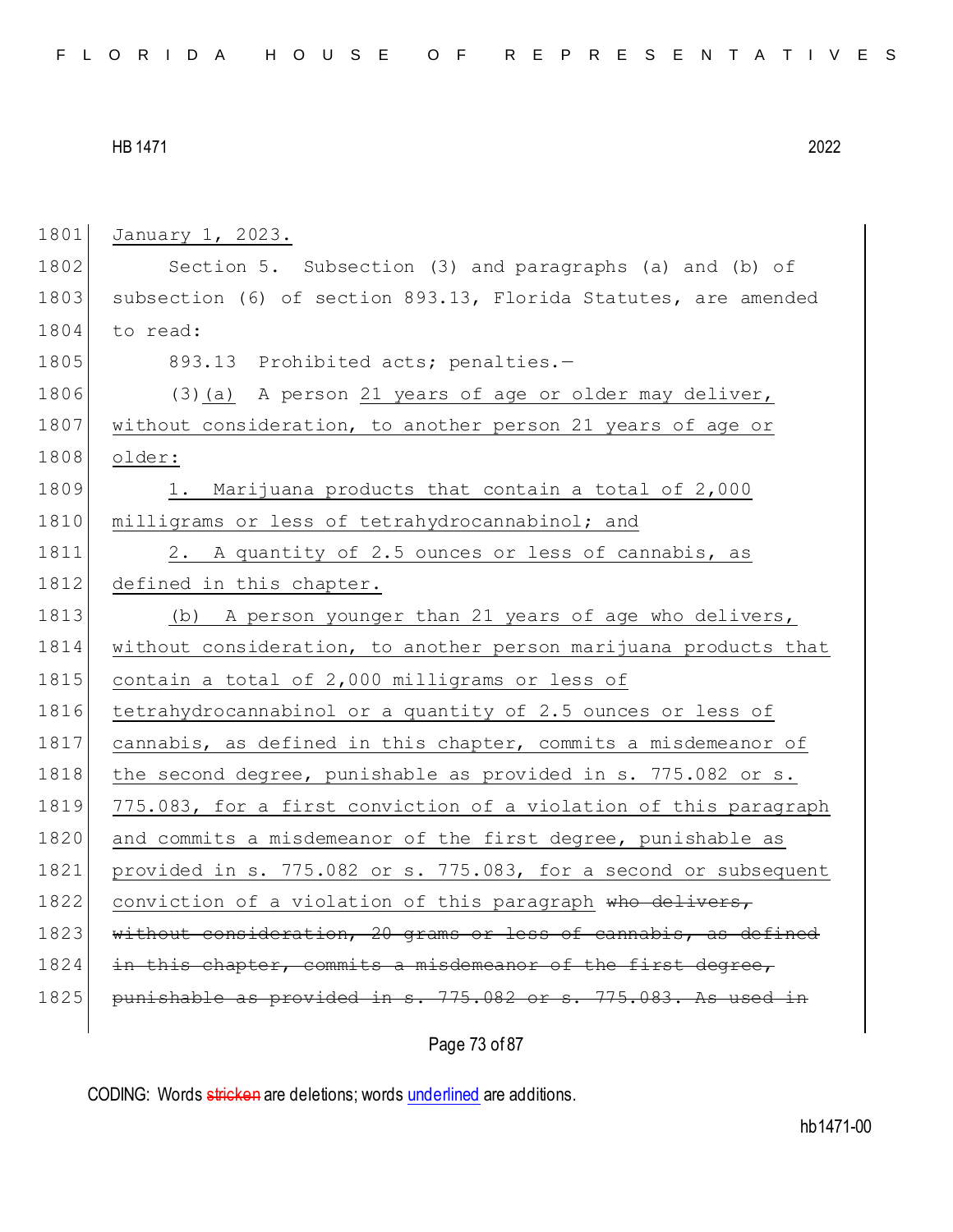1826 this subsection, the term "cannabis" does not include the resin 1827 extracted from the plants of the genus *Cannabis* or any compound 1828 manufacture, salt, derivative, mixture, or preparation of such  $1829$  resin.

1830 (6)(a) Except as otherwise provided in this subsection, a 1831 person may not be in actual or constructive possession of a 1832 controlled substance unless such controlled substance was 1833 lawfully obtained from a practitioner or pursuant to a valid 1834 prescription or order of a practitioner while acting in the 1835 course of his or her professional practice or to be in actual or 1836 constructive possession of a controlled substance except as 1837 otherwise authorized by this chapter. A person who violates this 1838 provision commits a felony of the third degree, punishable as 1839 provided in s. 775.082, s. 775.083, or s. 775.084.

1840 (b)1. A person 21 years of age or older may possess 1841 marijuana products that contain a total of 2,000 milligrams or 1842 less of tetrahydrocannabinol and may possess 4.0 ounces or less 1843 of cannabis, as defined in this chapter <del>If the offense is the</del> 1844 possession of 20 grams or less of cannabis, as defined in this 1845 chapter, the person commits a misdemeanor of the 1846 punishable as provided in s. 775.082 or s. 775.083. As used 1847 this subsection, the term "cannabis" does not include the resin 1848 extracted from the plants of the genus *Cannabis*, or any compound 1849 manufacture, salt, derivative, mixture, or preparation of such  $1850$  resin.

### Page 74 of 87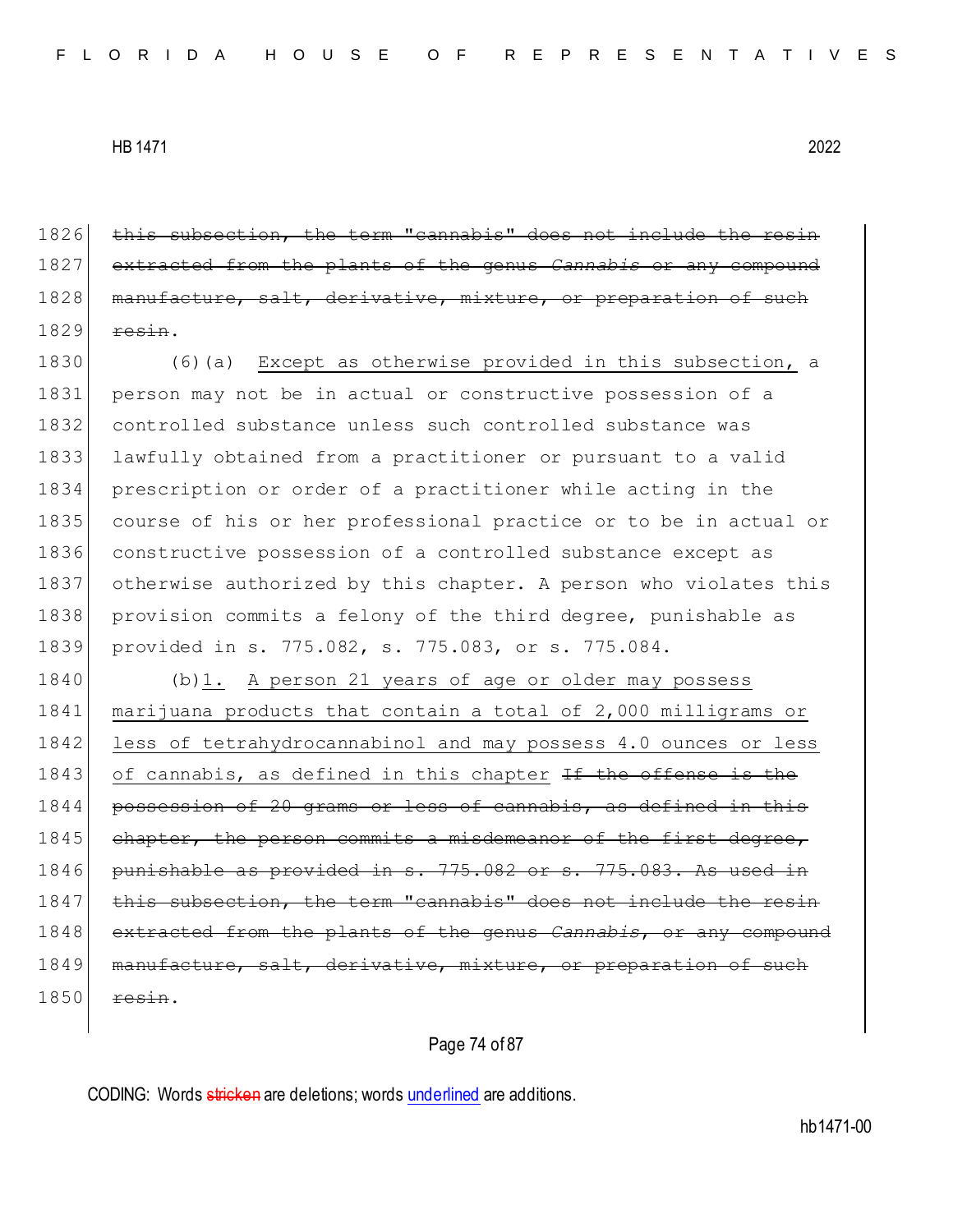1851 2. A person under 21 years of age who possesses marijuana 1852 products that contain a total of 2,000 milligrams or less of 1853 tetrahydrocannabinol or who possesses 4.0 ounces or less of 1854 cannabis, as defined in this chapter, commits a misdemeanor of 1855 the second degree, punishable as provided in s. 775.082 or s. 1856 775.083, for a first conviction of a violation of this 1857 paragraph, and a misdemeanor of the first degree, punishable as 1858 provided in s. 775.082 or s. 775.083, for a second or subsequent 1859 conviction of a violation of this paragraph. 1860 Section 6. Section 893.1352, Florida Statutes, is created 1861 to read:  $1862$  893.1352 Retroactive application of s. 893.13.-1863 (1) It is the intent of the Legislature to retroactively 1864 apply amendments to s. 893.13 to certain persons who were 1865 convicted of possession of cannabis before January 1, 2023. 1866 (2) As used in this section, a reference to "former s. 1867 893.13, Florida Statutes 2022," is a reference to s. 893.13 as 1868 it existed at any time before January 1, 2023. 1869 (3)(a) A person who was convicted of a violation of former 1870 s. 893.13, Florida Statutes 2022, for possessing 4.0 ounces or 1871 less of cannabis as defined in chapter 893, but was not 1872 sentenced under that section before January 1, 2023, must be 1873 sentenced in accordance with  $s. 775.082$ ,  $s. 775.083$ , or  $s.$ 1874 775.084 for the degree of offense as provided for in s. 893.13. 1875 (b) A person who was convicted of a violation of former s.

Page 75 of 87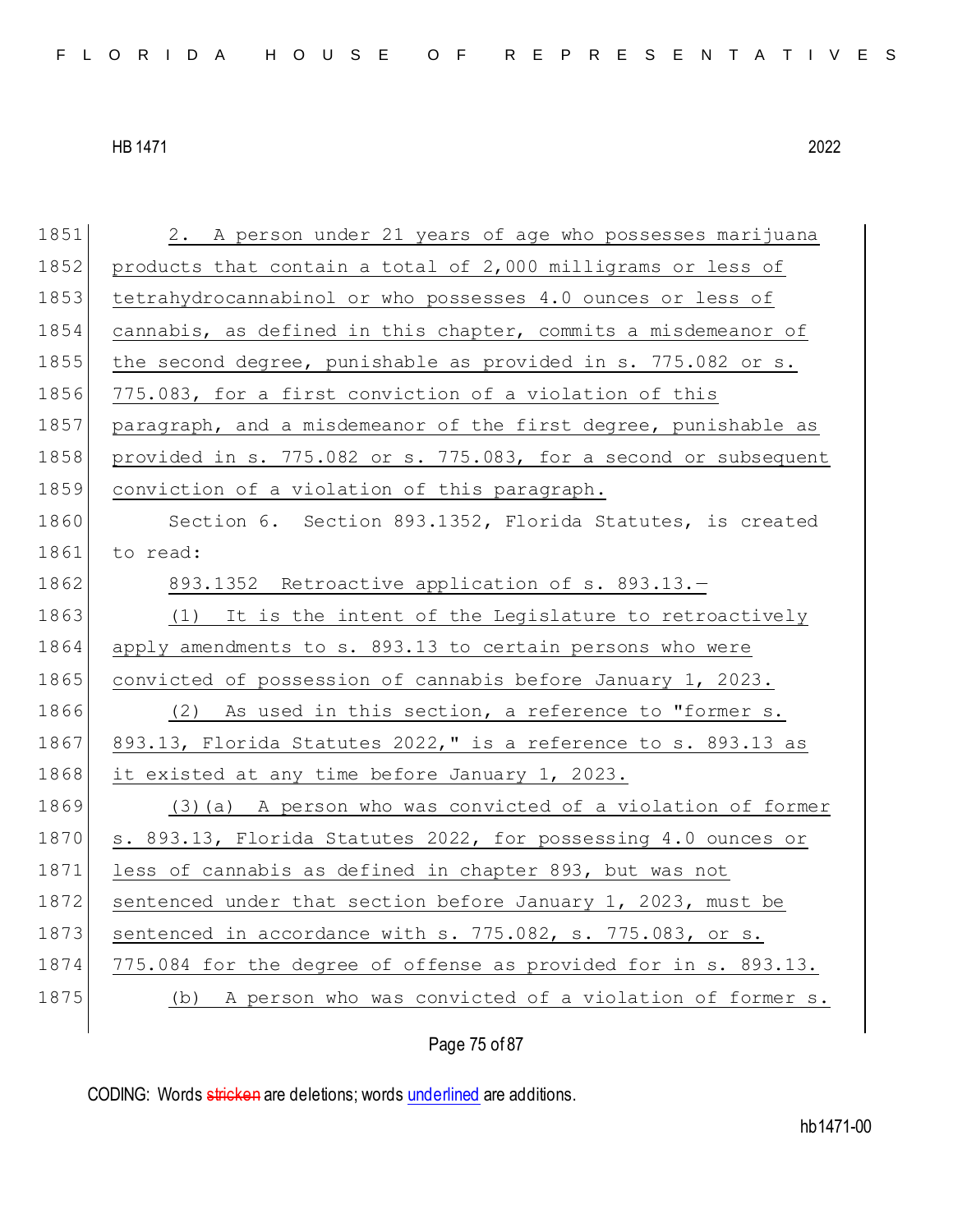| 1876 | 893.13, Florida Statutes 2022, for possessing 4.0 ounces or less |
|------|------------------------------------------------------------------|
| 1877 | of cannabis as defined in chapter 893, who was sentenced before  |
| 1878 | January 1, 2023, to a term of imprisonment or probation pursuant |
| 1879 | to former s. 893.13, Florida Statutes 2022, and who is serving   |
| 1880 | the term of imprisonment or probation on or after January 1,     |
| 1881 | 2023, must have an opportunity for a sentence review hearing. If |
| 1882 | the person requests a sentence review hearing, he or she must be |
| 1883 | resentenced in accordance with paragraph (c).                    |
| 1884 | (c) Resentencing under this section must occur in the            |
| 1885 | following manner:                                                |
| 1886 | 1. The Department of Corrections shall notify the person         |
| 1887 | described in paragraph (b) of his or her eligibility to request  |
| 1888 | a sentence review hearing.                                       |
| 1889 | 2. A person seeking sentence review under this section may       |
| 1890 | submit an application to the court of original jurisdiction      |
| 1891 | requesting that a sentence review hearing be held. The           |
| 1892 | sentencing court retains original jurisdiction for the duration  |
| 1893 | of the sentence for the purpose of this review.                  |
| 1894 | 3. A person who is eligible for a sentence review hearing        |
| 1895 | under this section is entitled to representation by legal        |
| 1896 | counsel. If the person is indigent and unable to employ counsel, |
| 1897 | the court shall appoint counsel under s. 27.52. Determination of |
| 1898 | indigence and costs of representation is as provided in ss.      |
| 1899 | 27.52 and 938.29.                                                |
| 1900 | Upon receipt of a request for a sentence review<br>4.            |
|      |                                                                  |

Page 76 of 87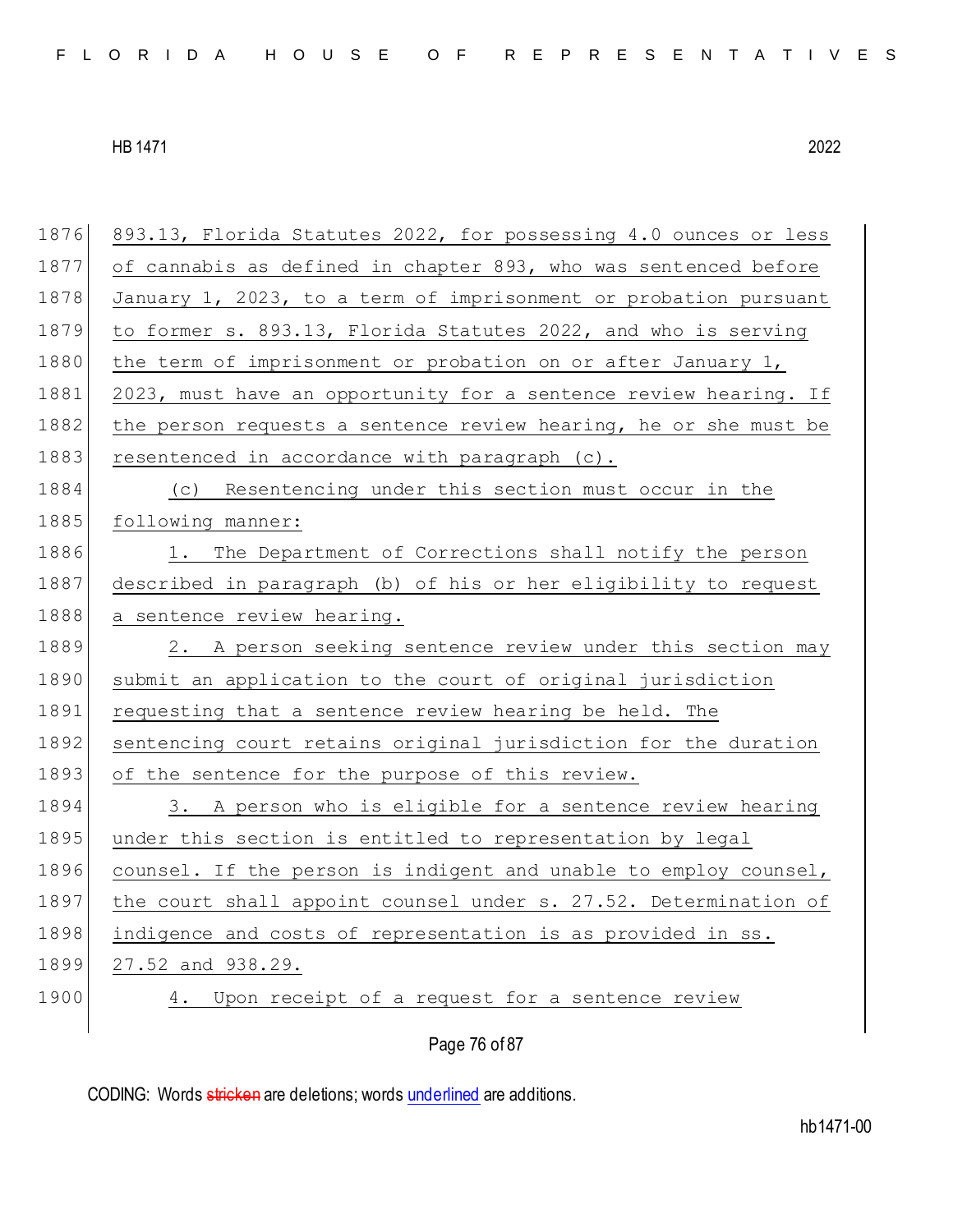| 1901 | hearing, the court of original jurisdiction shall hold such a    |
|------|------------------------------------------------------------------|
| 1902 | hearing to determine if the person meets the criteria for        |
| 1903 | resentencing under this section. If the court determines by a    |
| 1904 | preponderance of the evidence that the person is currently       |
| 1905 | serving a sentence for a violation of former s. 893.13, Florida  |
| 1906 | Statutes 2022, and that the violation was for possession of      |
| 1907 | cannabis in the amount of 4.0 ounces or less, the court shall    |
| 1908 | resentence the person in accordance with this section. If the    |
| 1909 | court determines that the person does not meet the criteria for  |
| 1910 | resentencing under this section, the court must provide written  |
| 1911 | findings as to why the person does not meet the criteria.        |
| 1912 | 5. If the court finds that the underlying facts of the           |
| 1913 | person's conviction that is subject to resentencing are          |
| 1914 | classified as a crime under s. 893.13, the person must be        |
| 1915 | resentenced to a term that would not exceed the maximum sentence |
| 1916 | provided by that section. The person is entitled to receive      |
| 1917 | credit for his or her time served.                               |
| 1918 | 6. If the court finds that the underlying facts of the           |
| 1919 | person's conviction that is subject to resentencing are not      |
| 1920 | classified as a crime under s. 893.13, the person must be        |
| 1921 | resentenced to time served and released from supervision as soon |
| 1922 | as reasonably possible.                                          |
| 1923 | Notwithstanding any other law, a person who has been<br>(4)      |
| 1924 | convicted of a crime under former s. 893.13, Florida Statutes    |
| 1925 | 2022, and whose offense would not be classified as a crime under |
|      |                                                                  |

Page 77 of 87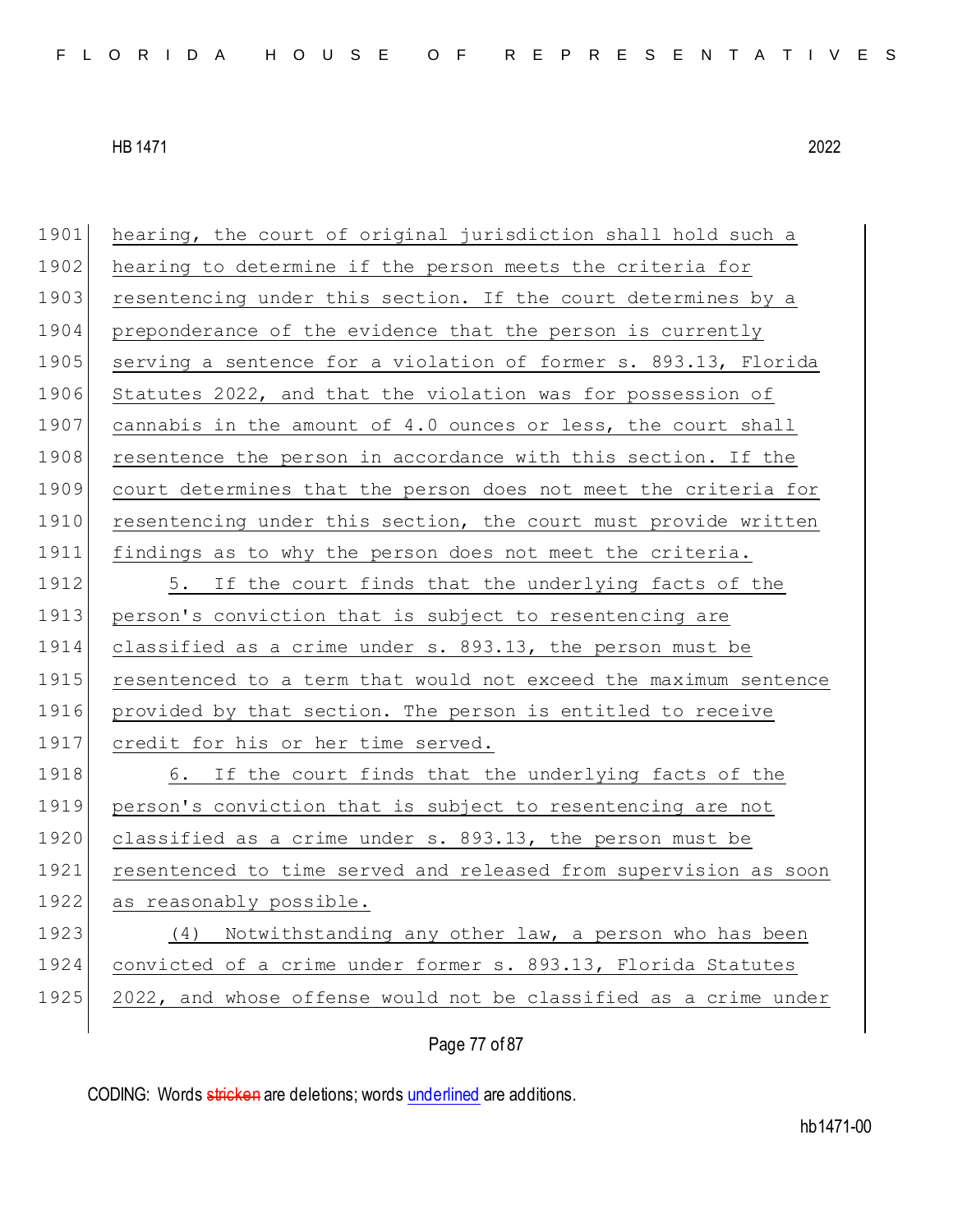Page 78 of 87 1926 s. 893.13, must have all fines, fees, and costs related to such 1927 conviction waived. 1928 Section 7. Subsections (5), (6), and (7) of section 1929 893.147, Florida Statutes, are renumbered as subsections (6), 1930  $(7)$ , and  $(8)$ , respectively, subsections  $(1)$ ,  $(2)$ , and  $(4)$  of 1931 that section are amended, and a new subsection (5) is added to 1932 that section, to read: 1933 893.147 Use, possession, manufacture, delivery, 1934 transportation, advertisement, or retail sale of drug 1935 paraphernalia, specified machines, and materials.-1936 (1) USE OR POSSESSION OF DRUG PARAPHERNALIA.—Except as 1937 provided in subsection (5), it is unlawful for any person to 1938 use, or to possess with intent to use, drug paraphernalia: 1939 (a) To plant, propagate, cultivate, grow, harvest, 1940 manufacture, compound, convert, produce, process, prepare, test, 1941 analyze, pack, repack, store, contain, or conceal a controlled 1942 substance in violation of this chapter; or 1943 (b) To inject, ingest, inhale, or otherwise introduce into 1944 the human body a controlled substance in violation of this 1945 chapter. 1946 1947 Any person who violates this subsection is guilty of a 1948 | misdemeanor of the first degree, punishable as provided in s. 1949 775.082 or s. 775.083. 1950 (2) MANUFACTURE OR DELIVERY OF DRUG PARAPHERNALIA.—Except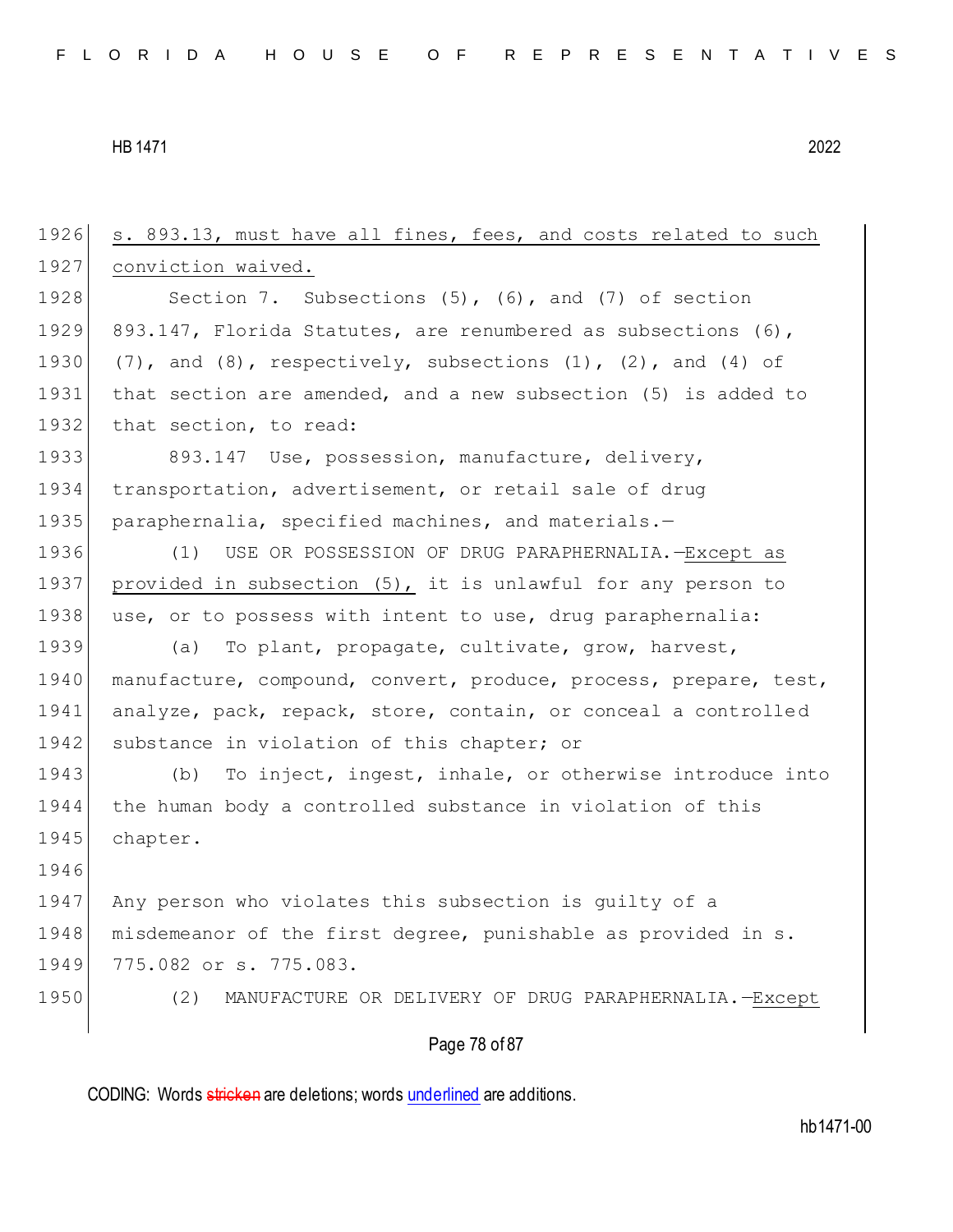1951 as provided in subsection  $(5)$ , it is unlawful for any person to 1952 deliver, possess with intent to deliver, or manufacture with 1953 intent to deliver drug paraphernalia, knowing, or under 1954 circumstances where one reasonably should know, that it will be 1955 used:

1956 (a) To plant, propagate, cultivate, grow, harvest, 1957 manufacture, compound, convert, produce, process, prepare, test, 1958 analyze, pack, repack, store, contain, or conceal a controlled 1959 substance in violation of this act; or

1960 (b) To inject, ingest, inhale, or otherwise introduce into 1961 the human body a controlled substance in violation of this act. 1962 1963 Any person who violates this subsection is quilty of a felony of 1964 the third degree, punishable as provided in s. 775.082, s.

1965 775.083, or s. 775.084.

1974

1966 (4) TRANSPORTATION OF DRUG PARAPHERNALIA.—Except as 1967 provided in subsection (5), it is unlawful to use, possess with 1968 the intent to use, or manufacture with the intent to use drug 1969 paraphernalia, knowing or under circumstances in which one 1970 reasonably should know that it will be used to transport:

1971 (a) A controlled substance in violation of this chapter; 1972 or

1973 (b) Contraband as defined in s. 932.701 $(2)$  (a)1.

1975 Any person who violates this subsection commits a felony of the

#### Page 79 of 87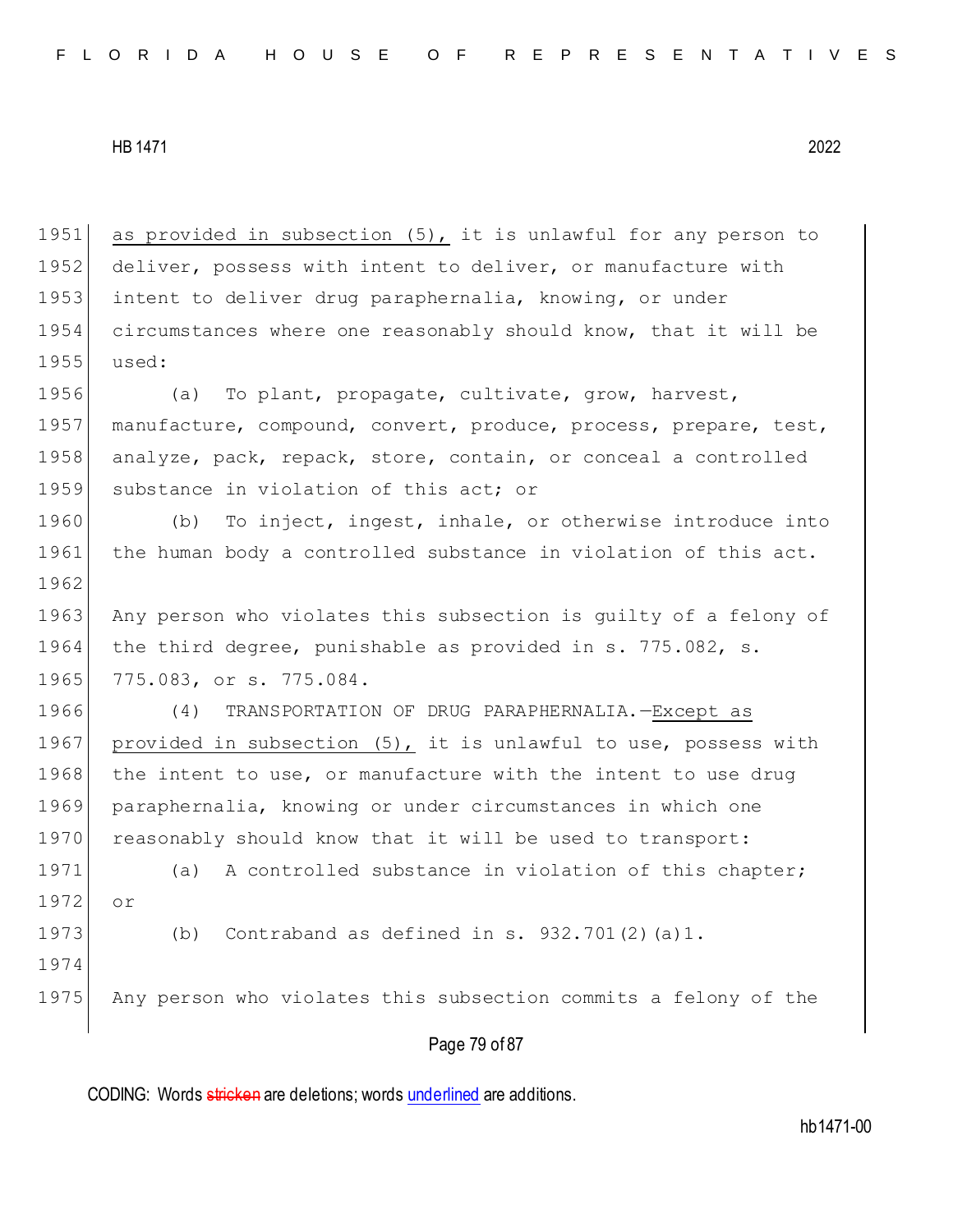```
HB 1471 2022
```

| 1976 | third degree, punishable as provided in s. 775.082, s. 775.083,  |
|------|------------------------------------------------------------------|
| 1977 | or s. 775.084.                                                   |
| 1978 | (5) ACTS INVOLVING A MARIJUANA DELIVERY DEVICE.-                 |
| 1979 | (a) A person 21 years of age or older may possess, use,          |
| 1980 | transport, or deliver, without consideration, to a person 21     |
| 1981 | years of age or older a marijuana delivery device, as defined in |
| 1982 | s. 381.986.                                                      |
| 1983 | (b) A person younger than 21 years of age who possesses,         |
| 1984 | uses, transports, or delivers, without consideration, to a       |
| 1985 | person 21 years of age or older a marijuana delivery device, as  |
| 1986 | defined in s. 381.986, commits a misdemeanor of the second       |
| 1987 | degree, punishable as provided in s. 775.082 or s. 775.083 for a |
| 1988 | first conviction of a violation of this paragraph, and a         |
| 1989 | misdemeanor of the first degree, punishable as provided in s.    |
| 1990 | 775.082 or s. 775.083, for a second or subsequent conviction of  |
| 1991 | a violation of this paragraph.                                   |
| 1992 | Section 8. Section 943.0586, Florida Statutes, is created        |
| 1993 | to read:                                                         |
| 1994 | 943.0586 Cannabis expunction.-                                   |
| 1995 | DEFINITIONS. - As used in this section, the term:<br>(1)         |
| 1996 | "Cannabis" has the same meaning as provided in chapter<br>(a)    |
| 1997 | 893.                                                             |
| 1998 | "Expunction" has the same meaning and effect as<br>(b)           |
| 1999 | provided in s. 943.0585.                                         |
| 2000 | "Former s. 893.13, Florida Statutes 2022," is a<br>(C)           |
|      | Page 80 of 87                                                    |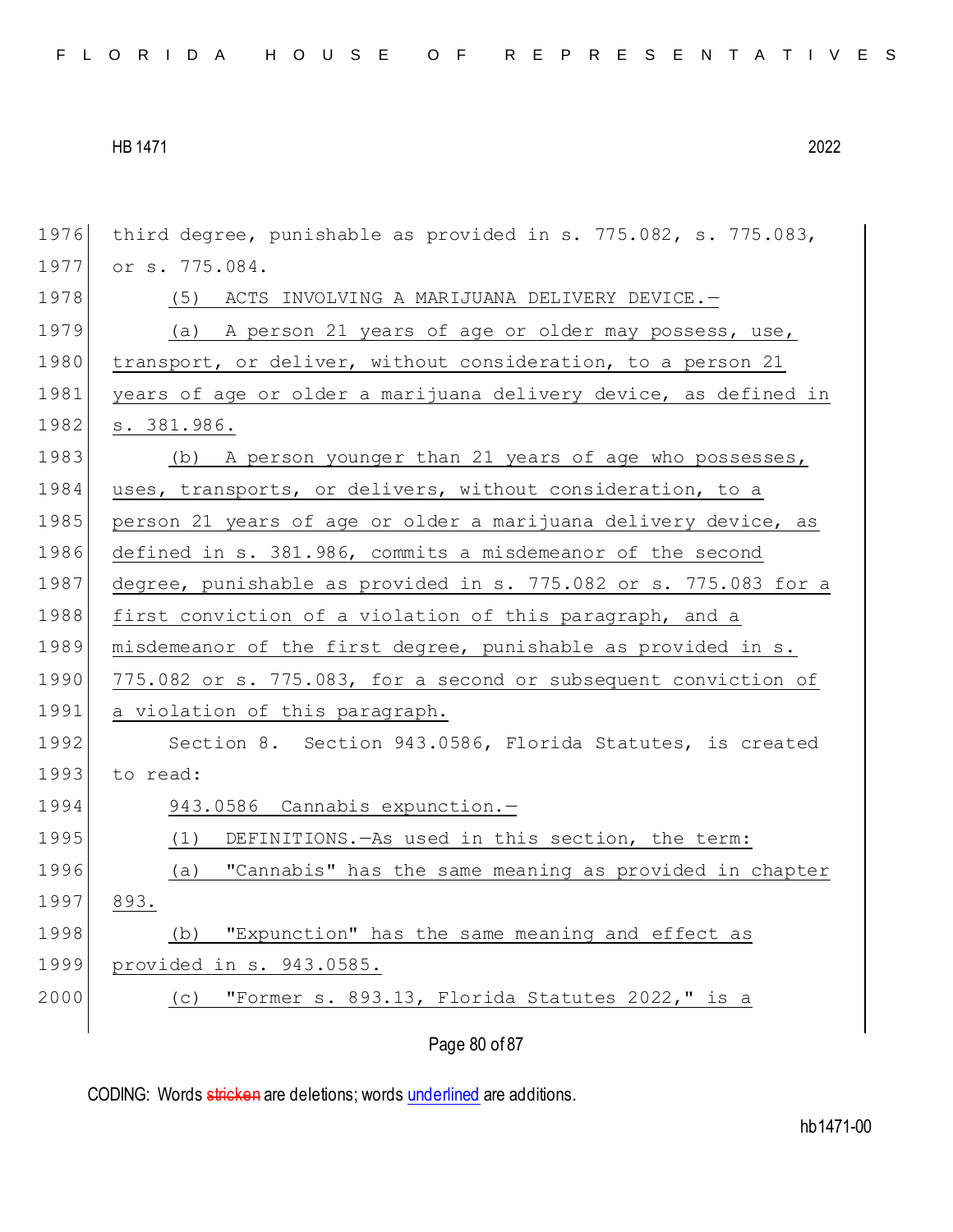| 2001 | reference to s. 893.13 as it existed at any time before January |
|------|-----------------------------------------------------------------|
| 2002 | 1, 2023                                                         |
| 2003 | ELIGIBILITY.-Notwithstanding any other law, a person<br>(2)     |
| 2004 | is eligible to petition a court to expunge a criminal history   |
| 2005 | record for the conviction of former s. 893.13, Florida Statutes |
| 2006 | 2022, if:                                                       |
| 2007 | The person received a withholding of adjudication or<br>(a)     |
| 2008 | adjudication of guilt for a violation of former 893.13, Florida |
| 2009 | Statutes 2022, for the possession of cannabis;                  |
| 2010 | The person possessed 4.0 ounces or less of cannabis;<br>(b)     |
| 2011 | and                                                             |
| 2012 | The person is no longer under court supervision<br>(C)          |
| 2013 | related to the disposition of arrest or alleged criminal        |
| 2014 | activity to which the petition to expunge pertains.             |
| 2015 | CERTIFICATE OF ELIGIBILITY. - Before petitioning a court<br>(3) |
| 2016 | to expunge a criminal history record under this section, a      |
| 2017 | person seeking to expunge a criminal history record must apply  |
| 2018 | to the department for a certificate of eligibility for          |
| 2019 | expunction. The department shall adopt rules to establish       |
| 2020 | procedures for applying for and issuing a certificate of        |
| 2021 | eligibility for expunction.                                     |
| 2022 | (a) The department shall issue a certificate of                 |
| 2023 | eligibility for expunction to a person who is the subject of a  |
| 2024 | criminal history record under this section, if that person:     |
| 2025 | 1. Satisfies the eligibility criteria in subsection (2);        |
|      |                                                                 |

Page 81 of 87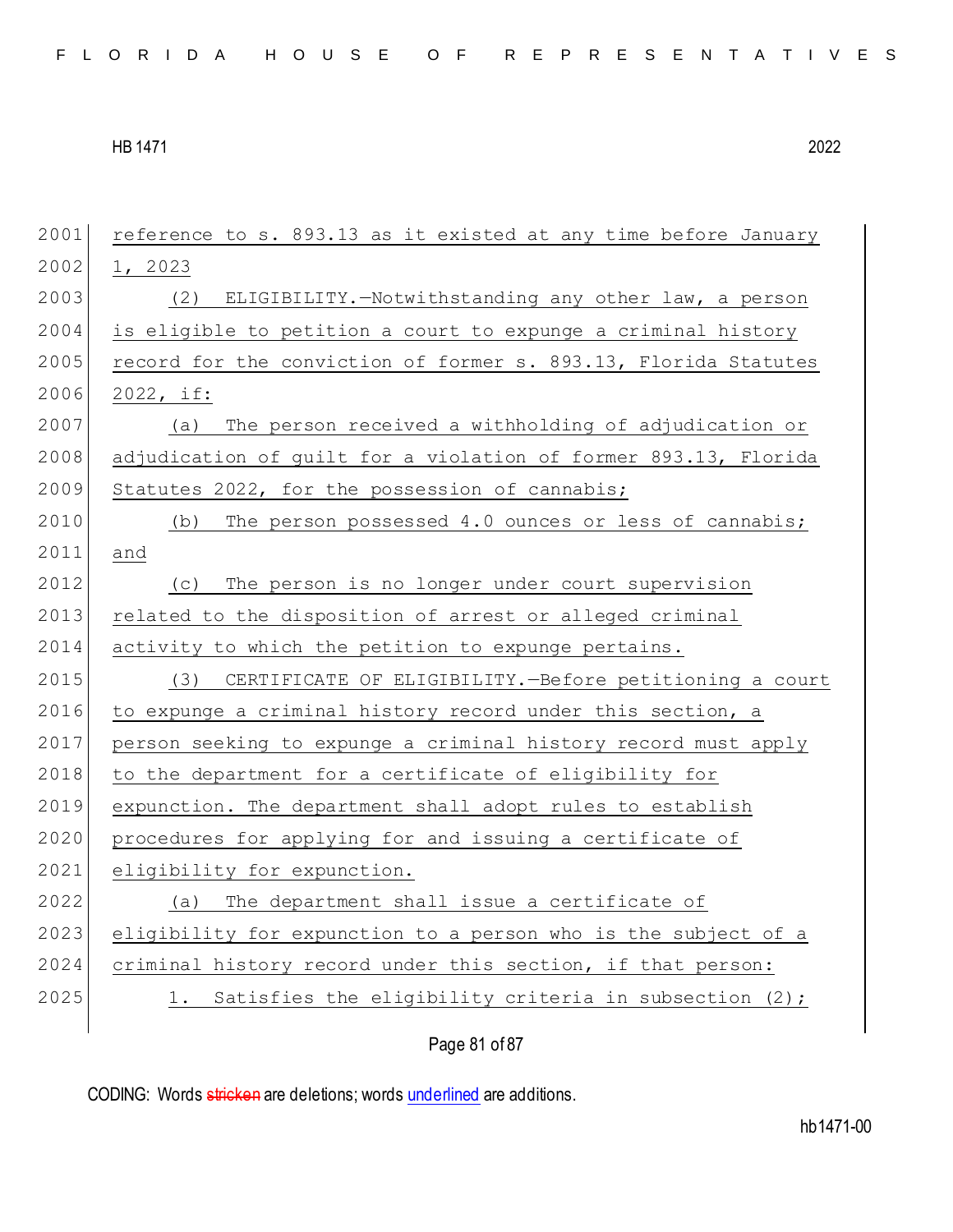2026 2. Has submitted to the department a written certified 2027 statement from the appropriate state attorney or statewide 2028 | prosecutor which confirms the criminal history record complies 2029 with the criteria in subsection  $(2)$ ; and 2030 3. Has submitted to the department a certified copy of the 2031 disposition of the charge to which the petition to expunge 2032 pertains. 2033 (b) A certificate of eligibility for expunction is valid 2034 for 12 months after the date of issuance stamped by the 2035 department on the certificate. After that time, the petitioner 2036 must reapply to the department for a new certificate of 2037 eligibility. The petitioner's status and the law in effect at 2038 the time of the renewal application determine the petitioner's 2039 eligibility. 2040 (4) PETITION.—Each petition to expunge a criminal history 2041 record must be accompanied by: 2042 (a) A valid certificate of eligibility issued by the 2043 department. 2044 (b) The petitioner's sworn statement that he or she: 2045 1. Satisfies the eligibility requirements for expunction 2046 in subsection  $(2)$ ; and 2047 2. Is eligible for expunction to the best of his or her 2048 knowledge. 2049 (5) PENALTIES.—A person who knowingly provides false 2050 information on his or her sworn statement submitted with a

Page 82 of 87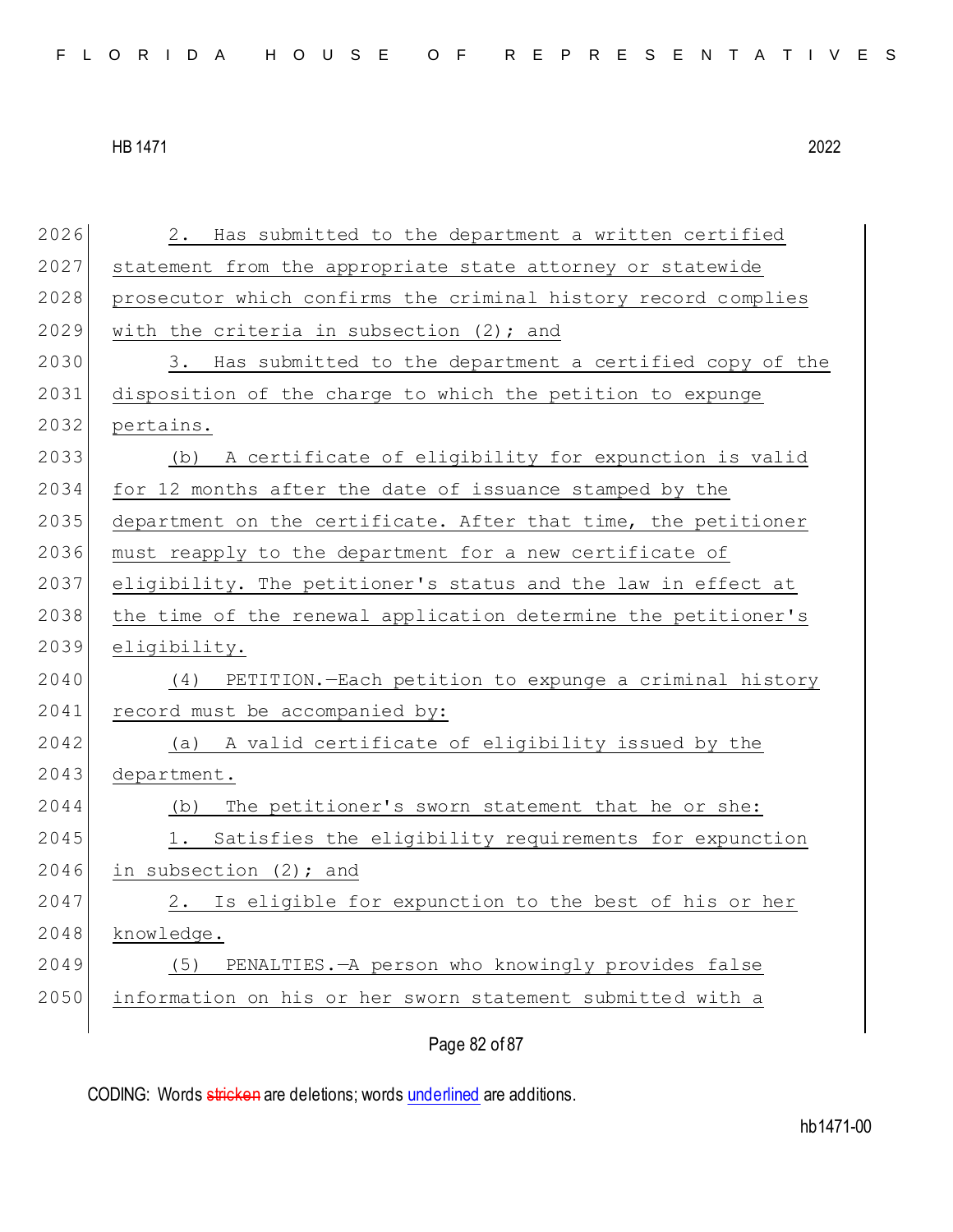| 2051 | petition to expunge commits a felony of the third degree,        |
|------|------------------------------------------------------------------|
| 2052 | punishable as provided in s. 775.082, s. 775.083, or s. 775.084. |
| 2053 | (6) COURT AUTHORITY.                                             |
| 2054 | The courts of this state have jurisdiction over their<br>(a)     |
| 2055 | own procedures, including the maintenance, expunction, and       |
| 2056 | correction of judicial records containing criminal history       |
| 2057 | information to the extent that such procedures are not           |
| 2058 | inconsistent with the conditions, responsibilities, and duties   |
| 2059 | established by this section.                                     |
| 2060 | A court of competent jurisdiction shall order a<br>(b)           |
| 2061 | criminal justice agency to expunge the criminal history record   |
| 2062 | of a person who complies with this section. The court may not    |
| 2063 | order a criminal justice agency to expunge a criminal history    |
| 2064 | record under this section until the person seeking to expunge a  |
| 2065 | criminal history record has applied for and received a           |
| 2066 | certificate of eligibility under subsection (3).                 |
| 2067 | Expunction granted under this section does not prevent<br>(C)    |
| 2068 | the person who receives such relief from petitioning for the     |
| 2069 | expunction or sealing of a later criminal history record as      |
| 2070 | provided for in ss. 943.0583, 943.0585, and 943.059, if the      |
| 2071 | person is otherwise eligible under those sections.               |
| 2072 | PROCESSING OF A PETITION OR AN ORDER. -<br>(7)                   |
| 2073 | In judicial proceedings under this section, a copy of<br>(a)     |
| 2074 | the completed petition to expunge must be served upon the        |
| 2075 | appropriate state attorney or the statewide prosecutor and upon  |
|      |                                                                  |

Page 83 of 87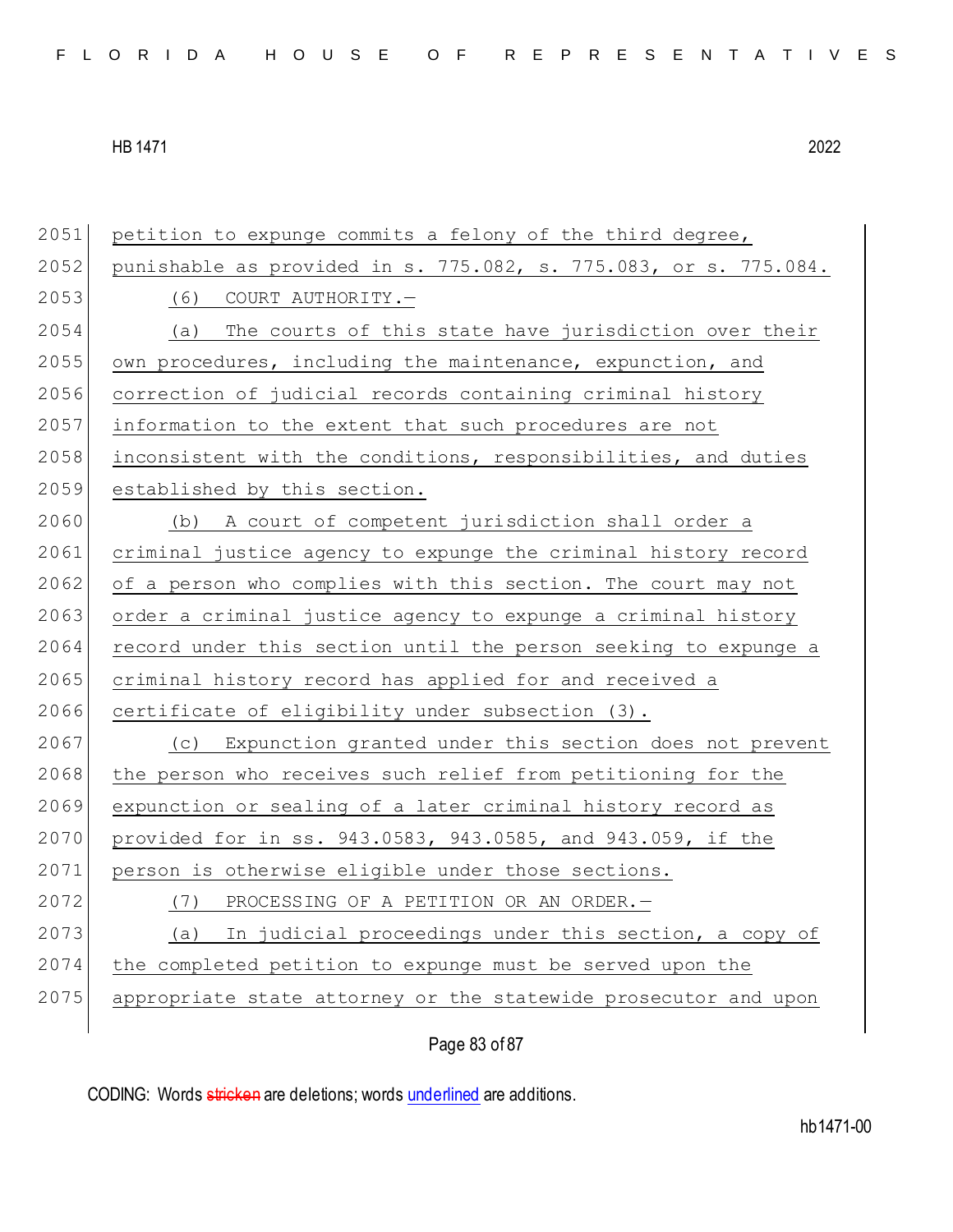2076 the arresting agency; however, it is not necessary to make any 2077 agency other than the state a party. The appropriate state 2078 attorney or the statewide prosecutor and the arresting agency 2079 may respond to the court regarding the completed petition to  $2080$  expunge. 2081 (b) If relief is granted by the court, the clerk of the 2082 court shall certify copies of the order to the appropriate state 2083 attorney or the statewide prosecutor and the arresting agency.  $2084$  The arresting agency shall forward the order to any other agency 2085 to which the arresting agency disseminated the criminal history 2086 record information to which the order pertains. The department 2087 shall forward the order to expunge to the Federal Bureau of 2088 Investigation. The clerk of the court shall certify a copy of 2089 the order to any other agency that the records of the court 2090 reflect has received the criminal history record from the court. 2091 (c) The department or any other criminal justice agency is 2092 not required to act on an order to expunge entered by a court if 2093 such order does not meet the requirements of this section. Upon 2094 receipt of such an order, the department shall notify the  $2095$  issuing court, the appropriate state attorney or statewide 2096 prosecutor, the petitioner or the petitioner's attorney, and the 2097 arresting agency of the reason for noncompliance. The 2098 appropriate state attorney or statewide prosecutor shall take 2099 action within 60 days to correct the record and petition the 2100 court to void the order. No cause of action, including contempt

Page 84 of 87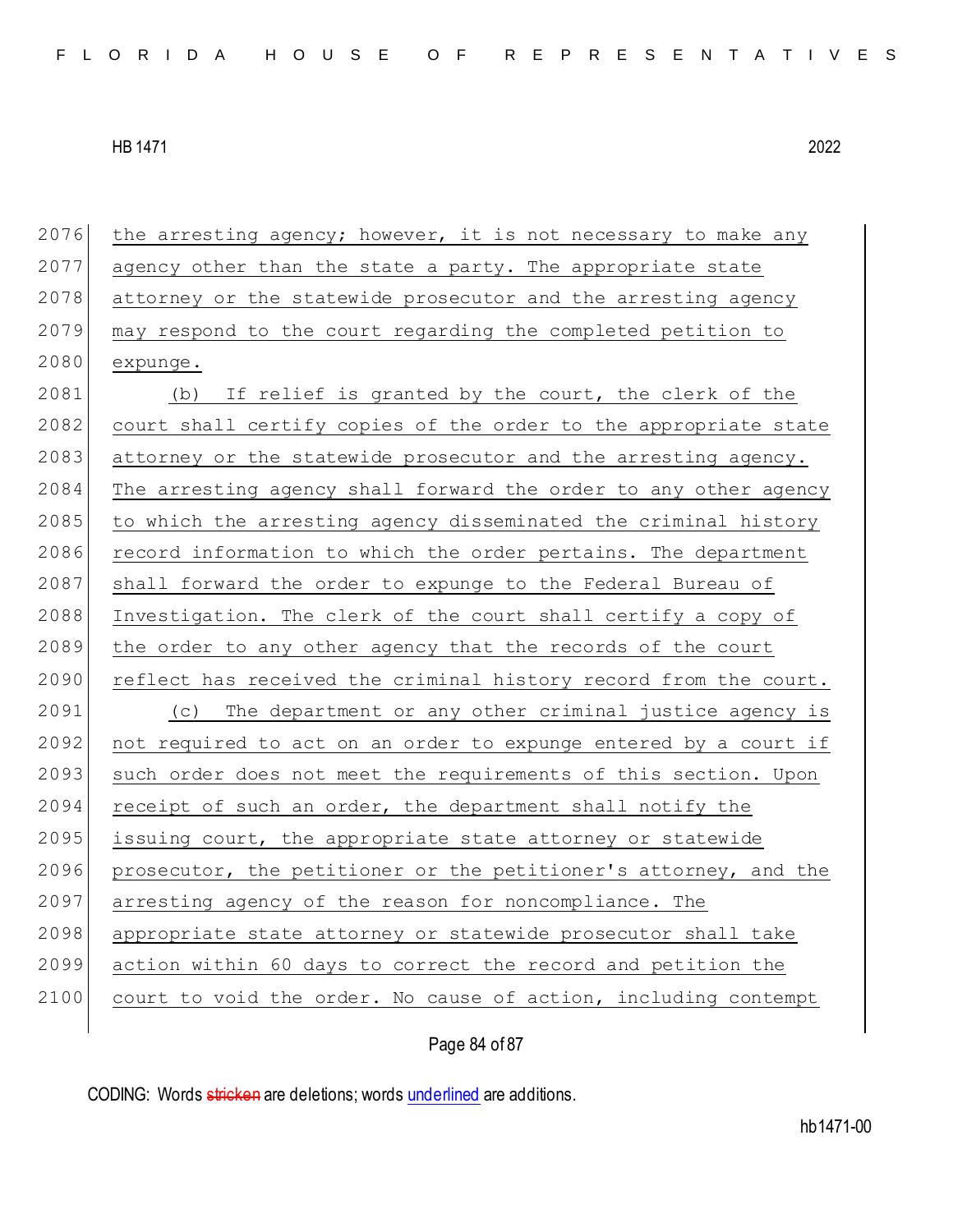2101 of court, may arise against any criminal justice agency for 2102 failure to comply with an order to expunge if the petitioner for 2103 such order failed to obtain the certificate of eligibility as 2104 required by this section or such order does not otherwise meet 2105 the requirements of this section. 2106 (8) EFFECT OF CANNABIS EXPUNCTION ORDER. 2107 (a) The person who is the subject of a criminal history 2108 record that is expunged under this section may lawfully deny or 2109 fail to acknowledge the arrests and convictions covered by the 2110 expunged record, except if the person who is the subject of the 2111 record: 2112 1. Is a candidate for employment with a criminal justice  $2113$  agency; 2114 2. Is a defendant in a criminal prosecution; 2115 3. Concurrently or subsequently petitions for relief under 2116 this section, s. 943.0583, s. 943.0585, or s. 943.059; 2117 4. Is a candidate for admission to The Florida Bar; 2118 5. Is seeking to be employed or licensed by or to contract 2119 with the Department of Children and Families, the Division of 2120 Vocational Rehabilitation within the Department of Education, 2121 the Agency for Health Care Administration, the Agency for 2122 Persons with Disabilities, the Department of Health, the 2123 Department of Elderly Affairs, or the Department of Juvenile 2124 Justice or to be employed or used by such contractor or licensee 2125 in a sensitive position having direct contact with children,

Page 85 of 87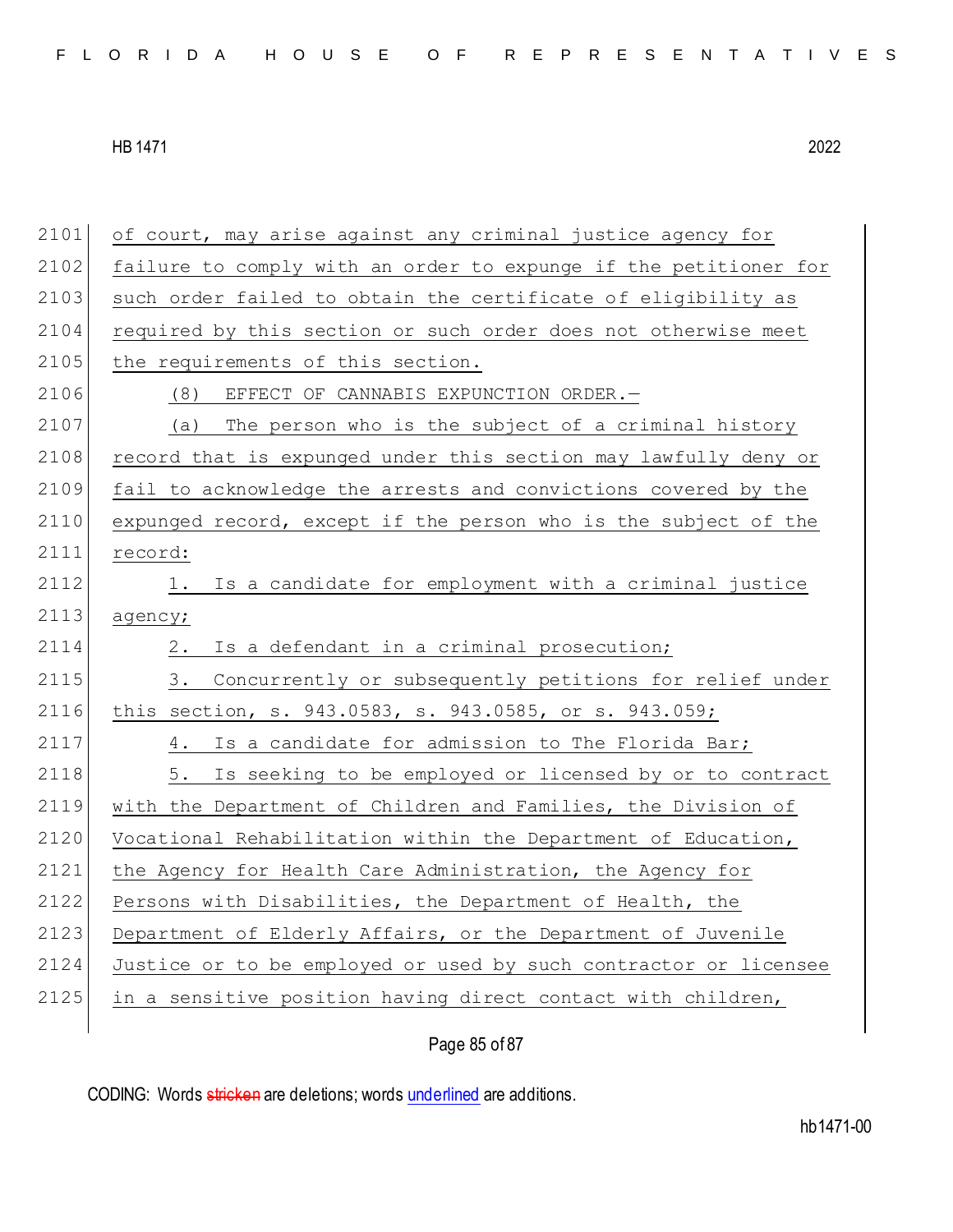2126 persons with disabilities, or the elderly; 2127 6. Is seeking to be employed or licensed by the Department 2128 of Education, any district school board, any university 2129 laboratory school, any charter school, any private or parochial 2130 school, or any local governmental entity that licenses child 2131 care facilities; 2132 7. Is seeking to be licensed by the Division of Insurance 2133 Agent and Agency Services within the Department of Financial 2134 Services; or 2135 8. Is seeking to be appointed as a quardian pursuant to s. 2136 744.3125. 2137 (b) A person who has been granted an expunction under this 2138 section and who is authorized under paragraph (a) to lawfully 2139 deny or fail to acknowledge the arrests and convictions covered 2140 by an expunged record may not be held under any law of this 2141 state to have committed perjury or to be otherwise liable for 2142 giving a false statement by reason of his or her failure to 2143 recite or acknowledge an expunged criminal history record. 2144 Section 9. Section 893.15, Florida Statutes, is amended to 2145 read: 2146 893.15 Rehabilitation.—Any person who violates s. 2147 893.13(6)(a)  $\theta$   $\leftrightarrow$  relating to possession may, in the  $2148$  discretion of the trial judge, be required to participate in a 2149 substance abuse services program approved or regulated by the 2150 Department of Children and Families pursuant to the provisions

# Page 86 of 87